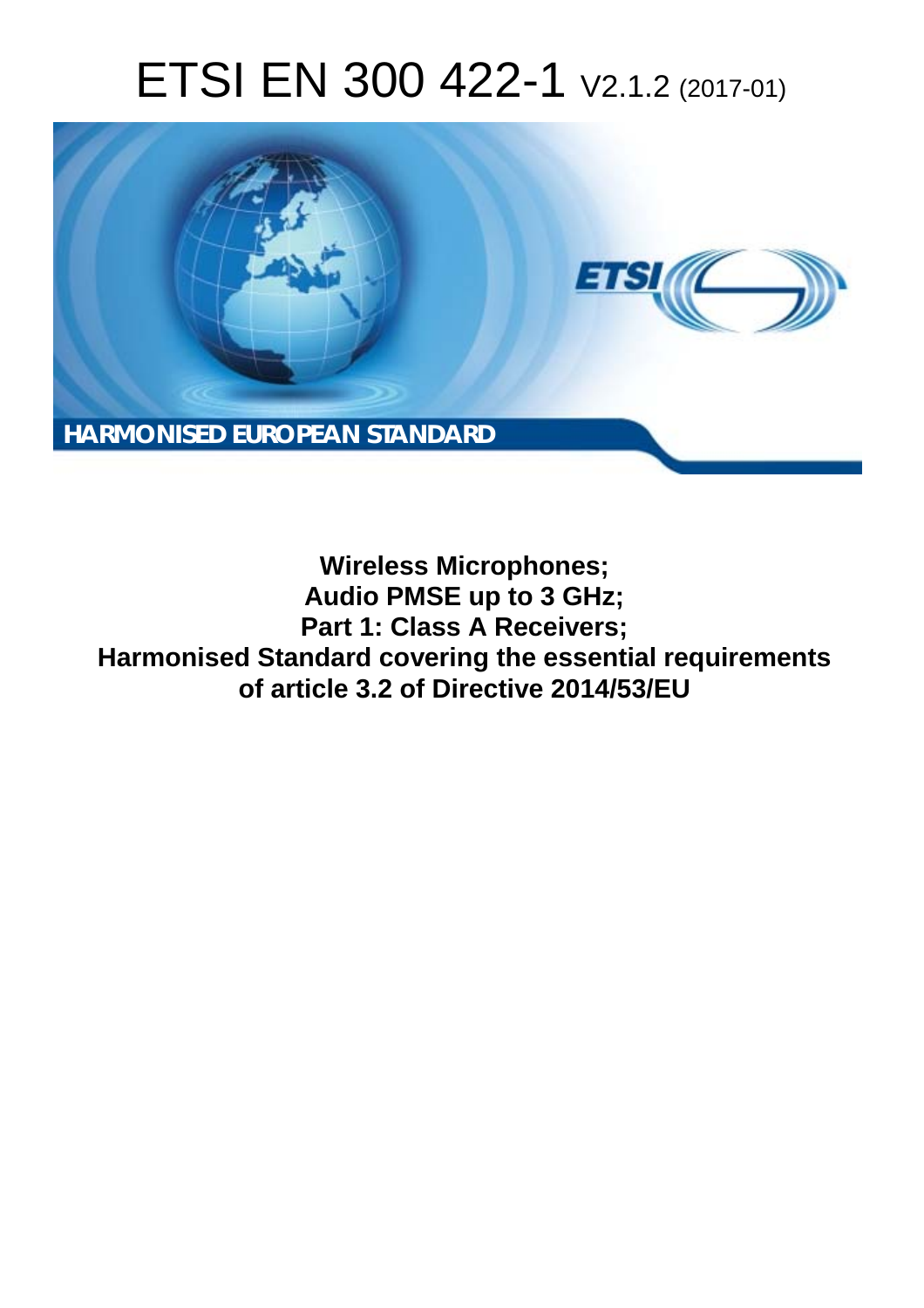Reference REN/ERM-TG17-18-C1

Keywords

audio, harmonised standard, radio, radio MIC, testing

#### *ETSI*

#### 650 Route des Lucioles F-06921 Sophia Antipolis Cedex - FRANCE

Tel.: +33 4 92 94 42 00 Fax: +33 4 93 65 47 16

Siret N° 348 623 562 00017 - NAF 742 C Association à but non lucratif enregistrée à la Sous-Préfecture de Grasse (06) N° 7803/88

#### *Important notice*

The present document can be downloaded from: <http://www.etsi.org/standards-search>

The present document may be made available in electronic versions and/or in print. The content of any electronic and/or print versions of the present document shall not be modified without the prior written authorization of ETSI. In case of any existing or perceived difference in contents between such versions and/or in print, the only prevailing document is the print of the Portable Document Format (PDF) version kept on a specific network drive within ETSI Secretariat.

Users of the present document should be aware that the document may be subject to revision or change of status. Information on the current status of this and other ETSI documents is available at <https://portal.etsi.org/TB/ETSIDeliverableStatus.aspx>

If you find errors in the present document, please send your comment to one of the following services: <https://portal.etsi.org/People/CommiteeSupportStaff.aspx>

#### *Copyright Notification*

No part may be reproduced or utilized in any form or by any means, electronic or mechanical, including photocopying and microfilm except as authorized by written permission of ETSI.

The content of the PDF version shall not be modified without the written authorization of ETSI. The copyright and the foregoing restriction extend to reproduction in all media.

> © European Telecommunications Standards Institute 2017. All rights reserved.

**DECT**TM, **PLUGTESTS**TM, **UMTS**TM and the ETSI logo are Trade Marks of ETSI registered for the benefit of its Members. **3GPP**TM and **LTE**™ are Trade Marks of ETSI registered for the benefit of its Members and of the 3GPP Organizational Partners.

**GSM**® and the GSM logo are Trade Marks registered and owned by the GSM Association.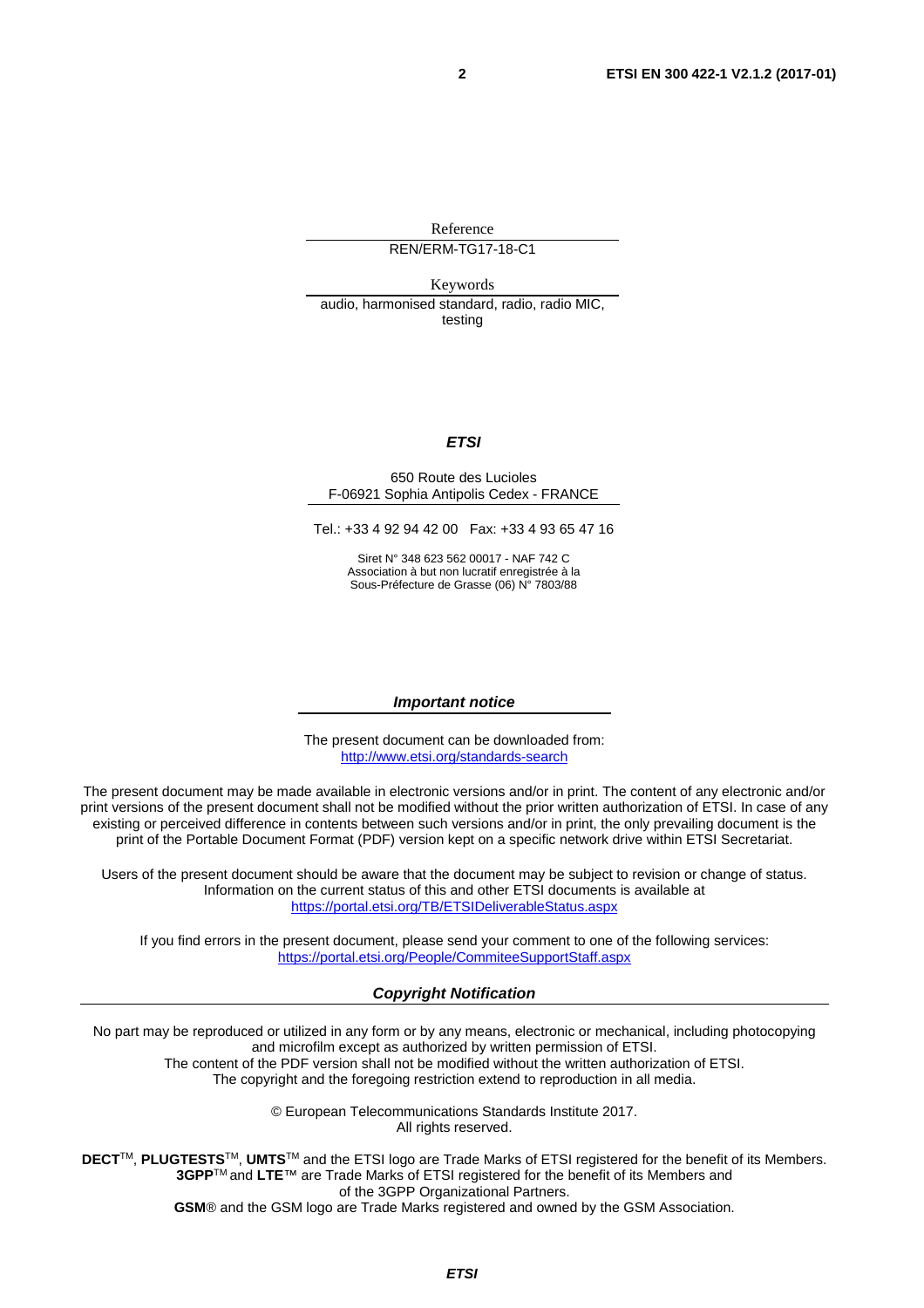## Contents

| 1              |  |
|----------------|--|
| 2              |  |
| 2.1            |  |
| 2.2            |  |
| 3              |  |
| 3.1            |  |
| 3.2            |  |
| 3.3            |  |
| 4              |  |
| 4.1            |  |
| 4.2            |  |
| 4.3            |  |
| 4.4            |  |
| 4.5            |  |
| 5              |  |
| 5.1            |  |
| 5.1.1          |  |
| 5.1.2          |  |
| 5.1.3          |  |
| 5.1.4          |  |
| 5.1.5          |  |
| 5.1.6          |  |
| 5.1.7<br>5.1.8 |  |
| 5.1.8.1        |  |
| 5.1.8.2        |  |
| 5.1.8.3        |  |
| 5.2            |  |
| 5.2.1          |  |
| 5.2.2          |  |
| 5.2.3          |  |
| 6              |  |
| 6.1            |  |
| 6.2            |  |
| 6.3            |  |
| 6.3.1          |  |
| 6.3.2          |  |
| 6.3.2.1        |  |
| 6.3.2.2        |  |
| 6.4<br>6.4.1   |  |
| 6.4.1.1        |  |
| 6.4.1.2        |  |
| 6.4.2          |  |
| 6.4.2.1        |  |
| 6.4.2.2        |  |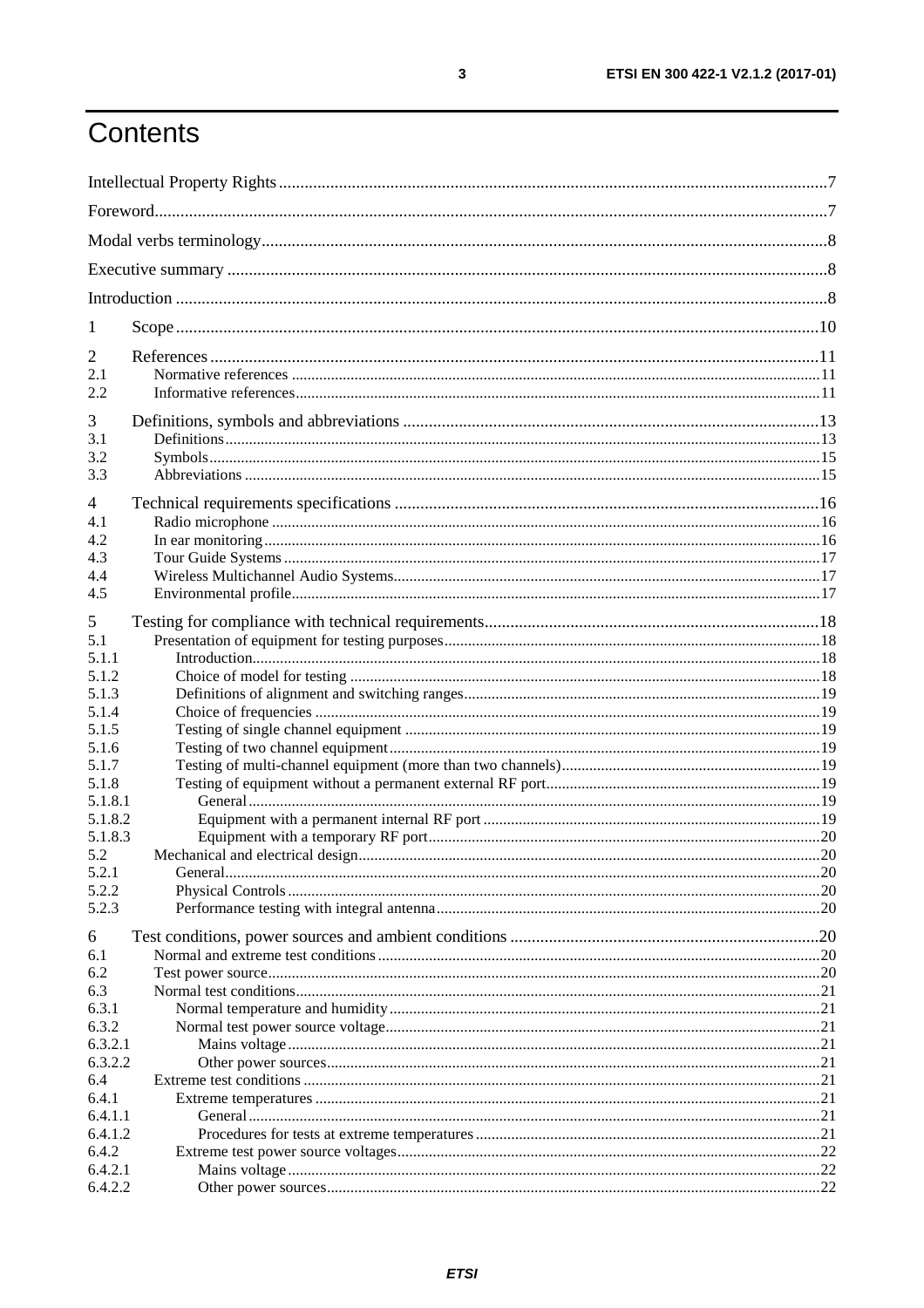| $\overline{7}$ |                                                                                               |  |
|----------------|-----------------------------------------------------------------------------------------------|--|
| 7.1            |                                                                                               |  |
| 7.1.1          |                                                                                               |  |
| 7.1.2          |                                                                                               |  |
| 7.1.3          |                                                                                               |  |
| 7.2            |                                                                                               |  |
| 7.2.1          |                                                                                               |  |
| 7.3            |                                                                                               |  |
| 7.3.1          |                                                                                               |  |
| 7.4            |                                                                                               |  |
| 7.4.1          |                                                                                               |  |
| 7.5            |                                                                                               |  |
| 7.5.1          |                                                                                               |  |
| 7.6            |                                                                                               |  |
| 7.6.1          |                                                                                               |  |
|                |                                                                                               |  |
| 8              |                                                                                               |  |
| 8.1            |                                                                                               |  |
| 8.1.1          |                                                                                               |  |
| 8.1.2          |                                                                                               |  |
| 8.1.3          |                                                                                               |  |
| 8.2            |                                                                                               |  |
| 8.2.1          |                                                                                               |  |
| 8.2.2          |                                                                                               |  |
| 8.2.2.1        |                                                                                               |  |
| 8.2.3          |                                                                                               |  |
| 8.3            |                                                                                               |  |
| 8.3.1          |                                                                                               |  |
| 8.3.2          |                                                                                               |  |
| 8.3.2.1        |                                                                                               |  |
| 8.3.2.2        |                                                                                               |  |
|                |                                                                                               |  |
| 8.3.3          |                                                                                               |  |
| 8.3.3.1        |                                                                                               |  |
| 8.3.3.2        |                                                                                               |  |
| 8.3.4          |                                                                                               |  |
| 8.3.4.1        |                                                                                               |  |
| 8.3.4.2        |                                                                                               |  |
| 8.3.4.3        |                                                                                               |  |
| 8.3.5          | Bandwidth measurement procedure for PMSE operation in 2,4 GHz to 2,4835 GHz33                 |  |
| 8.3.5.1        |                                                                                               |  |
| 8.3.5.2        |                                                                                               |  |
| 8.3.5.3        |                                                                                               |  |
| 8.3.5.4        |                                                                                               |  |
| 8.3.5.4.1      |                                                                                               |  |
| 8.3.5.4.2      |                                                                                               |  |
| 8.3.6          | Transmitter Unwanted Emissions in the Out-of-band Domain Alternative Measurement Procedure 34 |  |
| 8.3.6.1        |                                                                                               |  |
| 8.3.6.2        |                                                                                               |  |
| 8.3.6.3        |                                                                                               |  |
| 8.3.6.4        |                                                                                               |  |
| 8.3.6.4.1      |                                                                                               |  |
| 8.3.6.4.2      |                                                                                               |  |
| 8.4            |                                                                                               |  |
| 8.4.1          |                                                                                               |  |
| 8.4.2          |                                                                                               |  |
| 8.4.3          |                                                                                               |  |
| 8.4.4          |                                                                                               |  |
| 8.5            |                                                                                               |  |
| 8.5.1          |                                                                                               |  |
| 8.5.2          |                                                                                               |  |
| 8.5.3          |                                                                                               |  |
|                |                                                                                               |  |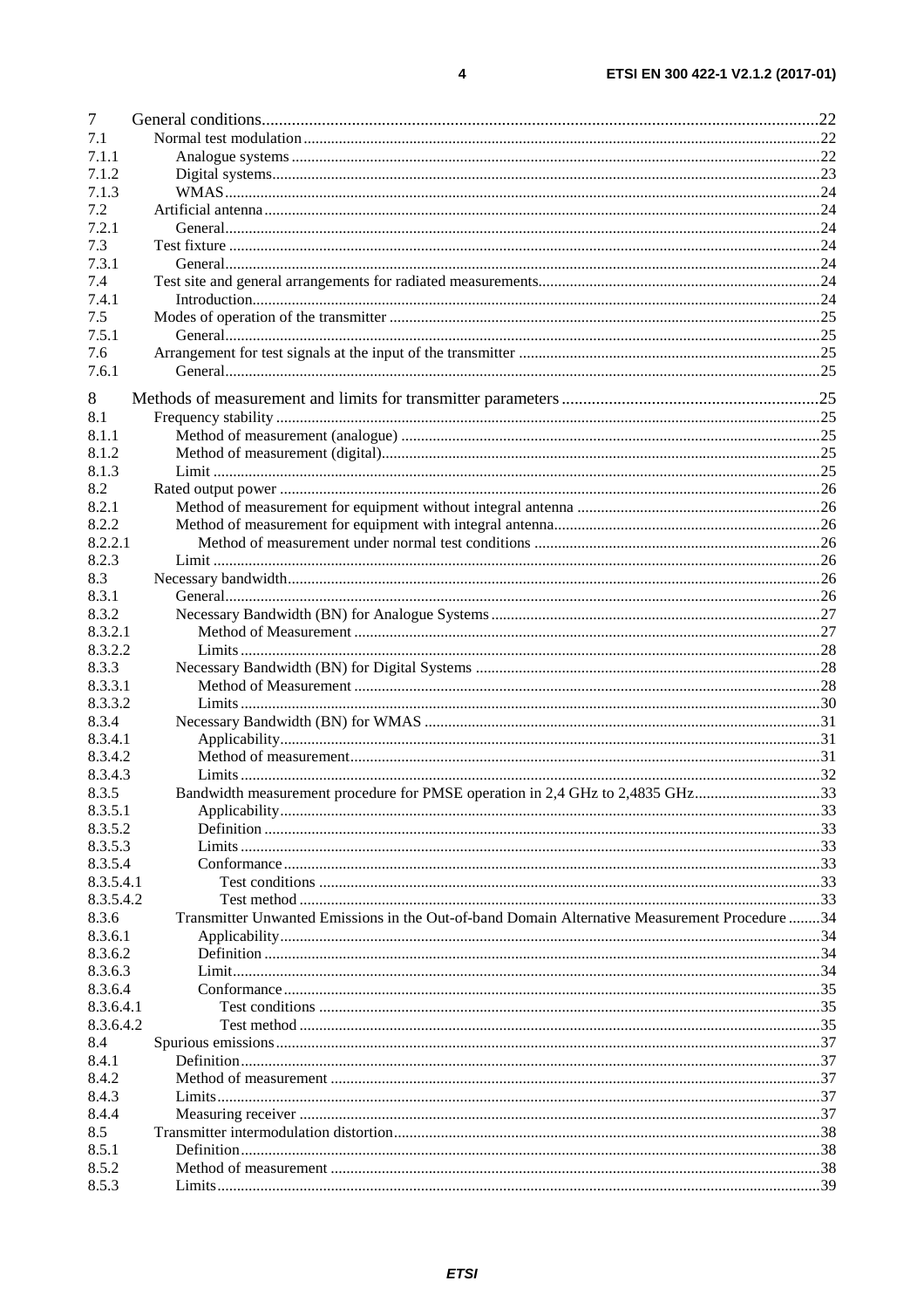| 9       |                                                                                              |  |
|---------|----------------------------------------------------------------------------------------------|--|
| 9.1     |                                                                                              |  |
| 9.1.1   |                                                                                              |  |
| 9.1.2   |                                                                                              |  |
| 9.1.3   |                                                                                              |  |
| 9.1.4   |                                                                                              |  |
| 9.1.5   |                                                                                              |  |
| 9.2     |                                                                                              |  |
| 9.2.1   |                                                                                              |  |
| 9.2.2   |                                                                                              |  |
| 9.2.3   |                                                                                              |  |
| 9.3     |                                                                                              |  |
| 9.3.1   |                                                                                              |  |
| 9.3.2   |                                                                                              |  |
| 9.3.3   |                                                                                              |  |
| 9.4     |                                                                                              |  |
| 9.4.1   |                                                                                              |  |
| 9.4.2   |                                                                                              |  |
| 9.4.3   |                                                                                              |  |
| 10      |                                                                                              |  |
|         | Relationship between the present document and the essential<br><b>Annex A (informative):</b> |  |
|         |                                                                                              |  |
|         | Measurement of Necessary Bandwidth (B) for analogue systems46<br><b>Annex B</b> (normative): |  |
| B.1     | Test configuration for measurement of the Necessary Bandwidth (B) for analogue systems46     |  |
|         |                                                                                              |  |
|         | <b>Annex C</b> (normative):                                                                  |  |
| C.1     | Test sites and general arrangements for measurements involving the use of radiated fields47  |  |
| C.1.1   |                                                                                              |  |
| C.1.2   |                                                                                              |  |
| C.1.3   |                                                                                              |  |
| C.1.4   |                                                                                              |  |
| C.1.5   |                                                                                              |  |
| C.1.6   |                                                                                              |  |
| C.1.7   |                                                                                              |  |
| C.1.8   |                                                                                              |  |
| C.1.8.1 |                                                                                              |  |
| C.1.8.2 |                                                                                              |  |
| C.1.8.3 |                                                                                              |  |
| C.1.8.4 |                                                                                              |  |
| C.2     |                                                                                              |  |
| C.2.1   |                                                                                              |  |
| C.2.2   |                                                                                              |  |
| C.2.3   |                                                                                              |  |
| C.2.4   |                                                                                              |  |
| C.2.5   |                                                                                              |  |
| C.2.6   |                                                                                              |  |
| C.2.7   |                                                                                              |  |
| C.3     |                                                                                              |  |
| C.3.1   |                                                                                              |  |
| C.3.2   |                                                                                              |  |
| C.3.3   |                                                                                              |  |
| C.3.3.0 |                                                                                              |  |
| C.3.3.1 |                                                                                              |  |
| C.3.3.2 |                                                                                              |  |
|         |                                                                                              |  |
| C.4     |                                                                                              |  |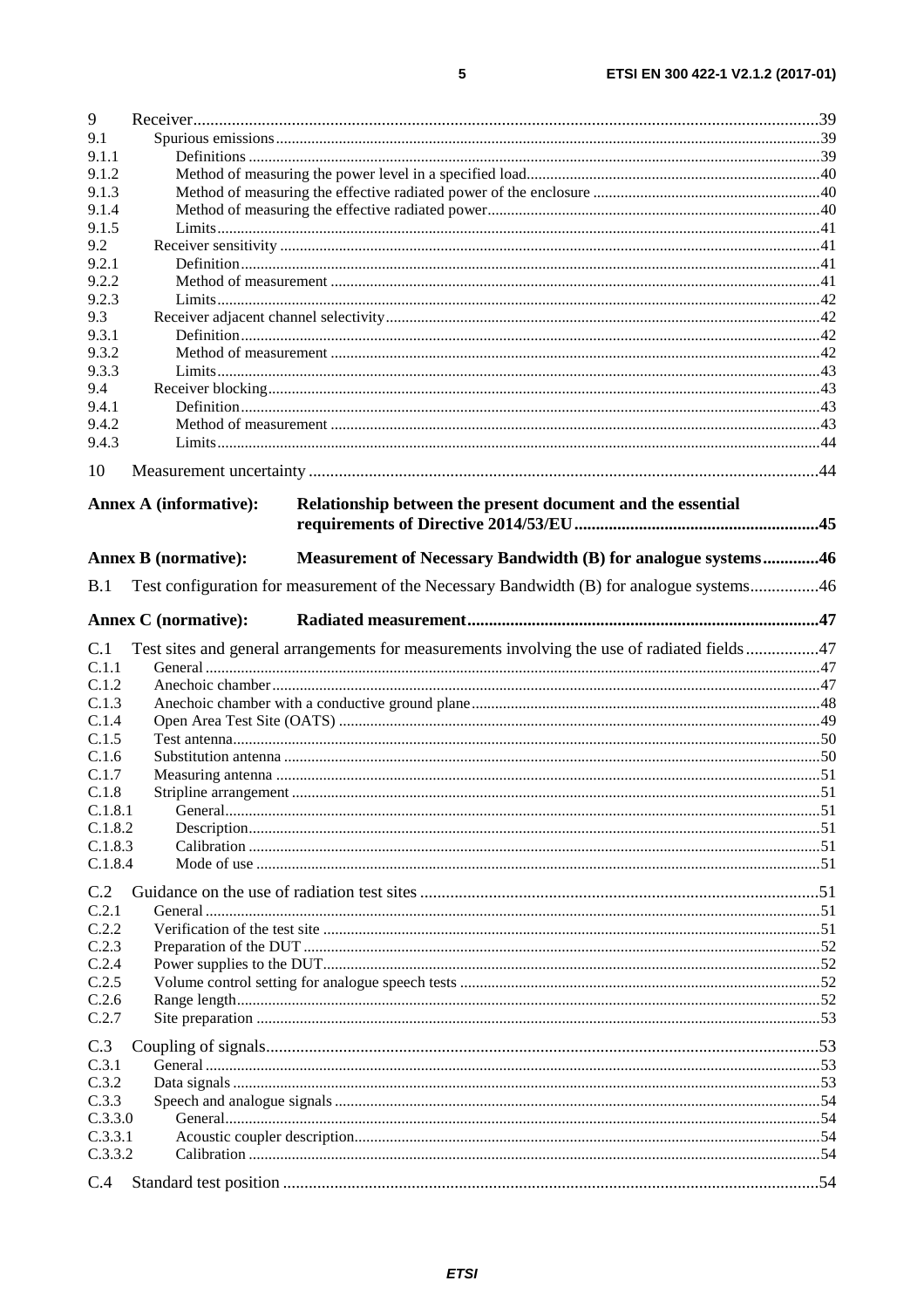| C.5.1<br>C.5.2<br>Additional receiver parameters identified under article 3.2 of<br><b>Annex D</b> (informative):<br><b>Annex E</b> (informative):<br>E.1<br>E.1.1<br>E.1.2<br>E.2<br>E.2.1<br>E.2.2<br>E.2.3<br>E.2.4<br>E.2.5<br>E.3<br>E.3.1<br>E.3.2<br>E.3.3<br>E.3.4<br>E.3.5<br>E.4<br>E.4.1<br>E.4.2<br>E.4.3<br>E.4.4<br>E.4.5<br>E.5<br>E.5.4<br>E.5.5<br><b>Annex F</b> (informative):<br><b>Annex G (informative):</b> | C.5   |  |  |
|------------------------------------------------------------------------------------------------------------------------------------------------------------------------------------------------------------------------------------------------------------------------------------------------------------------------------------------------------------------------------------------------------------------------------------|-------|--|--|
|                                                                                                                                                                                                                                                                                                                                                                                                                                    |       |  |  |
|                                                                                                                                                                                                                                                                                                                                                                                                                                    |       |  |  |
|                                                                                                                                                                                                                                                                                                                                                                                                                                    | C.5.3 |  |  |
|                                                                                                                                                                                                                                                                                                                                                                                                                                    | C.5.4 |  |  |
|                                                                                                                                                                                                                                                                                                                                                                                                                                    |       |  |  |
|                                                                                                                                                                                                                                                                                                                                                                                                                                    |       |  |  |
|                                                                                                                                                                                                                                                                                                                                                                                                                                    |       |  |  |
|                                                                                                                                                                                                                                                                                                                                                                                                                                    |       |  |  |
|                                                                                                                                                                                                                                                                                                                                                                                                                                    |       |  |  |
|                                                                                                                                                                                                                                                                                                                                                                                                                                    |       |  |  |
|                                                                                                                                                                                                                                                                                                                                                                                                                                    |       |  |  |
|                                                                                                                                                                                                                                                                                                                                                                                                                                    |       |  |  |
|                                                                                                                                                                                                                                                                                                                                                                                                                                    |       |  |  |
|                                                                                                                                                                                                                                                                                                                                                                                                                                    |       |  |  |
|                                                                                                                                                                                                                                                                                                                                                                                                                                    |       |  |  |
|                                                                                                                                                                                                                                                                                                                                                                                                                                    |       |  |  |
|                                                                                                                                                                                                                                                                                                                                                                                                                                    |       |  |  |
|                                                                                                                                                                                                                                                                                                                                                                                                                                    |       |  |  |
|                                                                                                                                                                                                                                                                                                                                                                                                                                    |       |  |  |
|                                                                                                                                                                                                                                                                                                                                                                                                                                    |       |  |  |
|                                                                                                                                                                                                                                                                                                                                                                                                                                    |       |  |  |
|                                                                                                                                                                                                                                                                                                                                                                                                                                    |       |  |  |
|                                                                                                                                                                                                                                                                                                                                                                                                                                    |       |  |  |
|                                                                                                                                                                                                                                                                                                                                                                                                                                    |       |  |  |
|                                                                                                                                                                                                                                                                                                                                                                                                                                    |       |  |  |
|                                                                                                                                                                                                                                                                                                                                                                                                                                    |       |  |  |
|                                                                                                                                                                                                                                                                                                                                                                                                                                    |       |  |  |
|                                                                                                                                                                                                                                                                                                                                                                                                                                    |       |  |  |
|                                                                                                                                                                                                                                                                                                                                                                                                                                    | E.5.1 |  |  |
|                                                                                                                                                                                                                                                                                                                                                                                                                                    | E.5.2 |  |  |
|                                                                                                                                                                                                                                                                                                                                                                                                                                    | E.5.3 |  |  |
|                                                                                                                                                                                                                                                                                                                                                                                                                                    |       |  |  |
|                                                                                                                                                                                                                                                                                                                                                                                                                                    |       |  |  |
|                                                                                                                                                                                                                                                                                                                                                                                                                                    |       |  |  |
|                                                                                                                                                                                                                                                                                                                                                                                                                                    |       |  |  |
|                                                                                                                                                                                                                                                                                                                                                                                                                                    |       |  |  |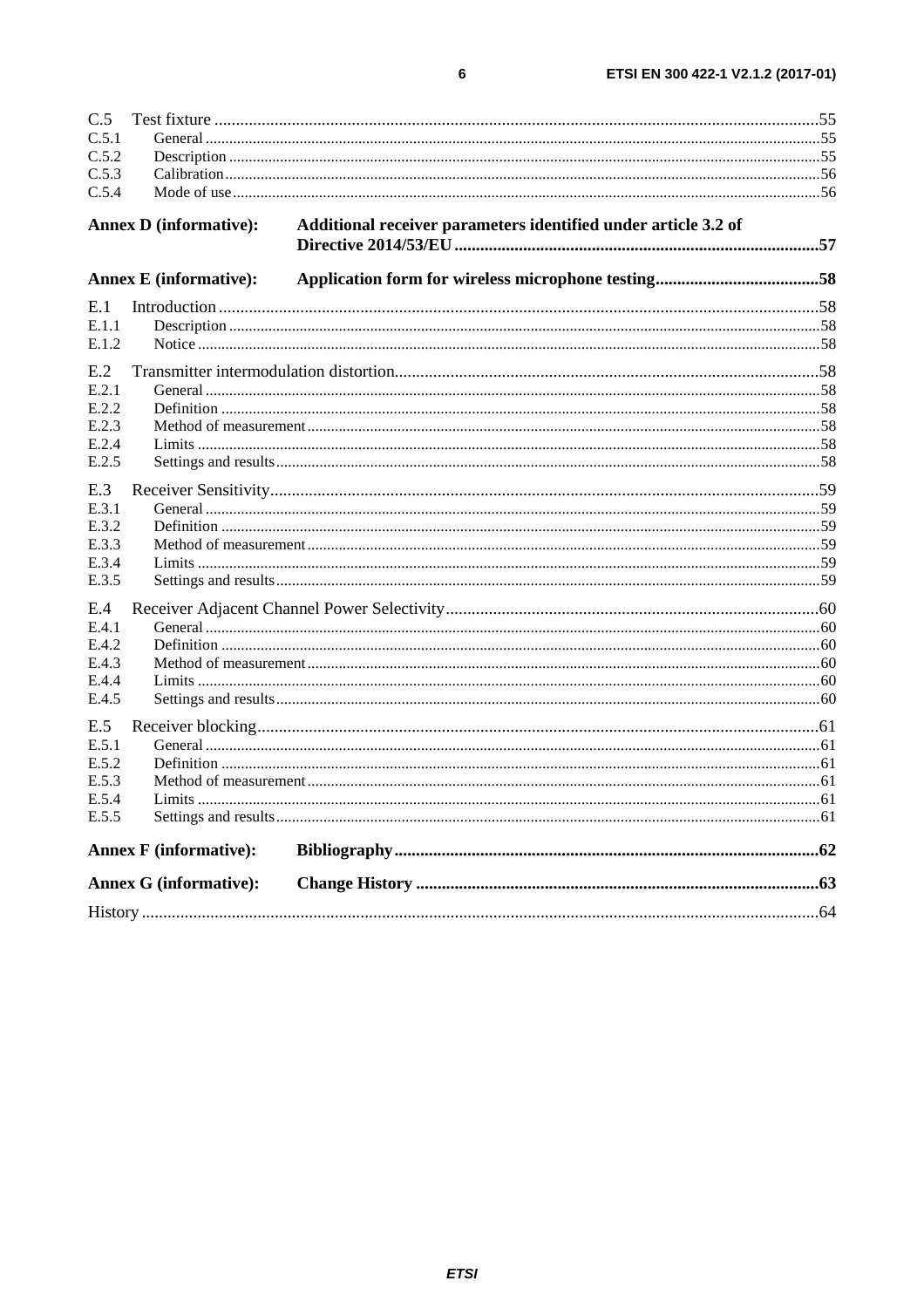## <span id="page-6-0"></span>Intellectual Property Rights

IPRs essential or potentially essential to the present document may have been declared to ETSI. The information pertaining to these essential IPRs, if any, is publicly available for **ETSI members and non-members**, and can be found in ETSI SR 000 314: *"Intellectual Property Rights (IPRs); Essential, or potentially Essential, IPRs notified to ETSI in respect of ETSI standards"*, which is available from the ETSI Secretariat. Latest updates are available on the ETSI Web server ([https://ipr.etsi.org/\)](https://ipr.etsi.org/).

Pursuant to the ETSI IPR Policy, no investigation, including IPR searches, has been carried out by ETSI. No guarantee can be given as to the existence of other IPRs not referenced in ETSI SR 000 314 (or the updates on the ETSI Web server) which are, or may be, or may become, essential to the present document.

## Foreword

This European Standard (EN) has been produced by ETSI Technical Committee Electromagnetic compatibility and Radio spectrum Matters (ERM).

The present document has been prepared under the Commission's standardisation request C(2015) 5376 final [\[i.18](#page-11-0)] to provide one voluntary means of conforming to the essential requirements of Directive 2014/53/EU on the harmonisation of the laws of the Member States relating to the making available on the market of radio equipment and repealing Directive 1999/5/EC [\[i.14\]](#page-11-0).

Once the present document is cited in the Official Journal of the European Union under that Directive, compliance with the normative clauses of the present document given in table A.1 confers, within the limits of the scope of the present document, a presumption of conformity with the corresponding essential requirements of that Directive and associated EFTA regulations.

The present document is part 1 of a multi-part deliverable covering Wireless Microphones, Audio PMSE, and ALDs up to 3 GHz, as identified below:

- **Part 1: "Class A Receivers; Harmonised Standard covering the essential requirements of article 3.2 of Directive 2014/53/EU";**
- Part 2: "Class B Receivers; Harmonised Standard covering the essential requirements of article 3.2 of Directive 2014/53/EU";
- Part 3: "Class C Receivers; Harmonised Standard covering the essential requirements of article 3.2 of Directive 2014/53/EU";
- Part 4: "Wireless Microphones; Audio PMSE up to 3 GHz; Part 4: Assistive Listening Devices including personal sound amplifiers and inductive systems up to 3 GHz; Harmonised Standard covering the essential requirements of article 3.2 of Directive 2014/53/EU".

| <b>National transposition dates</b>                                                         |                 |  |
|---------------------------------------------------------------------------------------------|-----------------|--|
| Date of latest announcement of this EN (doa):                                               | 30 April 2017   |  |
| Date of latest publication of new National Standard<br>or endorsement of this $EN$ (dop/e): | 31 October 2017 |  |
| Date of withdrawal of any conflicting National Standard (dow):                              | 31 October 2018 |  |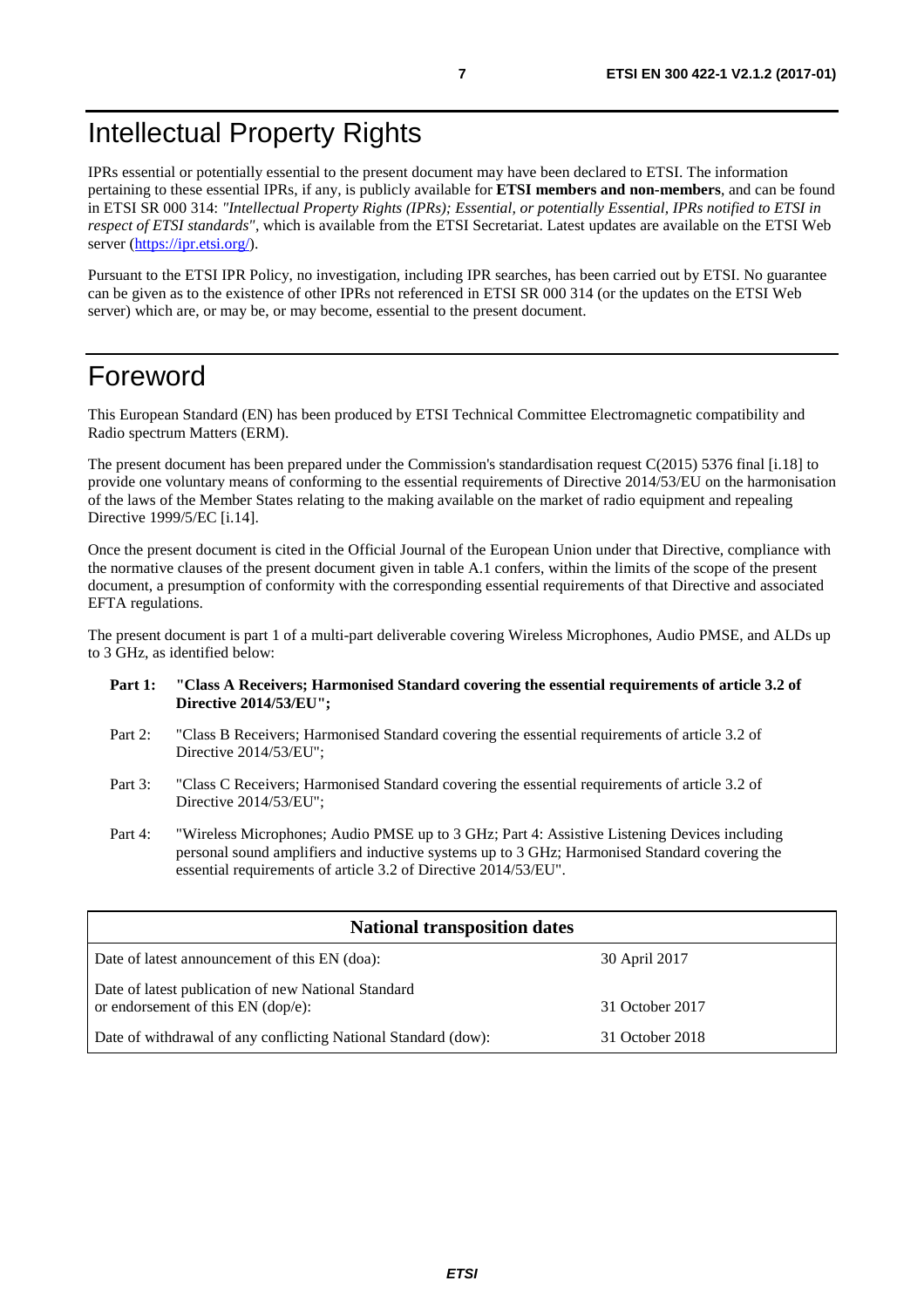## <span id="page-7-0"></span>Modal verbs terminology

In the present document "**shall**", "**shall not**", "**should**", "**should not**", "**may**", "**need not**", "**will**", "**will not**", "**can**" and "**cannot**" are to be interpreted as described in clause 3.2 of the [ETSI Drafting Rules](https://portal.etsi.org/Services/editHelp!/Howtostart/ETSIDraftingRules.aspx) (Verbal forms for the expression of provisions).

"**must**" and "**must not**" are **NOT** allowed in ETSI deliverables except when used in direct citation.

## Executive summary

With the introduction of Directive 2014/53/EU [\[i.14](#page-11-0)], the present multi-part deliverable has been reformatted into multiple parts to accommodate the different types of equipment represented, i.e. different receivers for audio Programme Making and Special Events (PMSE) and Assistive Listening Devices (ALD). Part 1 covers Class A receivers.

The present document seeks to improve spectrum efficiency and has introduced new technology to assist in maximizing the use of available spectrum.

The present document seeks to provide a platform for Wideband Multichannel Audio Systems (WMAS).

Although the present document covers spectrum up to 3 GHz, it should be emphasized that multi-channel audio PMSE systems used in professional productions are best suited to spectrum under 2 GHz for reasons of propagation and body interaction. Further information on audio PMSE is available in ECC Report 204 [\[i.15\]](#page-11-0).

## Introduction

With the introduction of Directive 2014/53/EU [\[i.14](#page-11-0)], receiver parameters are now included and the removal of the 9 kHz lower limit has brought inductive loop systems and receivers into the present document. Inductive loop transmitters are covered within ETSI EN 303 340 [\[i.19](#page-11-0)] along with test receivers; hearing aids containing inductive loop receivers (often referred to as T coil) are now covered in the present document. The frequency range of the present document has been reduced to accommodate inductive loop receivers.

The present document is a testing standard based on spectrum utilization parameters and does not include performance characteristics that may be required by the user nor requirements for interfacing equipment.

ETSI EN 300 422 was originated in 1991 when Assistive Listening Devices (ALD) were a very small part of the Radio Microphone Industry; in recent years major advances in both the volume and functionality of ALDs has caused a rethink in how to best present the testing regime in a clear and concise manner. After a number of discussions the present document covers audio PMSE as Parts 2 [\[i.20](#page-11-0)], and 3 [\[i.21](#page-11-0)], and ALDs as Part 4 [\[i.22](#page-11-0)].

Systems including assistive listening devices (Aids for the handicapped) with digital modulations and operating in the range 863 MHz to 865 MHz may be tested to either the present document or to ETSI EN 301 357 [\[i.1\]](#page-10-0) with due consideration of power and operating frequency.

Ear worn hearing assistance devices may in some cases require stereo transmission to present both left and right audio information to the wearer. For that reason, devices that transmit information to the hearing impaired may require two channel operation. It is expected that two or more channel devices will be tested separately when determining bandwidth and associated measurements. Channels may involve the use of two separate frequencies or wider bandwidth.

Since the initial adoption of ETSI I-ETS 300 422 [\[i.2](#page-10-0)] there has been the introduction of further types of equipment into the market - cordless headphones/loudspeakers, Low power Band II and consumer in-ear monitoring. These are low power wideband systems that have some characteristics in common with radio microphones but are not compatible with multichannel radio microphones. This equipment is covered by ETSI EN 301 357 [[i.1](#page-10-0)] and annex 10 of CEPT/ERC/REC 70-03 [\[i.7](#page-10-0)].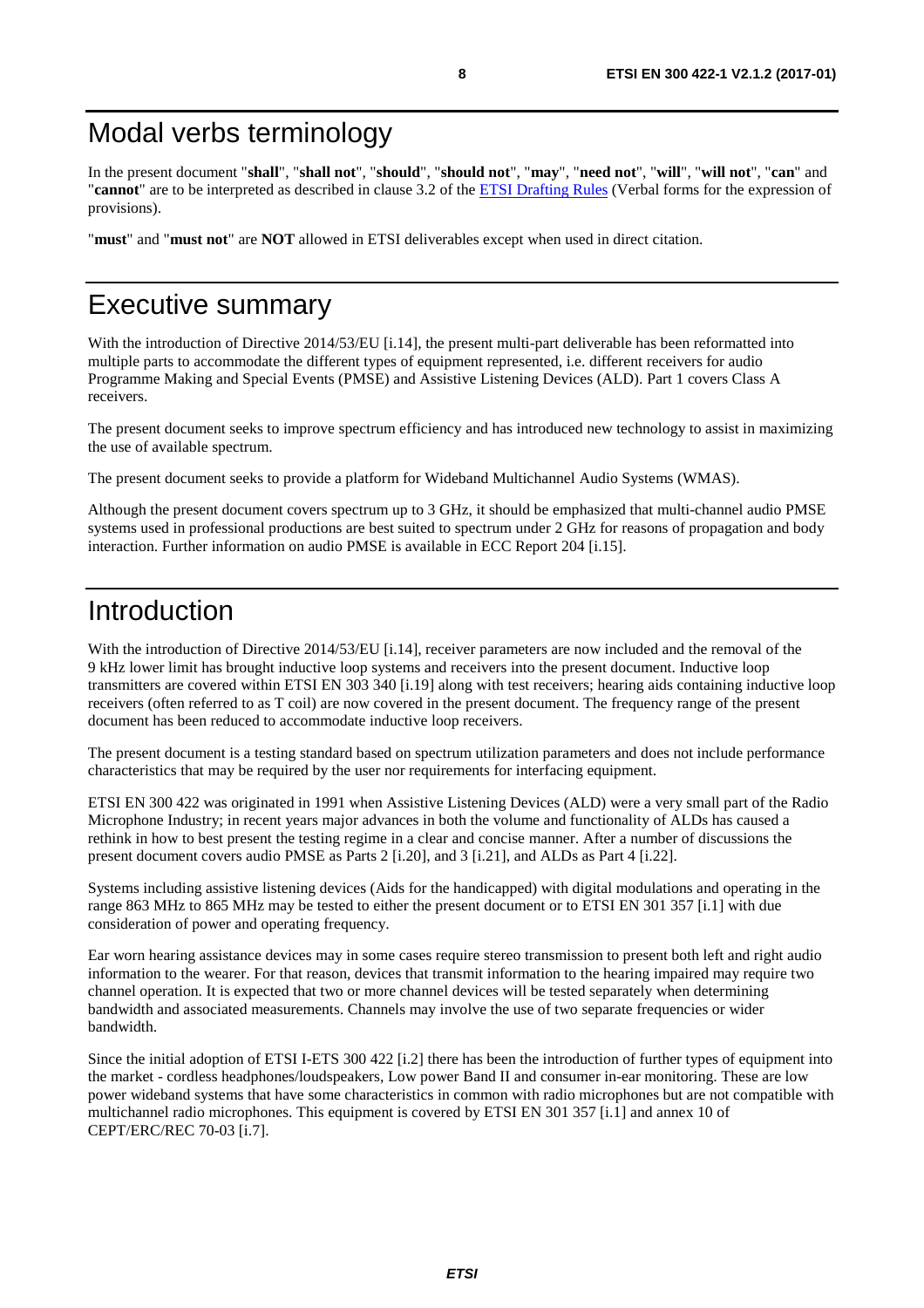Additional standards or specifications may be required for equipment:

- 1) intended to interface to Public Networks, e.g. PSTN. This facility may be subjected to regulatory conditions; or
- 2) other relevant radio standards.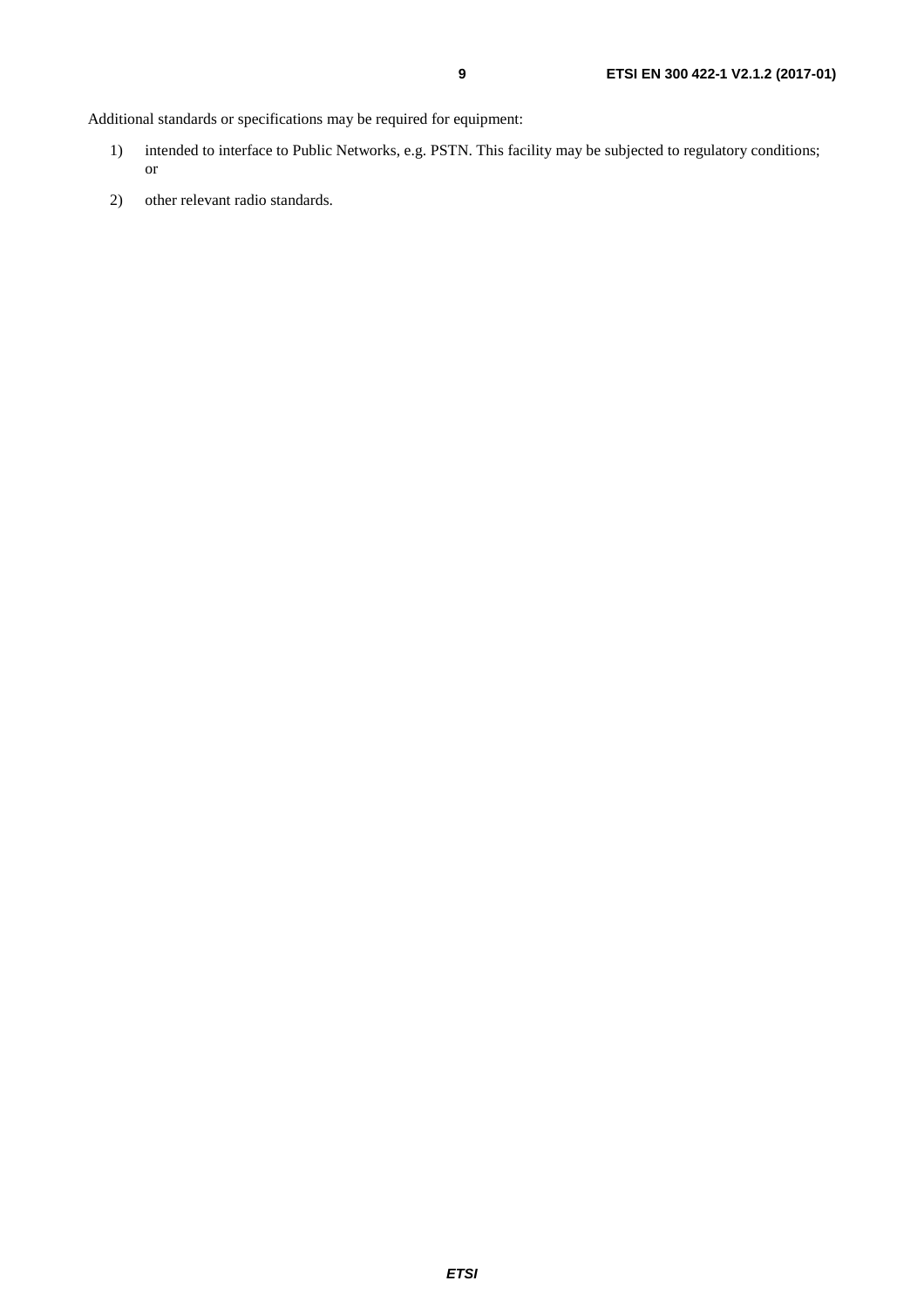## <span id="page-9-0"></span>1 Scope

The present document covers the minimum characteristics considered necessary in order to make the best use of the available frequency spectrum for audio PMSE and ALDs.

The present document specifies the minimum performance requirements and the methods of measurement of Assistive Listening Devices, radio microphones and in-ear monitoring systems. It does not necessarily include all the characteristics that may be required by a user, nor does it necessarily represent the optimum performance achievable.

The present document applies to equipment operating on radio frequencies up to 3 GHz (as shown in table 1) using analogue, digital and hybrid (using both analogue and digital) modulation.

The maximum power recommended for equipment covered by the present document is 250 mW for radio microphones and 10 mW for ALDs.

An exception to this are the Public Hearing Aids defined in the CEPT Report 004 [[i.8\]](#page-10-0) and subsequent ECC [[i.10\]](#page-11-0) and EC Decisions [\[i.9](#page-11-0)] on the ex ERMES band (169,4 MHz to 169,8125 MHz) where 500 mW is defined.

The present document also covers radio microphones used in the 863 MHz to 865 MHz band, with a maximum power of 10 mW.

Electromagnetic Compatibility (EMC) requirements are covered by ETSI EN 301 489-9 [\[i.4\]](#page-10-0).

National regulations on:

- 1) maximum power output;
- 2) licensing status;

will take precedence or those detailed in the latest version of:

- EC Decision 2005/928/EC [[i.10](#page-11-0)];
- ECC/DEC/(05)02 [\[i.11](#page-11-0)];
- the EC SRD Decision [[i.9](#page-11-0)]; or
- CEPT/ERC/REC 70-03 [[i.7](#page-10-0)], annex 10 (see <http://www.erodocdb.dk/>);
- EC Decision 2014/641/EU [\[i.13](#page-11-0)].

Unless otherwise stated in the EC SRD Decision, ECC Decision or National Interfaces, Radio Microphones can be subject to individual licence.

The types of equipment covered by the present document are as follows:

- in ear monitoring systems;
- radio microphones;
- WMAS (Wireless Multichannel Audio Systems);
- tour guide systems.

#### **Table 1: Radiocommunications service frequency bands**

|          | Radiocommunications service frequency bands |  |
|----------|---------------------------------------------|--|
| Transmit | up to $3000$ MHz                            |  |
| Receive  | up to $3000$ MHz                            |  |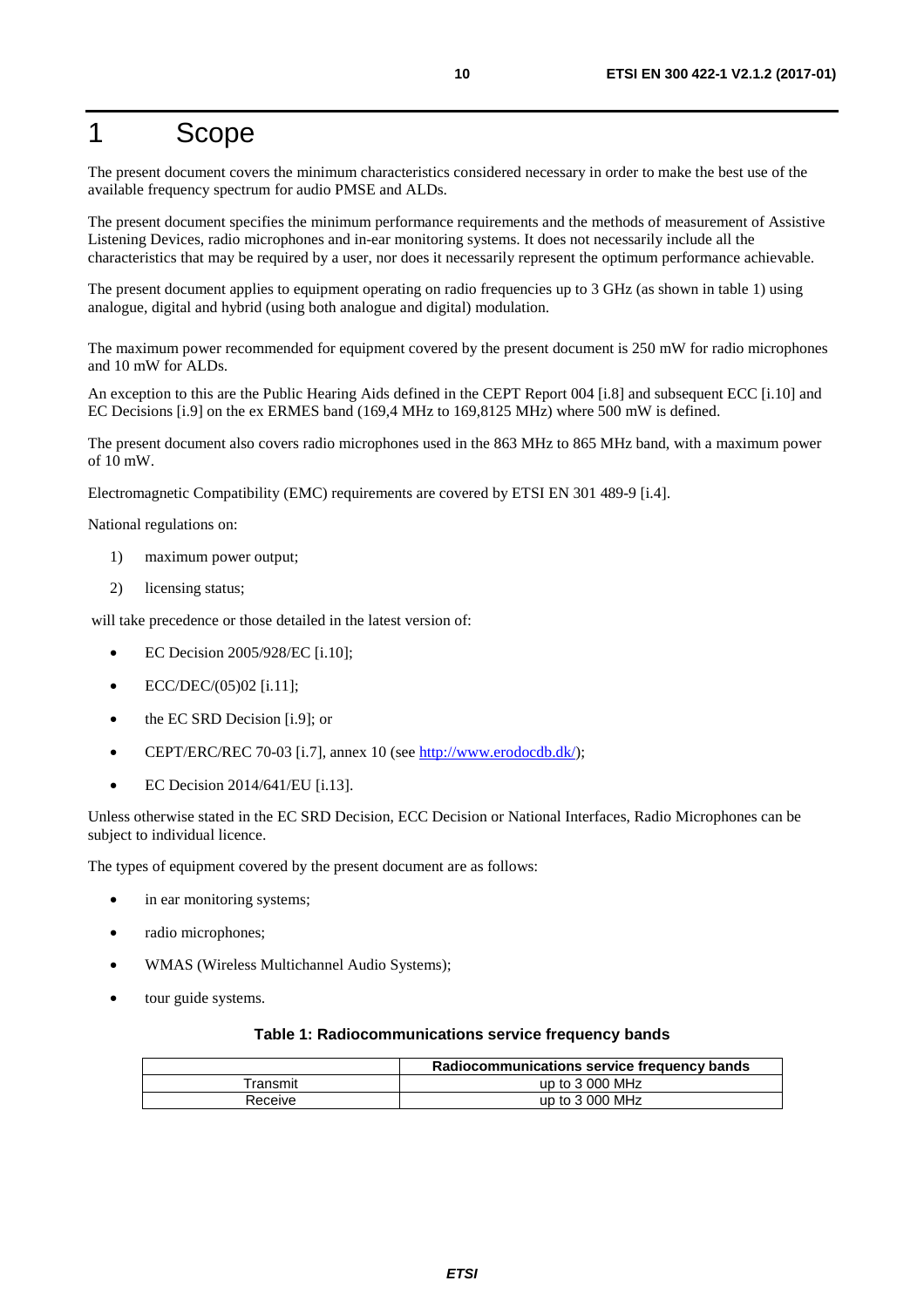## <span id="page-10-0"></span>2 References

### 2.1 Normative references

References are either specific (identified by date of publication and/or edition number or version number) or non-specific. For specific references, only the cited version applies. For non-specific references, the latest version of the referenced document (including any amendments) applies.

Referenced documents which are not found to be publicly available in the expected location might be found at <https://docbox.etsi.org/Reference/>.

NOTE: While any hyperlinks included in this clause were valid at the time of publication, ETSI cannot guarantee their long term validity.

The following referenced documents are necessary for the application of the present document.

- [1] ETSI TR 100 028 (all parts) (V1.4.1) (12-2001): "Electromagnetic compatibility and Radio spectrum Matters (ERM); Uncertainties in the measurement of mobile radio equipment characteristics".
- [2] IEC 60244-13:1991: "Methods of measurement for radio transmitters Part 13: Performance characteristics for FM sound broadcasting".

### 2.2 Informative references

References are either specific (identified by date of publication and/or edition number or version number) or non-specific. For specific references, only the cited version applies. For non-specific references, the latest version of the referenced document (including any amendments) applies.

NOTE: While any hyperlinks included in this clause were valid at the time of publication, ETSI cannot guarantee their long term validity.

The following referenced documents are not necessary for the application of the present document but they assist the user with regard to a particular subject area.

| [i.1]   | ETSI EN 301 357: "ElectroMagnetic Compatibility and Radio Spectrum Matters (ERM);<br>Technical characteristics and test methods for analogue cordless wideband audio devices using<br>integral antennas operating in the CEPT recommended 863 MHz to 865 MHz frequency range".                                                      |
|---------|-------------------------------------------------------------------------------------------------------------------------------------------------------------------------------------------------------------------------------------------------------------------------------------------------------------------------------------|
| [i.2]   | ETSI I-ETS 300 422: "Radio Equipment and Systems (RES); Technical characteristics and test<br>methods for wireless microphones in the 25 MHz to 3 GHz frequency range".                                                                                                                                                             |
| $[1.3]$ | Recommendation ITU-R BS.559-2: "Objective measurement of radio-frequency protection ratios<br>in LF, MF, and HF broadcasting".                                                                                                                                                                                                      |
| $[1.4]$ | ETSI EN 301 489-9: "Electromagnetic compatibility and Radio spectrum Matters (ERM);<br>Electromagnetic Compatibility (EMC) standard for radio equipment and services; Part 9: Specific<br>conditions for wireless microphones, similar Radio Frequency (RF) audio link equipment, cordless<br>audio and in-ear monitoring devices". |
| [i.5]   | ETSI TR 102 273: "Electromagnetic compatibility and Radio spectrum Matters (ERM);<br>Improvement on Radiated Methods of Measurement (using test site) and evaluation of the<br>corresponding measurement uncertainties".                                                                                                            |
| $[1.6]$ | ANSI C63.5: "American National Standard for Calibration of Antennas Used for Radiated<br>Emission Measurements in Electro Magnetic Interference".                                                                                                                                                                                   |
| $[1.7]$ | CEPT/ERC/REC 70-03: "Relating to the use of Short Range Devices (SRD)".                                                                                                                                                                                                                                                             |
| [i.8]   | CEPT Report 004: "Report from CEPT to the European Commission in response to the Mandate<br>to: Review the Frequency Band 169,4 - 169,8 MHz".                                                                                                                                                                                       |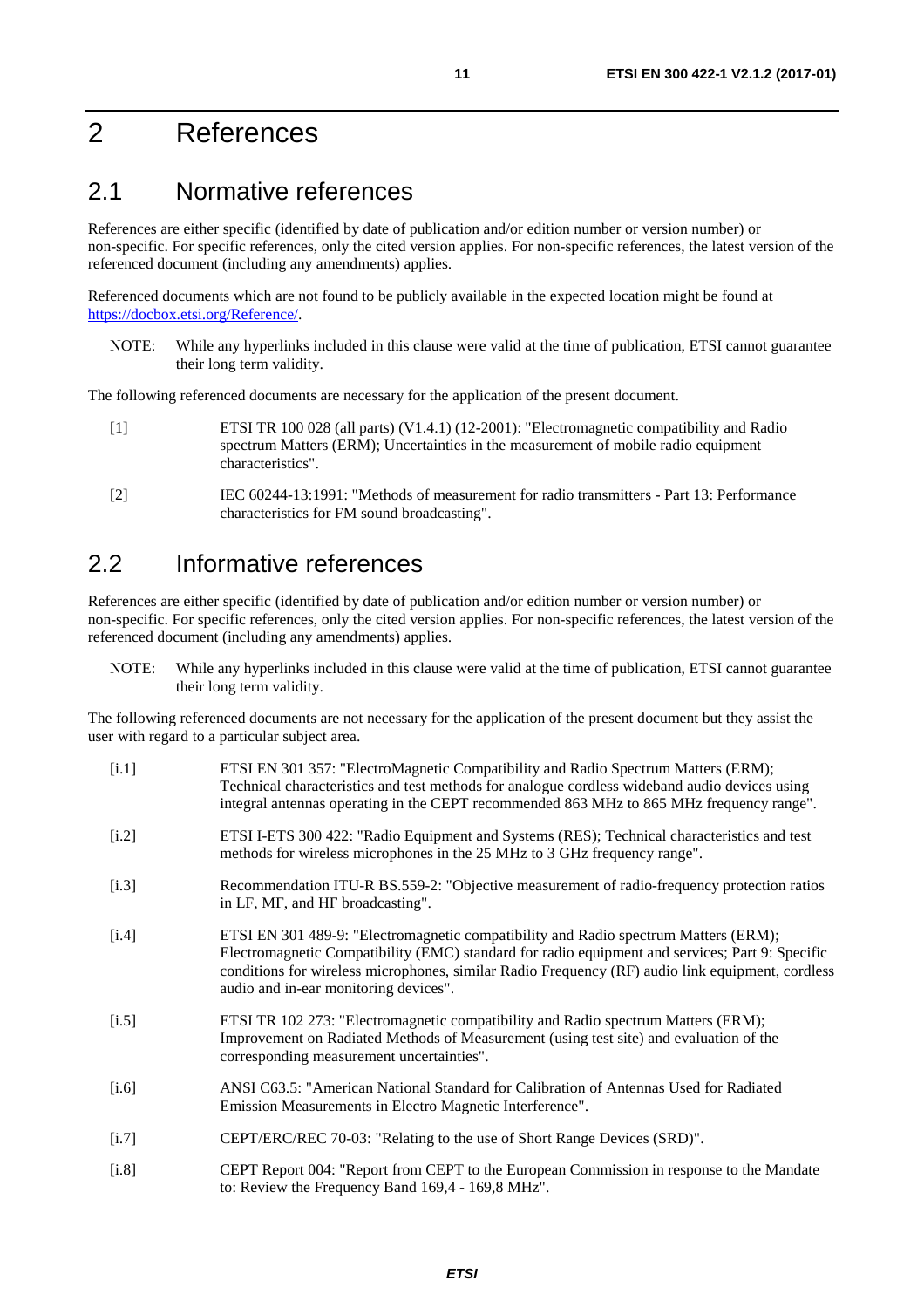- <span id="page-11-0"></span>[i.9] Commission Decision 2006/771/EC of 9 November 2006 on harmonisation of the radio spectrum for use by short-range devices.
- [i.10] EC Decision 2005/928/EC: "Commission Decision of 20 December 2005 on the harmonisation of the 169,4-169,8125 MHz frequency band in the Community", OJ L 344, 27.12.2005, p. 47-51.
- [i.11] ECC/DEC/(05)02: "ECC Decision of 18 March 2005 on the use of the Frequency Band 169,4-169,8125 MHz".
- [i.12] Void.
- [i.13] Commission Implementing Decision 2014/641/EU of 01/09/2014 on harmonised technical conditions of radio spectrum use by wireless audio programme making and special events equipment in the Union (notified under document C(2014) 6011) (Text with EEA relevance).
- [i.14] Directive 2014/53/EU of the European Parliament and of the Council of 16 April 2014 on the harmonisation of the laws of the Member States relating to the making available on the market of radio equipment and repealing Directive 1999/5/EC.
- [i.15] ECC Report 204: "Spectrum Use and future requirements for PMSE".
- [i.16] Recommendation ITU-R SM.2152, (09/2009): "Definitions of Software Defined Radio (SDR) and Cognitive Radio System (CRS)".
- [i.17] ETSI EG 203 336: "Electromagnetic compatibility and Radio spectrum Matters (ERM); Guide for the selection of technical parameters for the production of Harmonised Standards covering article 3.1(b) and article 3.2 of Directive 2014/53/EU".
- [i.18] Commission Implementing Decision C(2015) 5376 final of 4.8.2015 on a standardisation request to the European Committee for Electrotechnical Standardisation and to the European Telecommunications Standards Institute as regards radio equipment in support of Directive 2014/53/EU of the European Parliament and of the Council.
- [i.19] ETSI EN 303 340: "Digital Terrestrial TV Broadcast Receivers; Harmonised Standard covering the essential requirements of article 3.2 of Directive 2014/53/EU".
- [i.20] ETSI EN 300 422-2: "Wireless Microphones; Audio PMSE up to 3 GHz; Part 2: Class B Receivers; Harmonised Standard covering the essential requirements of article 3.2 of Directive 2014/53/EU".
- [i.21] ETSI EN 300 422-3: "Wireless Microphones; Audio PMSE up to 3 GHz; Part 3: Class C Receivers; Harmonised Standard covering the essential requirements of article 3.2 of Directive 2014/53/EU".
- [i.22] ETSI EN 300 422-4: "Wireless Microphones; Audio PMSE up to 3 GHz; Part 4: Assistive Listening Devices including personal sound amplifiers and inductive systems up to 3 GHz; Harmonised Standard covering the essential requirements of article 3.2 of Directive 2014/53/EU".
- [i.23] Void.
- [i.24] Void.
- [i.25] Void.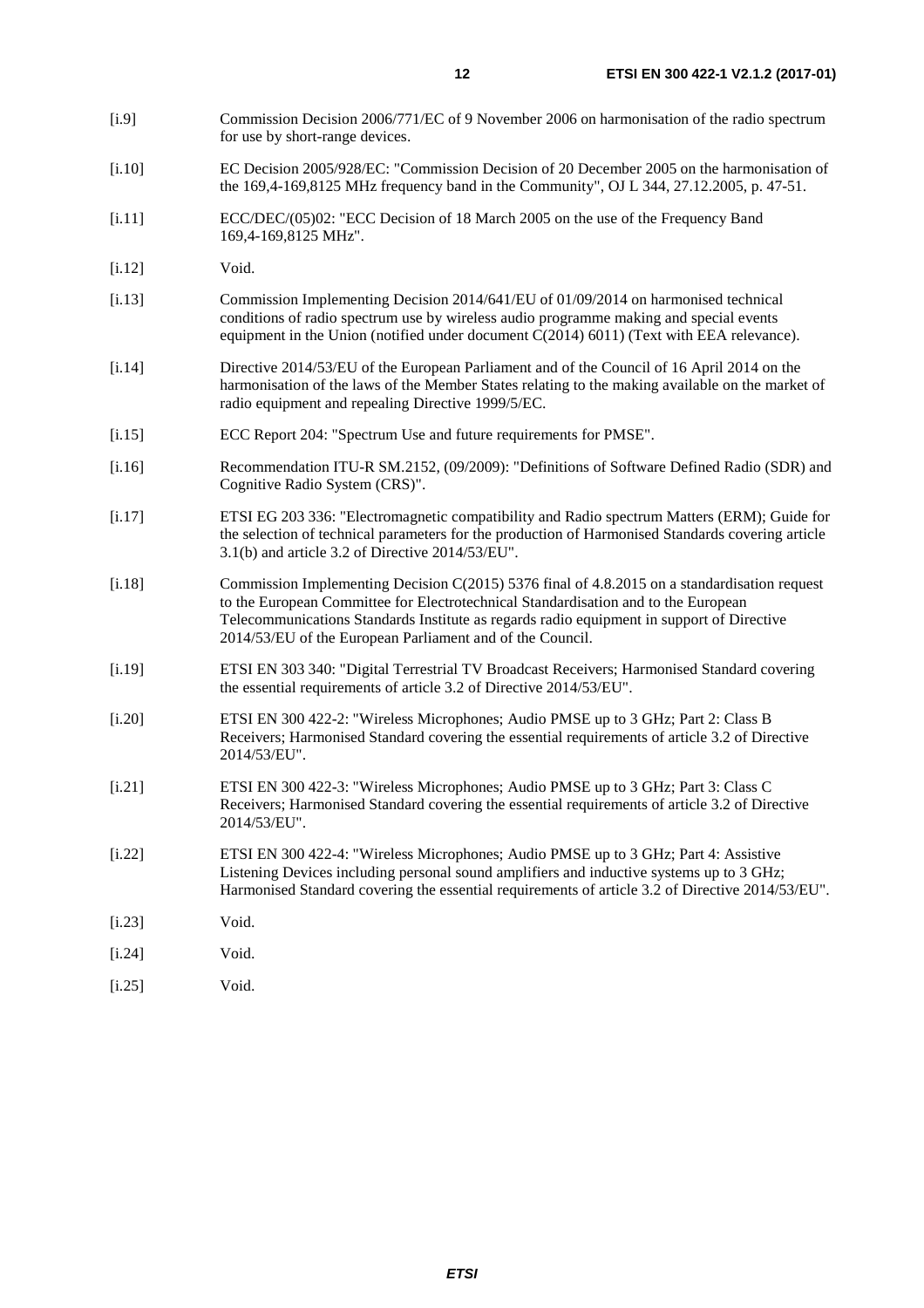## <span id="page-12-0"></span>3 Definitions, symbols and abbreviations

### 3.1 Definitions

For the purposes of the present document, the terms and definitions given in Directive 2014/53/EU [\[i.14](#page-11-0)] and the following apply:

**alignment range:** frequency range over which the receiver and the transmitter can be programmed and/or re-aligned to operate without any physical change of components other than programmable read only memories supplied by the manufacturer or the manufacturer's nominee, crystals, and frequency setting elements

**antenna port:** port, where a radio frequency antenna is connected to equipment

**audio limiting threshold:** audio input or output level at which the transmitter audio limiter action may be said to commence

NOTE: It is specified with any accessible variable gain controls set according to the manufacturer's instructions, with a sinusoidal input signal of 500 Hz.

**audio PMSE:** inclusive description consisting of radio microphones, in ear monitoring systems, audio links

**base station equipment:** radio and/or ancillary equipment intended for operation at a fixed location and powered directly or indirectly

**body worn transmitter:** radio microphone that can be attached to the human body

NOTE: The microphone is attached to the transmitter via cable; the antenna radiation characteristics are affected by the human body.

**class of emission:** set of characteristics of an emission, designated by standard symbols, e.g. type of modulation of the main carrier, modulating signal, type of information to be transmitted, and also, if appropriate, any additional signal characteristics

**conducted measurements:** measurements that are made using a direct connection to the device under test (DUT)

**confidence level:** probability of the accumulated error of a measurement being within the stated range of uncertainty of measurement

**C-PMSE:** cognitive PMSE is built of a Cognitive Radio System (CRS) based on Recommendation ITU-R SM.2152 [\[i.16\]](#page-11-0) and designed for the purpose and the specific requirements of PSME applications

**C-PMSE system:** constituted out of information acquisition and C-PMSE

**digital modulation:** any modulation scheme with discrete constellation points (e.g. FSK, PSK)

**enclosure port:** physical boundary of the apparatus through which electromagnetic fields may radiate or impinge

NOTE: In the case of integral antenna equipment, this port is inseparable from the antenna port.

**frequency stability:** spontaneous and/or environmentally caused frequency change within a given time interval

**hand held microphone:** radio microphone which can be held and operated in the human hand

NOTE: The microphone is directly attached to the transmitter; the antenna radiation characteristics are less affected by the human body than body worn equipment.

**hybrid systems:** combination of analogue and digital processing and modulation techniques

**In Ear Monitor (IEM):** body worn miniature receiver with earpieces for personal monitoring of single- or dual-channel sound

**integral antenna:** antenna, with or without a connector, designed as, and declared as by the manufacturer, an indispensable part of the equipment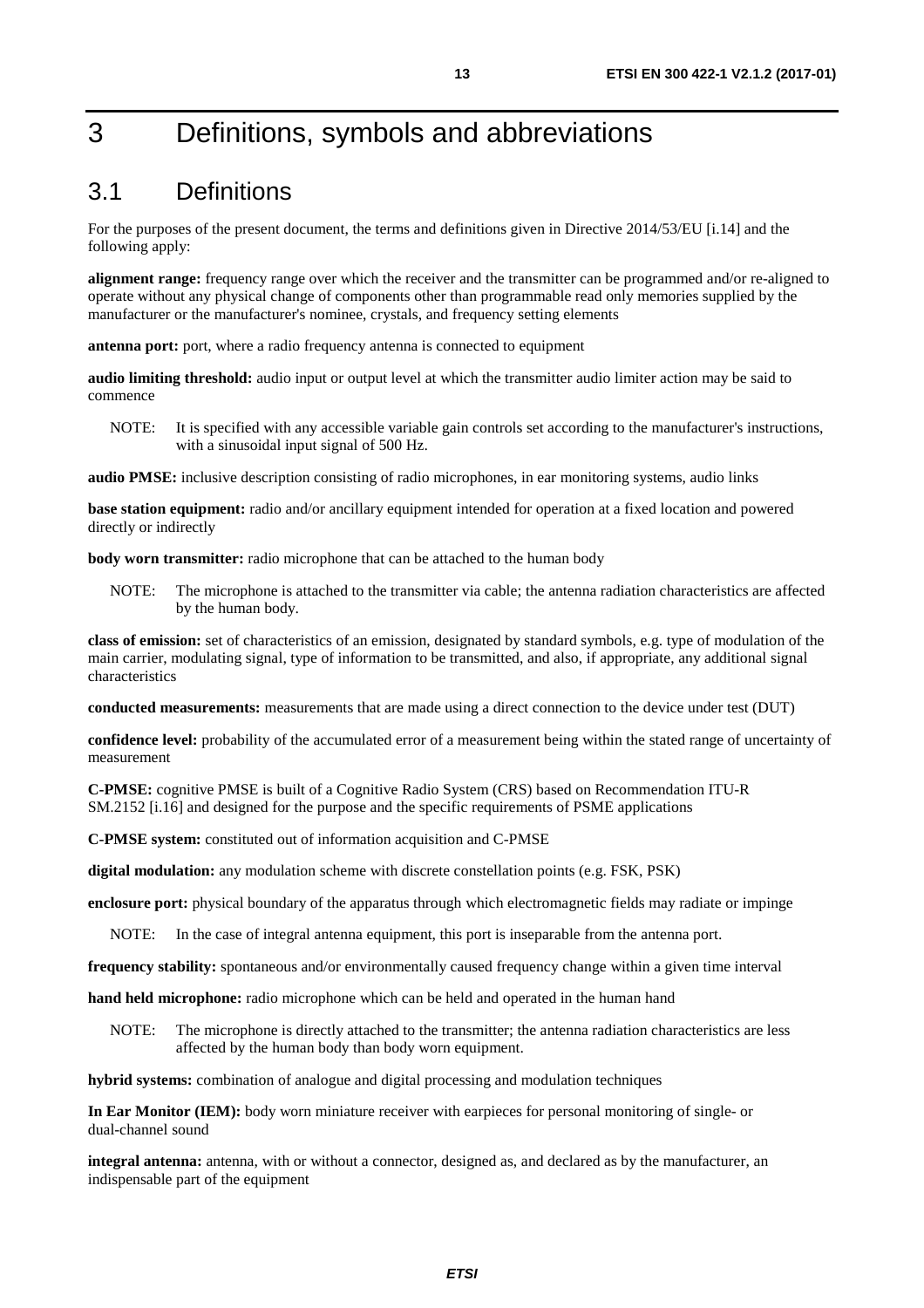**integral microphone:** microphone, designed as, and declared as by the manufacturer, an indispensable fixed part of the equipment

**mean power (of a radio transmitter):** average power supplied to the antenna transmission line by a transmitter during an interval of time sufficiently long compared with the lowest frequency encountered in the modulation taken under normal operating conditions

**mobile equipment:** receiver, transmitter or transmitter/receiver (transceiver) intended for installation and use in a vehicle, and powered by the main battery of the vehicle

**necessary bandwidth:** for a given class of emission, the width of the frequency band which is just sufficient to ensure the transmission of information at the rate and with the quality required under specified conditions

**out-of-band emission:** emission on a frequency or frequencies immediately outside the necessary bandwidth which results from the modulation process, but excluding spurious emissions

**personal hearing aid system:** radio communication system comprising of a transmitter, which can be handheld, on a table or around the neck of a hearing impaired person and one or more receivers, where each receiver can have wired or inductive connection to a hearing aid

**port:** any connection point on or within the device under test (DUT) intended for the connection of cables to or from that equipment

**portable equipment:** radio and/or ancillary equipment intended for portable (e.g. handheld) operation, powered by its own integral battery

**public hearing aid system:** broadcast radio communication system comprising one transmitter (up to 500 mW in the band 169,4 MHz to 169,8125 MHz), which is installed at a fixed location in a large auditorium, e.g. in a church or theatre and one or more receivers, where each receiver can have wired or inductive connection to a hearing aid

NOTE: May be subject to an individual licence.

**radiated measurements:** measurements that involve the absolute measurement of a radiated electromagnetic field

**Radio Frequency (RF) port:** any connection point on or within the DUT intended for the connection of RF cables

NOTE: RF ports are treated as  $50 \Omega$  connection points unless otherwise specified by the manufacturer.

**radio receiver:** item of electronic equipment designed to receive electromagnetic radio frequency emissions

**rated output power:** mean power which the transmitter delivers at its antenna port under the manufacturer's specified conditions of operation

NOTE: For the purposes of the present document this is quoted as erp below 1 GHz and eirp above 1 GHz.

**receiver adjacent channel selectivity:** measure of the capability of the receiver to operate satisfactorily in the presence of an unwanted signal, which differs in frequency from the wanted signal by an amount equal to the channel separation declared by the manufacturer

**receiver blocking:** measure of the capability of the receiver to receive a wanted modulated signal without exceeding a given degradation due to the presence of an unwanted input signal at any frequencies other than those of the spurious responses or the adjacent channels or bands

**receiver co-channel rejection:** measure of the capability of a receiver to receive a wanted signal, without exceeding a given degradation, due to the presence of an unwanted signal, both signals being at the nominal frequency of the receiver

**receiver sensitivity:** ability to receive a wanted signal at low input power level while providing a pre-determined level of performance

**spurious emissions:** emission on a frequency or frequencies which are outside the necessary bandwidth and the level of which may be reduced without affecting the corresponding transmission of information

EXAMPLE: Spurious emissions include harmonic emissions, parasitic emissions, intermodulation products and frequency conversion products but exclude out of band emissions.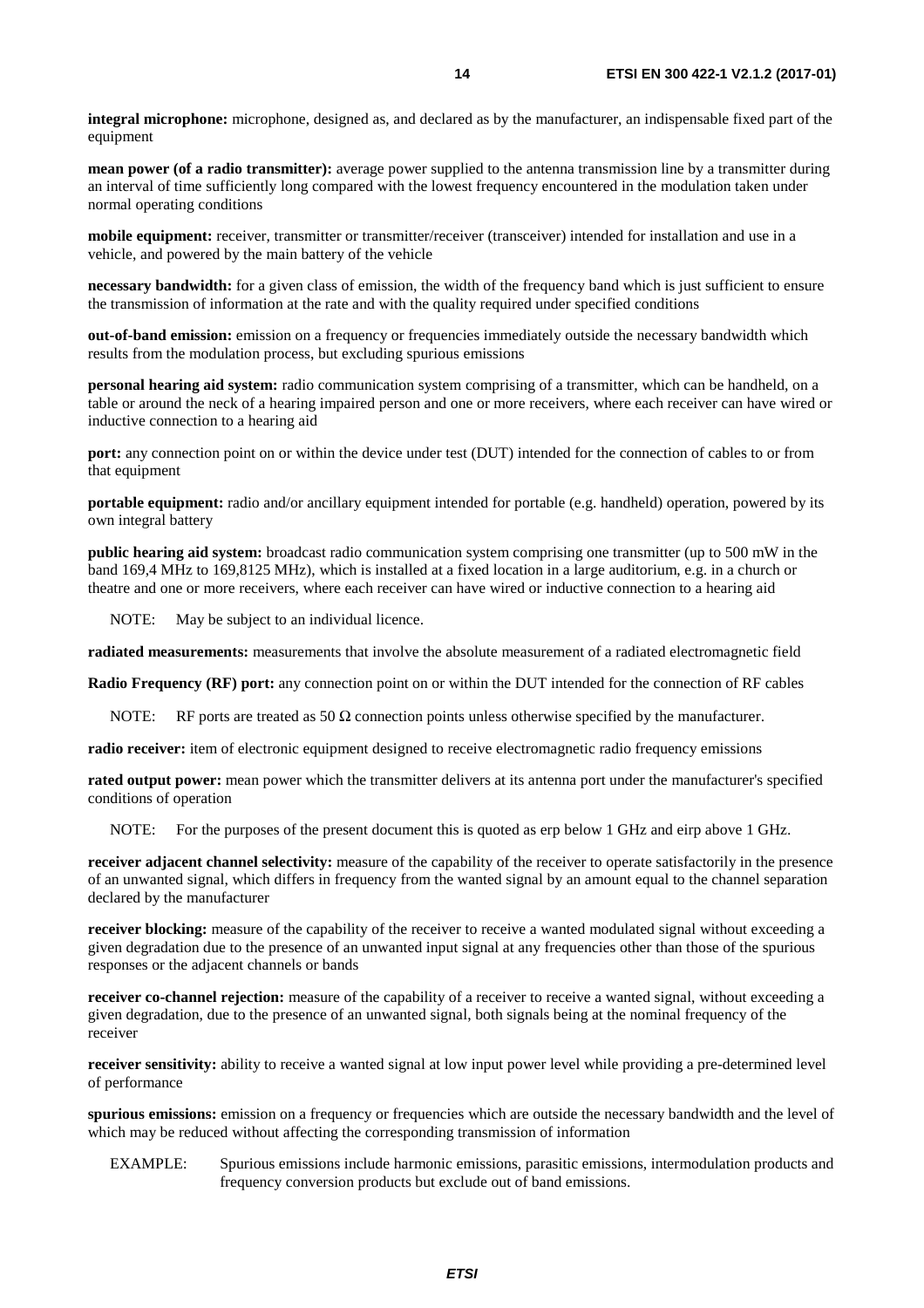<span id="page-14-0"></span>**switching range:** maximum frequency range over which the receiver or the transmitter can be operated without hardware or software modifications

**transmitter InterModulation Distortion (IMD):** originates from non-linearities in electronic circuits when at least two signals on different frequencies are injected at transmitter side resulting in at least third order intermodulation products

**transmitter intermodulation performance:** measure of the capability of the transmitter to inhibit the generation of signals in its nonlinear elements caused by presence of the wanted signal and an interfering signal reaching the transmitter via the antenna

**transmitter intermodulation ratio:** ratio of the power of the intermodulation product to the wanted signal, when an interference signal is injected into the antenna connector at a specific power level lower than that of the mean power of the wanted signal

**Wireless Multichannel Audio Systems (WMAS):** wireless audio transmission systems using broadband transmission technique for microphone and in-ear monitor systems, and other multichannel audio PMSE use

### 3.2 Symbols

For the purposes of the present document, the following symbols apply:

| λ                | wavelength in metres                                              |
|------------------|-------------------------------------------------------------------|
| Ω                | ohm.                                                              |
| $\mu$ F          | microfarad                                                        |
| $\mu$ W          | microwatt                                                         |
| dB               | decibel; logarithmic unit to express ratio between two quantities |
| dBA              | A-weighted power quantity                                         |
| dBc              | power quantity relative to carrier power level                    |
| dBm              | power quantity relative to 1 mW                                   |
| $f_{BLK}$        | frequency of blocker signal                                       |
| $f_c$            | centre frequency                                                  |
| $f_{INT}$        | frequency of interferer signal                                    |
| $f_{\text{TOI}}$ | frequency of third order intermodulation product                  |
| $f_{W}$          | wanted frequency                                                  |
| <b>GHz</b>       | gigahertz                                                         |
| kHz              | kilohertz                                                         |
| <b>MHz</b>       | megahertz                                                         |
| mW               | milliwatt                                                         |
| nW               | nanowatt                                                          |

### 3.3 Abbreviations

active current current current current current current current current current current current current current

For the purposes of the present document, the following abbreviations apply:

| аc<br>AF<br>ALD | alternating current<br>Audio Frequency<br><b>Assistive Listening Device</b> |
|-----------------|-----------------------------------------------------------------------------|
| B               | declared channel Bandwidth                                                  |
| NOTE:           | See table 2.                                                                |
| <b>BER</b>      | <b>Bit Error Rate</b>                                                       |
| <b>BN</b>       | Necessary Bandwidth                                                         |
| <b>BW</b>       | <b>BandWidth</b>                                                            |
| <b>CE</b>       | European Commission                                                         |
| <b>CEPT</b>     | Commission of European Post and Telecommunications                          |
| dc              | direct current                                                              |
| <b>DUT</b>      | Device Under Test                                                           |
| <b>EFTA</b>     | European Free Trade Area                                                    |
|                 |                                                                             |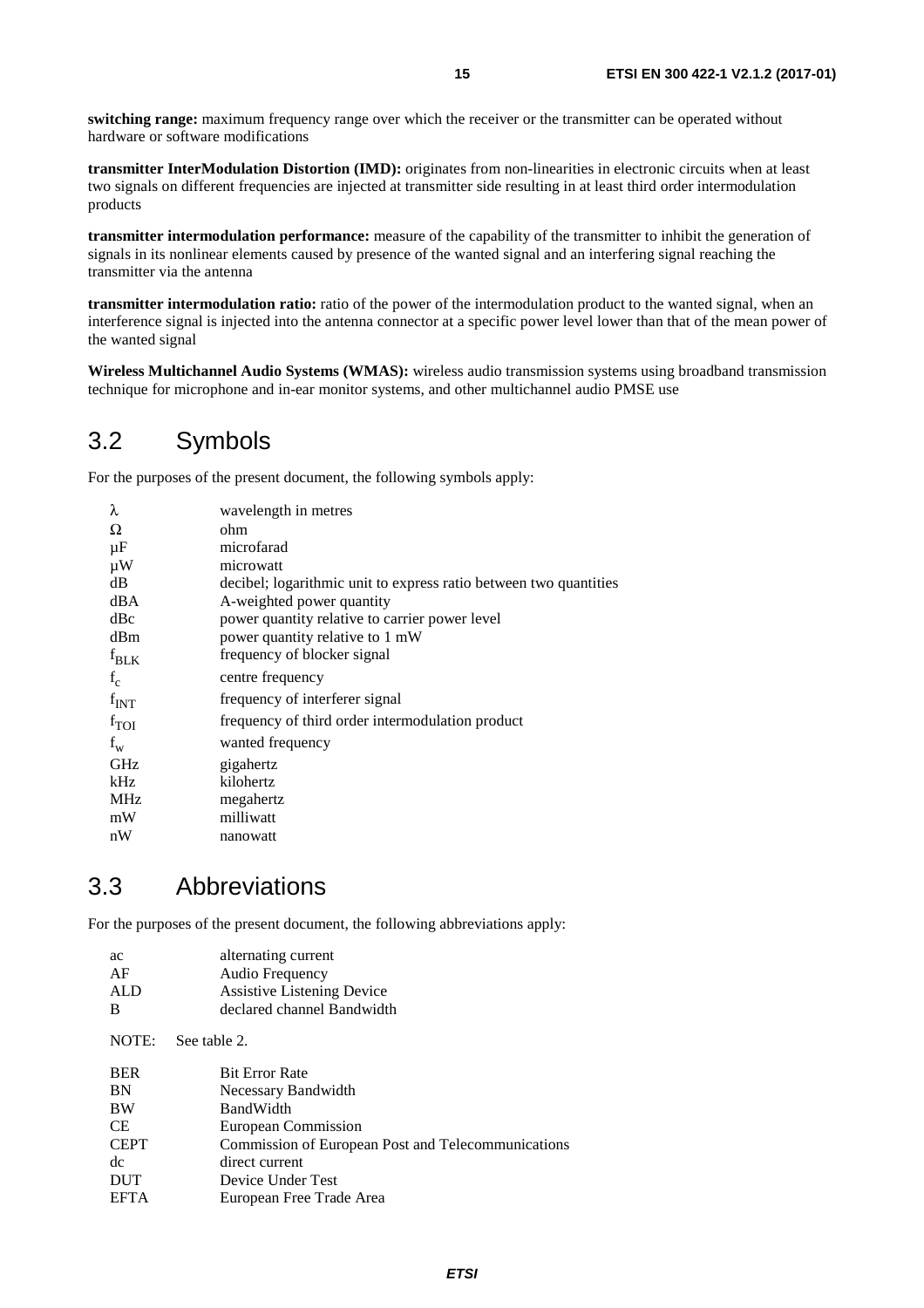<span id="page-15-0"></span>

| eirp         | equivalent isotropically radiated power                            |
|--------------|--------------------------------------------------------------------|
| EMC          | ElectroMagnetic Compatibility                                      |
| emf          | electromagnetic field                                              |
| <b>ERMES</b> | European Radio Message System                                      |
| erp          | effective radiated power                                           |
| <b>IEC</b>   | <b>International Electrotechical Commission</b>                    |
| <b>IEM</b>   | In Ear Monitor system                                              |
| <b>IMD</b>   | <b>InterModulation Distortion</b>                                  |
| LF           | Low Frequency                                                      |
| lim          | limiting                                                           |
| NF           | Noise Figure                                                       |
| <b>OATS</b>  | Open Area Test Site                                                |
| <b>PMSE</b>  | Programme Making and Special Events                                |
| <b>PSTN</b>  | Public Switched Telephone Network                                  |
| <b>PWMS</b>  | Professional Wireless Microphone Systems                           |
| R            | distance                                                           |
| <b>RBW</b>   | <b>Resolution BandWidth</b>                                        |
| RF           | Radio Frequency                                                    |
| <b>RMS</b>   | Root Mean Square                                                   |
| Rx           | Receiver                                                           |
| <b>SINAD</b> | Ratio of $(Signal + Noise + Distortion)$ to $(Noise + Distortion)$ |
| <b>SRD</b>   | <b>Short Range Device</b>                                          |
| <b>TOI</b>   | Third Order Intermodulation                                        |
| Tx           | Transmitter                                                        |
| Tx-IMD       | <b>Transmitter InterModulation Distortion</b>                      |
| <b>VBW</b>   | Video BandWidth                                                    |
| <b>VSWR</b>  | Voltage Standing Wave Ratio                                        |
| <b>WMAS</b>  | Wireless Multichannel Audio Systems                                |

## 4 Technical requirements specifications

## 4.1 Radio microphone

Radio microphones are used to provide a high quality, short range, wireless link for use in audio performance for professional use in broadcasting, concerts, etc. The radio part of the transmitter and receiver shall be made up exclusively from equipment that has been approved according to the present document.

Other equipment that may be connected to radio microphones shall fulfil the standards applicable to that equipment (if any).

## 4.2 In ear monitoring

In ear monitoring equipment is used by stage and studio performers to receive personal fold back (monitoring) of the performance. This can be just their own voice or a complex mix of sources. The bandwidth requirement of professional in ear monitoring equipment is similar to those of radio microphones but normally uses a stereo signal.

The radio part of the transmitter and receiver shall be made up exclusively from equipment that has been approved according to the present document.

Other equipment that may be connected to in ear monitoring equipment shall fulfil the standards applicable to that equipment (if any).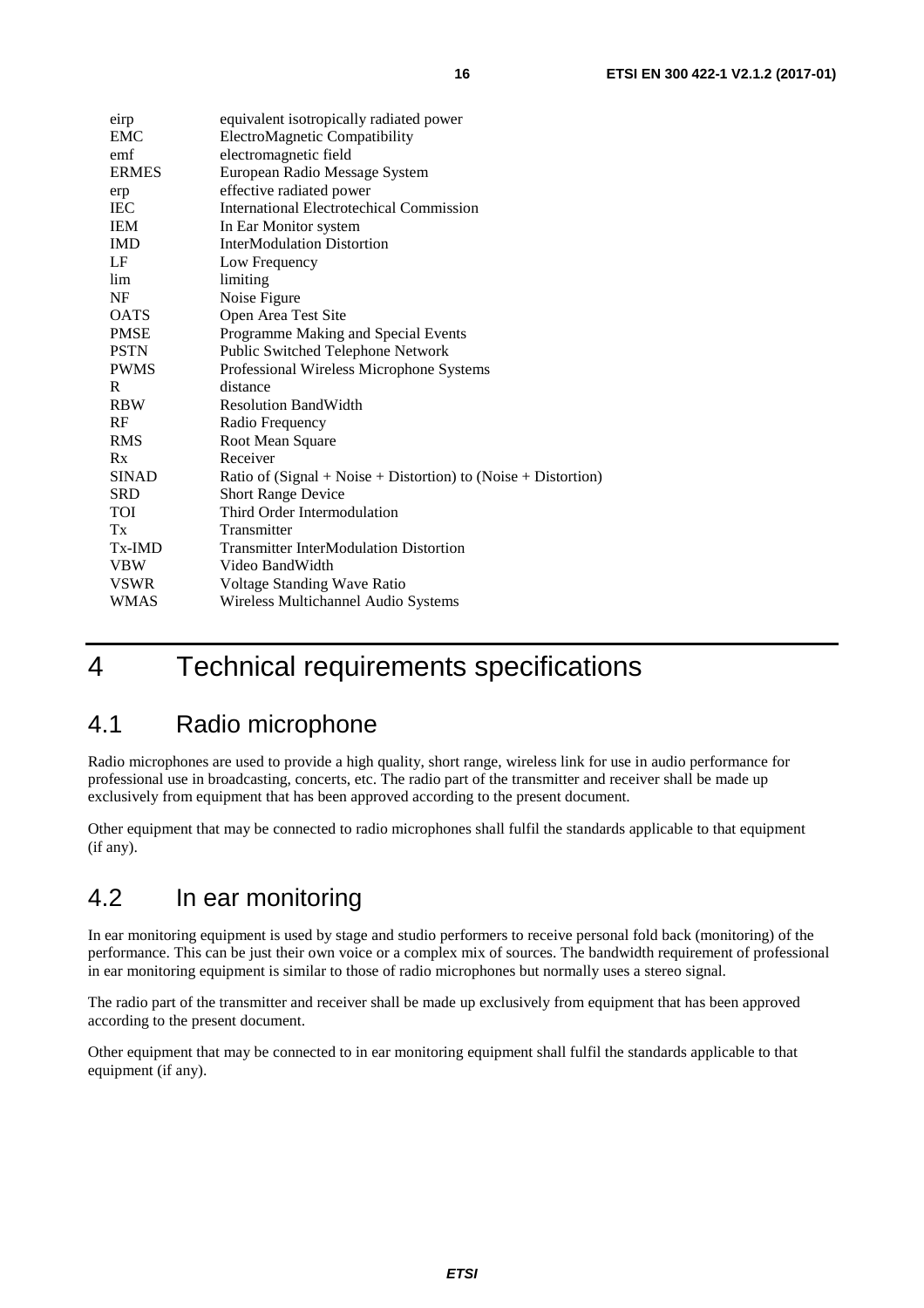### <span id="page-16-0"></span>4.3 Tour Guide Systems

Tour guide wireless systems are used for guided tours of a city, museum, business facilities, etc. A tour guide system consists of a low power wireless transmitter and several headset or headset-connected receivers depending on the number of persons participating in the tour. The wireless transmitter can utilize a built-in or external microphone. The radio section of the transmitter and receiver shall comply with the requirements of the present document.

Other equipment that may be connected to tour guide equipment shall fulfil the standards applicable to that equipment (if any).

### 4.4 Wireless Multichannel Audio Systems

Wireless Multichannel Audio Systems (WMAS) are broadband systems that provide multi-channel audio transmission capabilities, operating within bands that are specifically allocated to PMSE and in accordance with national regulations. WMAS might also operate in other bands where broadband transmissions are permitted.

One example of a WMAS application would be a multi-channel In-Ear Monitoring (IEM) system in which multiple audio channels are transmitted over a single broadband radio frequency (RF) channel to several receivers, each of which could select one or more of the audio channels for reproduction.

Broadband multi-channel systems inherently occupy a wider bandwidth than a narrowband single channel transmitter. In order to justify consuming this additional bandwidth, these systems should be designed to deliver high spectral efficiency.

Spectral efficiency is defined as the number of audio links transmitted per MHz of occupied spectrum. The use of a television channel as a bandwidth unit is not assumed. Television broadcasting channels currently have various bandwidths ranging from 6 MHz to 8 MHz in different countries, and might have other bandwidths in the future. Furthermore, audio PMSE systems also operate in other bands in addition to the broadcast bands. No dependency on bits/Hz or audio quality is assumed, since wireless multichannel audio systems might be designed with various combinations of transmission parameters in accordance with particular goals for audio quality, robustness, working range, etc.

A WMAS is required to have at least one mode, defined as the Standard Mode, which supports a minimum of three audio links per MHz, defined as:

 $N_{\text{audio channels}} = B/1 \text{ MHz} \times 3 \text{ where } N_{\text{audio channels}} = \text{number of audio channels and } B = \text{occupied bandwidth in Hz}$ 

EXAMPLES: For a 6 MHz television channel,  $N = 18$  channels, for a 7 MHz television channel,  $N = 21$ channels, and for an 8 MHz television channel,  $N = 24$  channels. For a hypothetical 10 MHz RF channel,  $N = 30$  channels.

The particular realization of this mode is not specified in the present document and is left to the manufacturer's discretion. In addition, the WMAS may also offer other modes according to the manufacturer's specific goals such as higher or lower audio quality, greater or lesser robustness, and greater or lesser working range.

Other equipment that may be connected to WMAS equipment shall fulfil the standards applicable to that equipment (if any).

### 4.5 Environmental profile

The technical requirements of the present document apply under the environmental profile for operation of the equipment, which shall be declared by the manufacturer. The equipment shall comply with all the technical requirements of the present document which are identified as applicable in annex A at all times when operating within the boundary limits of the declared operational environmental profile.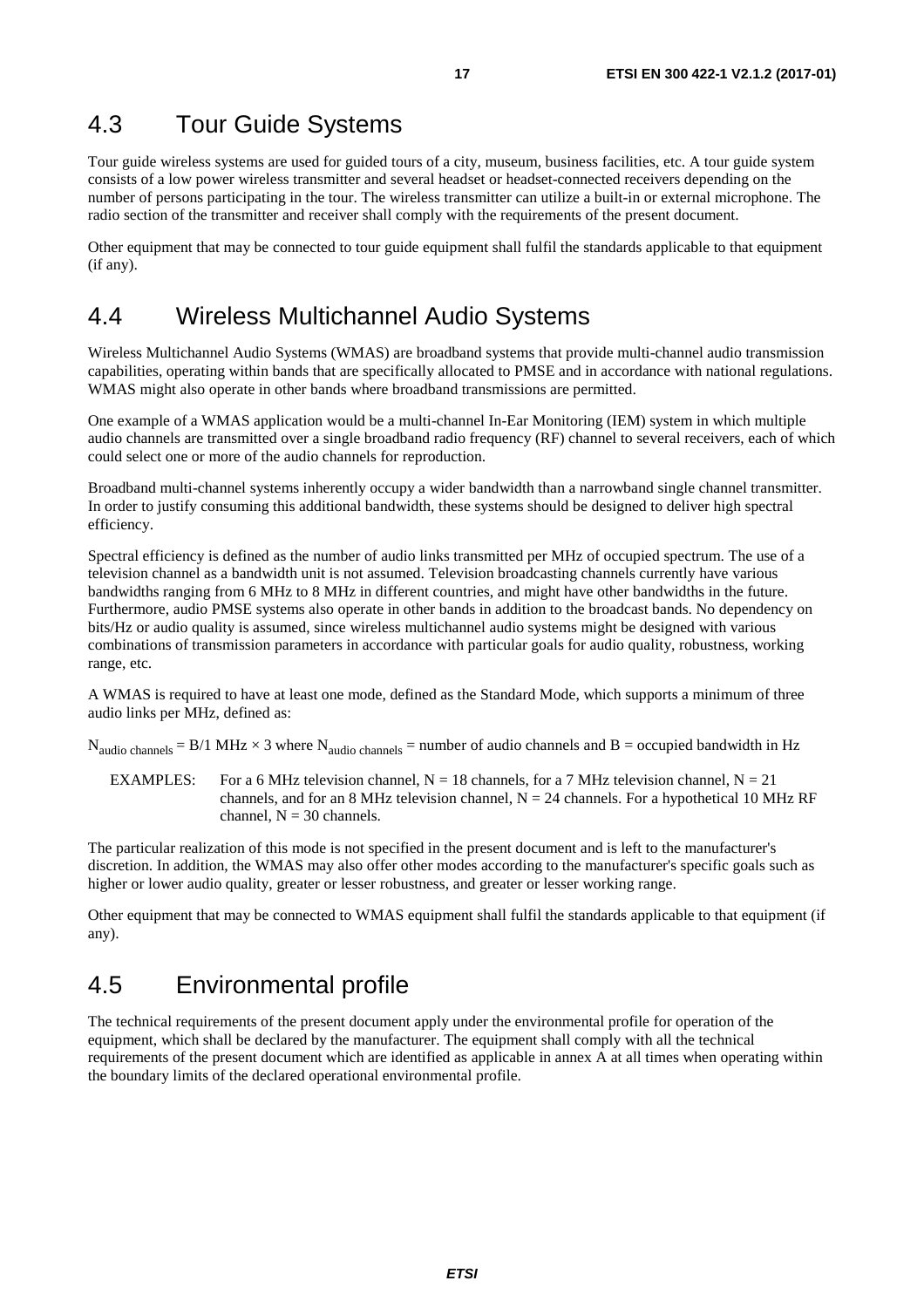## <span id="page-17-0"></span>5 Testing for compliance with technical requirements

## 5.1 Presentation of equipment for testing purposes

### 5.1.1 Introduction

All equipment submitted for testing shall fulfil the requirements of the present document on all channels over which it is intended to operate.

For radio microphones that may use a variety of audio capsules, the manufacturer shall supply the test sample with an audio test fixture, to substitute the audio capsule with suitable input and output impedance.

The test report shall state the channel bandwidth(s) within which the equipment is designed to operate, but with a maximum of 200 kHz below 1 GHz and a maximum of 600 kHz above 1 GHz. WMAS may use a bandwidth of up to 20 MHz (see table 2).

For analogue systems, the test report shall state the audio input limiting threshold (see clause 7.1.1).

The test report shall also supply all relevant interface information to allow:

- direct current (dc) power connection;
- RF connection:
- audio connection:
- the bandwidth and audio limiting of the transmitter; and
- the setting of any input audio level controls for normal operation. The manufacturer shall specify the settings of any other controls necessary to avoid invalidating the test measurements.

Besides the technical documentation, the manufacturer shall also supply an operating manual and software, if necessary, for the device(s) (in order that the test engineer shall operate the equipment in accordance with the manufacturer's instructions).

| Declared channel Bandwidth (B) | <b>Designation</b> |
|--------------------------------|--------------------|
| 50 kHz                         |                    |
| 75 kHz                         | м                  |
| 100 kHz                        | P                  |
| 150 kHz                        |                    |
| 200 kHz                        | R                  |
| 250 kHz                        | S                  |
| 300 kHz                        |                    |
| 400 kHz                        |                    |
| 600 kHz                        |                    |
| other                          | 7                  |
| up to 20 MHz (for WMAS)        |                    |

#### **Table 2: Channel bandwidth**

### 5.1.2 Choice of model for testing

The manufacturer shall supply one or more production model(s) of the equipment, including all antenna(s) designed for the equipment, and that are required to be covered by the testing.

The equipment tested shall be representative of the performance of the corresponding production models.

If approval or compliance is given on the basis of tests on a preliminary model, the corresponding production models shall be identical in all respects with the preliminary model tested. For a model with more than one antenna the device shall not exceed the maximum declared power.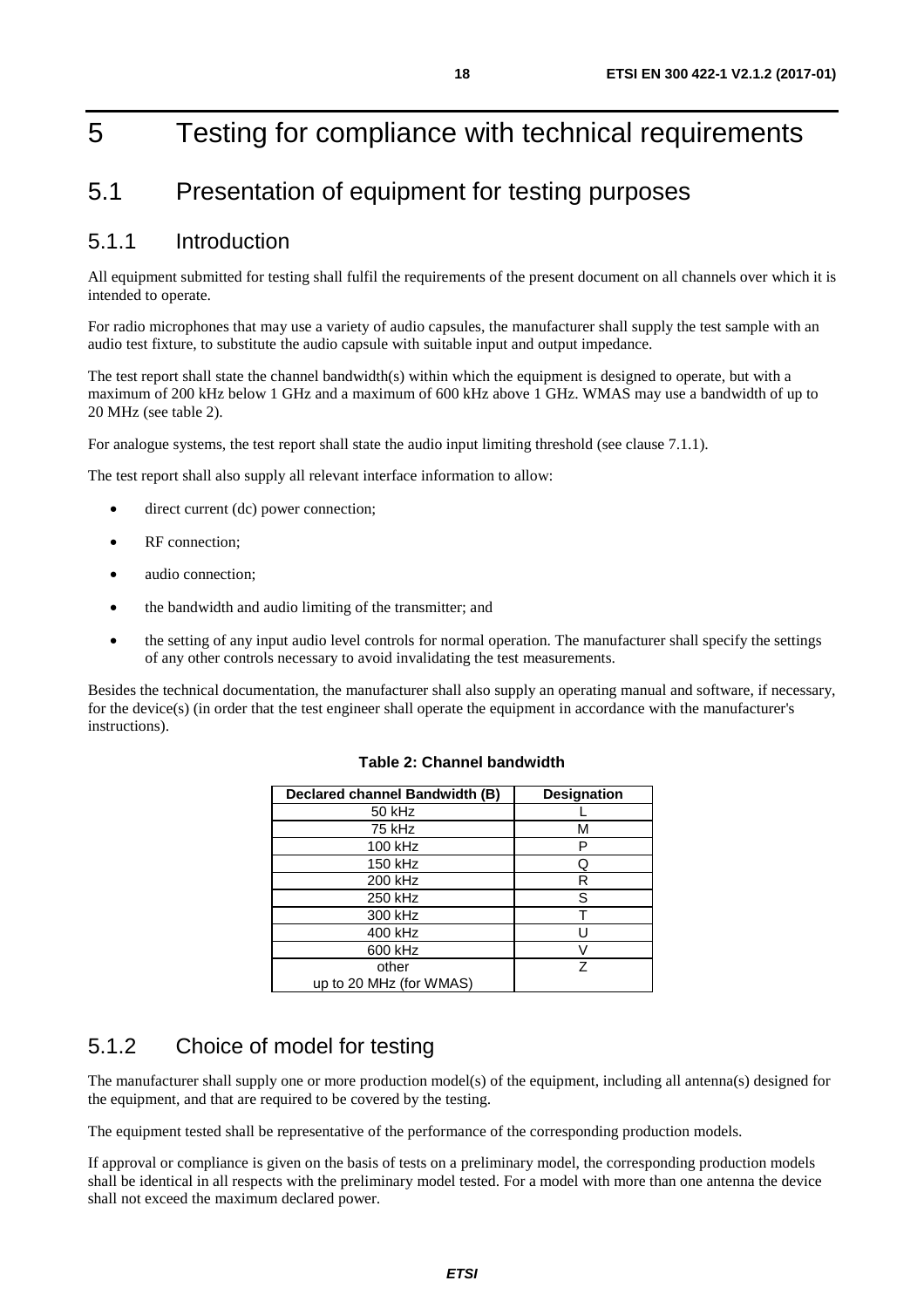<span id="page-18-0"></span>In the case of radio microphone equipment without a permanent external RF port, see clause 5.1.8.

### 5.1.3 Definitions of alignment and switching ranges

The alignment range is defined as the frequency range over which the receiver and the transmitter can be programmed and/or re-aligned to operate without any physical change of components other than:

- programmable read only memories supplied by the manufacturer or the manufacturer's nominee;
- crystals:
- frequency setting elements (for the receiver and transmitter). These elements shall not be accessible to the end user and shall be declared by the manufacturer in the application form.

The switching range is the maximum frequency range over which the receiver or the transmitter can be operated without hardware or software modifications.

The manufacturer shall, when submitting equipment for test, state the alignment ranges for the receiver and transmitter. The manufacturer shall also state the switching range of the receiver and the transmitter (which may differ).

### 5.1.4 Choice of frequencies

The frequencies for testing shall be chosen by the manufacturer.

### 5.1.5 Testing of single channel equipment

Full tests shall be carried out on an RF channel closest to the centre frequency of the alignment range on one sample of the equipment.

#### 5.1.6 Testing of two channel equipment

One sample shall be submitted to enable full tests to be carried out on the highest frequency and the lowest frequency of the switching range.

### 5.1.7 Testing of multi-channel equipment (more than two channels)

One sample of the equipment shall be submitted to enable tests to be carried out on three RF channels. The closest centre frequency of the switching range of the sample shall correspond to the closest centre frequency of the alignment range.

Full tests shall be carried out on a frequency closest to the centre frequency, and at the lowest and highest frequencies of the switching range.

#### 5.1.8 Testing of equipment without a permanent external RF port

#### 5.1.8.1 General

To facilitate relative measurements, use may be made of a test fixture as described in clause 7.3, or the equipment may be supplied with a permanent internal or temporary internal/external RF port.

#### 5.1.8.2 Equipment with a permanent internal RF port

The way to access a permanent internal RF port shall be stated by the manufacturer with the aid of a diagram. The fact that use has been made of a permanent internal RF port shall be recorded in the test report.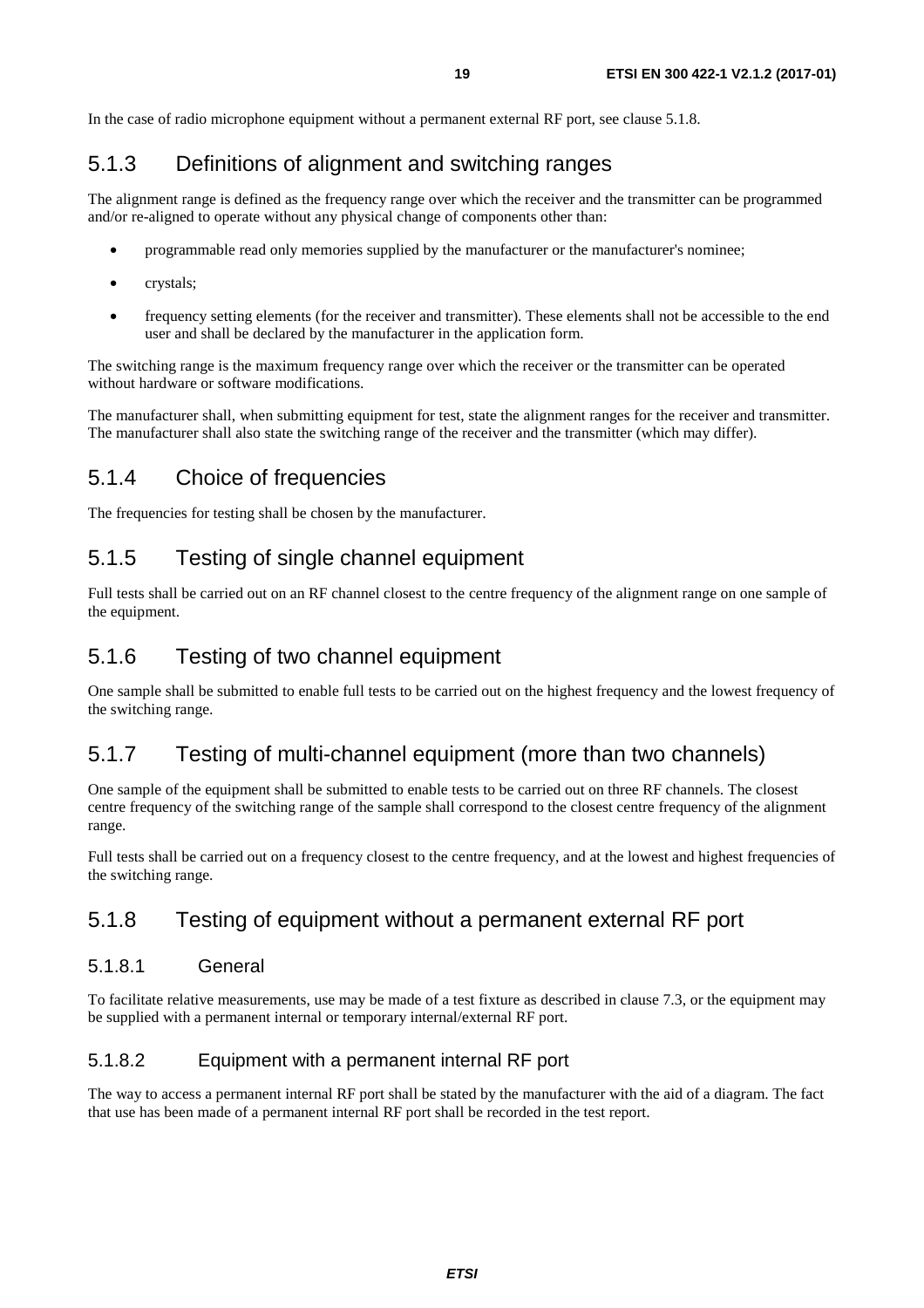#### <span id="page-19-0"></span>5.1.8.3 Equipment with a temporary RF port

The manufacturer shall submit two sets of equipment to the test laboratory, one fitted with a temporary 50  $\Omega$  RF connector with the antenna disconnected and the other with the antenna connected. Each equipment shall be used for the appropriate tests.

The way the temporary RF port is implemented shall be stated by the manufacturer with the aid of a diagram. The fact that use has been made of the temporary RF port to facilitate measurements shall be stated in the test report. The addition of a temporary RF port should not influence the performance of the DUT.

### 5.2 Mechanical and electrical design

#### 5.2.1 General

The equipment submitted by the manufacturer shall be designed, constructed and manufactured in accordance with sound engineering practice, and with the aim of minimizing harmful interference to other equipment and services and promoting efficient spectrum use.

### 5.2.2 Physical Controls

Manufacturers shall use their best endeavour to ensure that the end user is unable to modify the equipment in a way which would affect the radio frequency performance of the system.

#### 5.2.3 Performance testing with integral antenna

Approval of equipment with integral antenna only applies to that equipment together with the antenna originally supplied by the manufacturer for conformance testing.

## 6 Test conditions, power sources and ambient conditions

### 6.1 Normal and extreme test conditions

Tests shall be made under normal test conditions, and also, where stated, under extreme test conditions.

The test conditions and procedures shall be as specified in clause 6.2 to clause 6.4.2.

### 6.2 Test power source

During tests the power source of the equipment shall be replaced by a test power source, capable of producing normal and extreme test voltages as specified in clauses 6.3.2 and 6.4.2. The internal impedance of the test power source shall be low enough for its effect on the test results to be negligible. For the purpose of the tests, the voltage of the power source shall be measured at the input terminals of the equipment.

For battery operated equipment, the battery should be removed and the test power source shall be suitably decoupled and applied as close to the equipment battery terminals as practicable. For radiated measurements any external power leads should be arranged so as not to affect the measurements. If necessary (or the DUT fails the test) the external power supply may be replaced with the equipment's own internal batteries at the required voltage, and this shall be stated on the test report.

Where equipment contains a non-removable rechargeable battery, the battery shall be fully charged before use and used for the purpose of the testing. The battery status shall be monitored and shall never fall into a low battery condition.

If the equipment is provided with a power cable or power socket, the test voltage shall be that measured at the point of connection of the power cable to the equipment.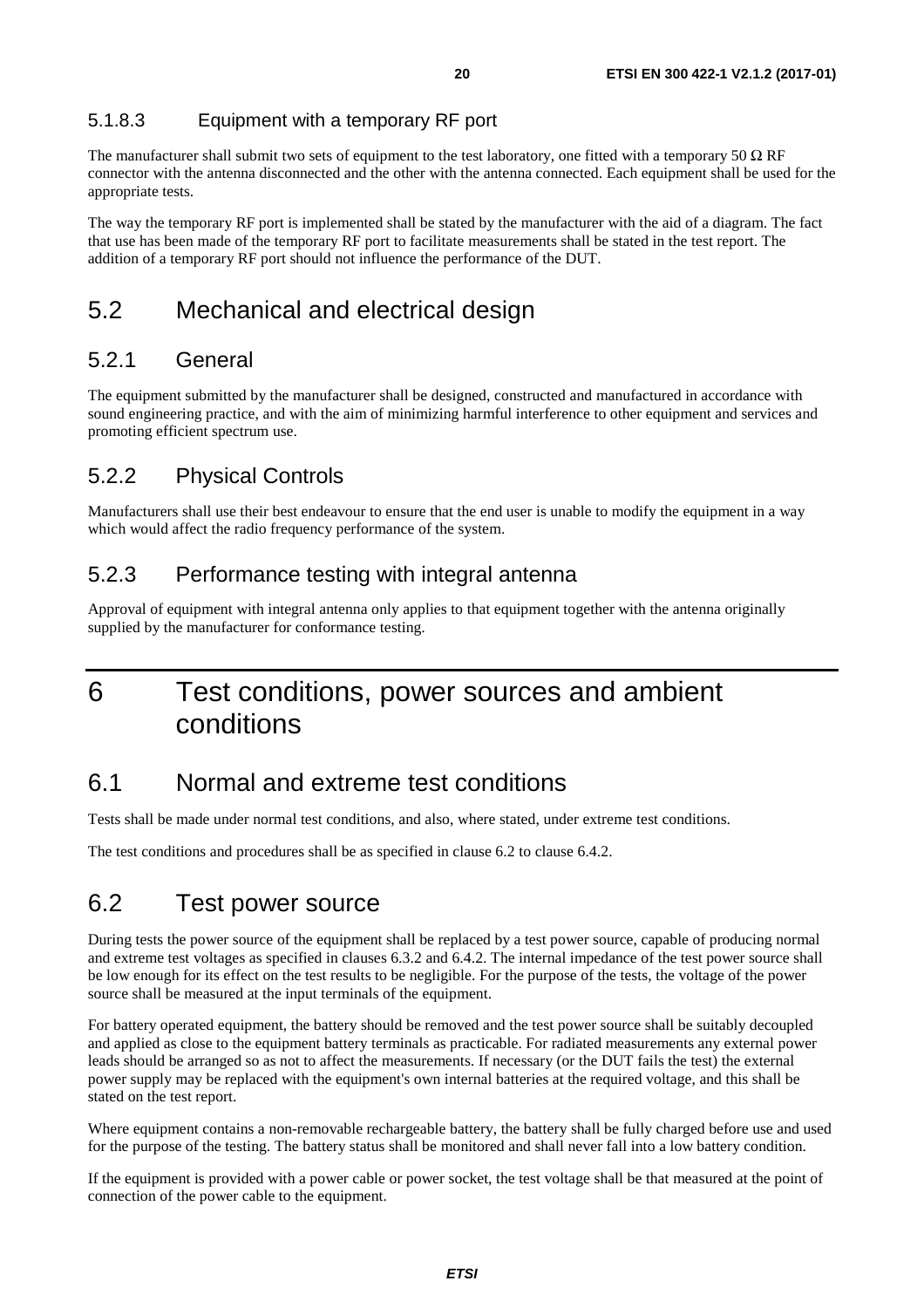<span id="page-20-0"></span>During tests the power source voltages shall be within a tolerance of  $\lt 1$  % relative to the voltage at the beginning of each test. The value of this tolerance can be critical for certain measurements. Using a smaller tolerance provides a better uncertainty value for these measurements. If internal batteries are used, at the end of each test the voltage shall be within a tolerance of  $\lt \pm 1$  % relative to the voltage at the beginning of each test.

### 6.3 Normal test conditions

### 6.3.1 Normal temperature and humidity

The normal temperature and humidity conditions for tests shall be any convenient combination of temperature and humidity within the following ranges:

- temperature:  $+15 \degree C$  to  $+35 \degree C$ ;
- relative humidity: 20 % to 75 %.

When it is impracticable to carry out the tests under the conditions stated above, a note to this effect, stating the actual temperature and relative humidity during the tests, shall be added to the test report.

#### 6.3.2 Normal test power source voltage

#### 6.3.2.1 Mains voltage

The normal test voltage for equipment to be connected to the mains shall be the nominal mains voltage. For the purpose of the present document, the nominal voltage shall be the declared mains voltage, or any of the declared mains voltages, for which the equipment was designed.

The frequency of the test power source corresponding to the alternating current (ac) mains shall be between 49 Hz and 51 Hz.

#### 6.3.2.2 Other power sources

For operation from other power sources or types of battery (primary or secondary), the normal test voltage shall be that declared by the equipment manufacturer and approved by the test laboratory. The values shall be stated in the test report.

### 6.4 Extreme test conditions

#### 6.4.1 Extreme temperatures

#### 6.4.1.1 General

For tests at extreme temperatures, measurements shall be made in accordance with the procedures specified in clause 6.4.1.2, at -10  $^{\circ}$ C and +45  $^{\circ}$ C.

#### 6.4.1.2 Procedures for tests at extreme temperatures

Before measurements are made, the equipment shall have reached thermal balance in the test chamber. The equipment shall be switched off during the temperature stabilizing period. If the thermal balance is not checked by measurements, a temperature stabilizing period of at least one hour shall be allowed.

The sequence of measurements shall be chosen and the humidity content in the test chamber shall be controlled so that excessive condensation does not occur.

Before tests at the higher temperatures, the equipment shall be placed in the test chamber and left until thermal balance is attained. The equipment shall then be switched on for one minute in the transmit condition, after which the equipment shall meet the specified requirements.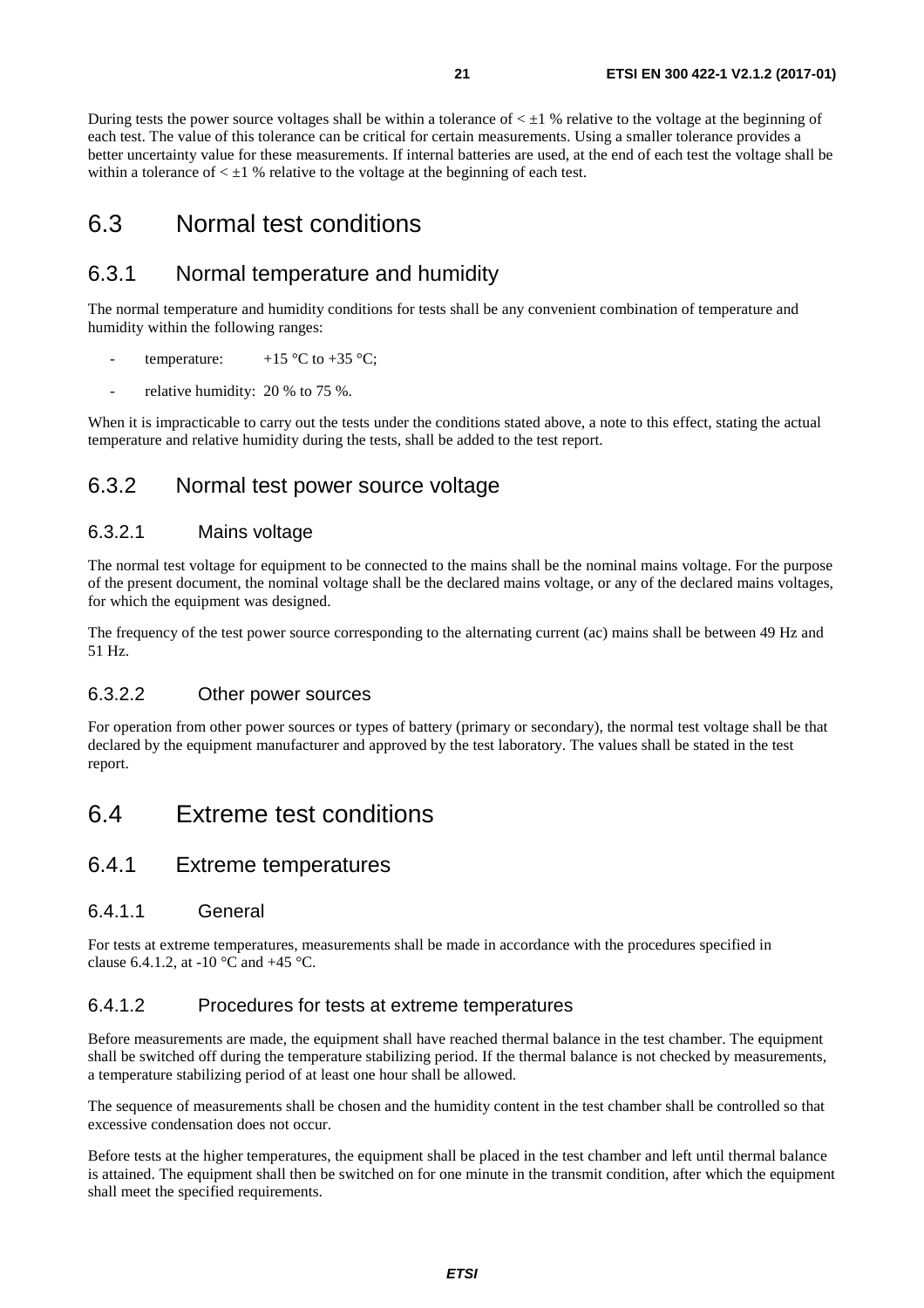<span id="page-21-0"></span>For tests at the lower extreme temperature, the equipment shall be left in the test chamber until thermal balance is attained, then switched to the standby or receive condition for one minute after which the equipment shall meet the specified requirements.

#### 6.4.2 Extreme test power source voltages

#### 6.4.2.1 Mains voltage

The extreme test voltages for equipment to be connected to an ac mains source shall be the nominal mains voltage  $+10\%$ .

#### 6.4.2.2 Other power sources

For equipment using other power sources, or capable of being operated from a variety of power sources, the extreme test voltages shall be those agreed between the equipment manufacturer and the testing laboratory and shall be recorded with the results.

## 7 General conditions

### 7.1 Normal test modulation

### 7.1.1 Analogue systems

For normal test modulation, the audio frequency shall be a sinusoidal tone of 500 Hz, set at an input level to the transmitter 8 dB below the audio limiting threshold as defined in clause 3.1.

For the purpose of determining the transmitter necessary bandwidth, coloured noise according to Recommendation ITU-R BS.559-2 [[i.3\]](#page-10-0) shall be used, according to the method laid down in clause 8.3.2.1. The resulting spectral distribution is shown in figure 1. This noise may be generated by a white noise source followed by a passive filter shown in figure 2.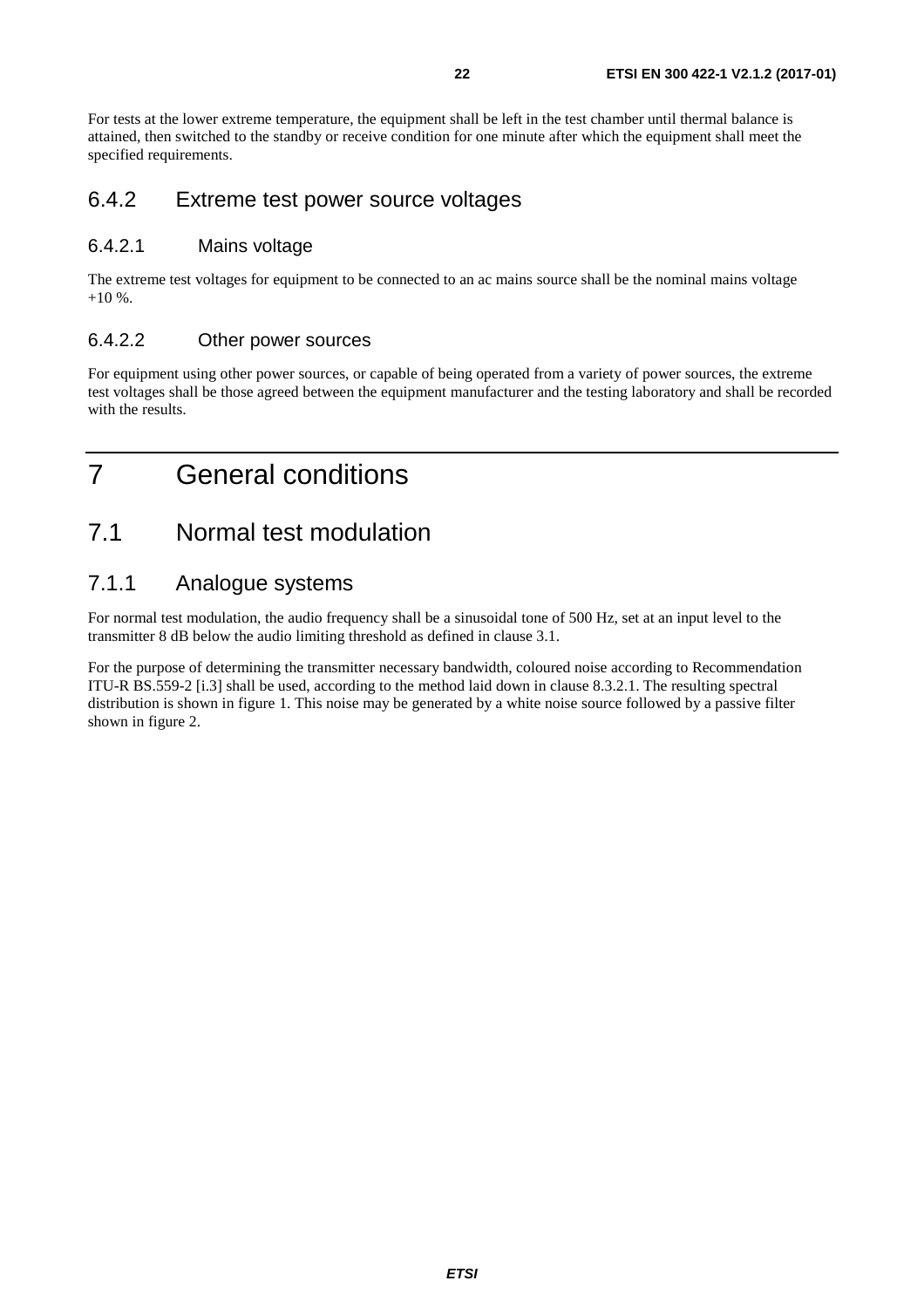<span id="page-22-0"></span>

NOTE 1: Curve A = Frequency spectrum of standardized noise (measured with one-third octave filters). NOTE 2: Curve B = Frequency response characteristics of filter circuit.

**Figure 1: Spectral distribution for determining transmitter necessary bandwidth** 



**Figure 2: Filter circuit** 

#### 7.1.2 Digital systems

All measurements shall be carried out with analogue input and output signals. AF-filter circuit for analogue test setup shall not be used.

The manufacturer shall declare and provide to the test house digital/analogue and analogue/digital interfaces if necessary.

The test signal shall be applied at 1 kHz, with nominal level declared by the manufacturer. In all cases the mask defined in clause 8.3.3.2 shall not be exceeded.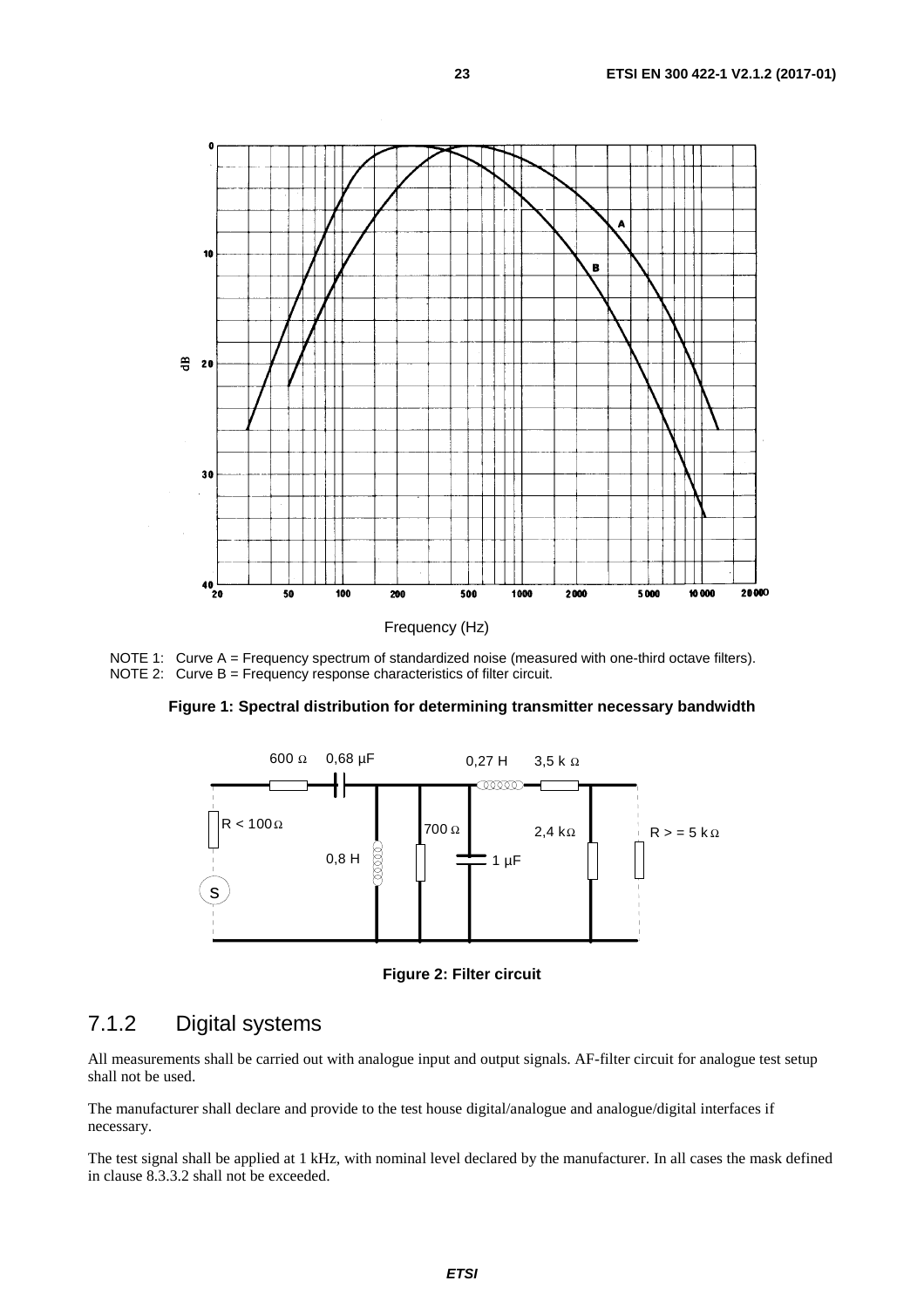#### <span id="page-23-0"></span>7.1.3 WMAS

All measurements shall be carried out with analogue input and output signals. The manufacturer shall provide to the test house digital/analogue and analogue/digital interfaces if necessary.

The test signal shall be applied at 1 kHz, with nominal level declared by the manufacturer. In all cases the mask defined in clause 8.3.4.3 shall not be exceeded.

### 7.2 Artificial antenna

#### 7.2.1 General

Where applicable, tests shall be carried out using an artificial antenna that shall be a substantially non-reactive non-radiating load of 50 Ω. The return loss measured at the 50 Ω connector shall be  $\geq$  20 dB at the operating frequency of the DUT and  $\geq 14$  dB at any measured unwanted frequency outside this band.

### 7.3 Test fixture

#### 7.3.1 General

The manufacturer may be required to supply a test fixture suitable to allow relative measurements to be made on the submitted sample.

In all cases, the test fixture shall provide:

- a connection to an external power supply;
- an audio interface either by direct connection or by an acoustic coupler.

In addition, the test fixture for integral antenna equipment shall contain a radio frequency coupling device associated with an integral antenna equipment for coupling the integral antenna to an RF port at the working frequencies of the DUT. This allows certain measurements to be performed using the conducted measurement methods. Only relative measurements may be performed and only those at or near frequencies for which the test fixture has been calibrated.

The performance characteristics of the test fixture shall be agreed upon with the test laboratory and shall conform to the following basic parameters:

- the circuitry associated with the RF coupling shall contain no active or non-linear devices;
- the coupling loss shall not influence the measuring results;
- the coupling loss shall be independent of the position of the test fixture and be unaffected by the proximity of surrounding objects or people;
- the coupling loss shall be reproducible when the DUT is removed and replaced;
- the coupling loss shall remain substantially constant when the environmental conditions are varied.

### 7.4 Test site and general arrangements for radiated measurements

#### 7.4.1 Introduction

For guidance on radiation test sites, see annex C. Detailed descriptions of the radiated measurement arrangements are included in annex C.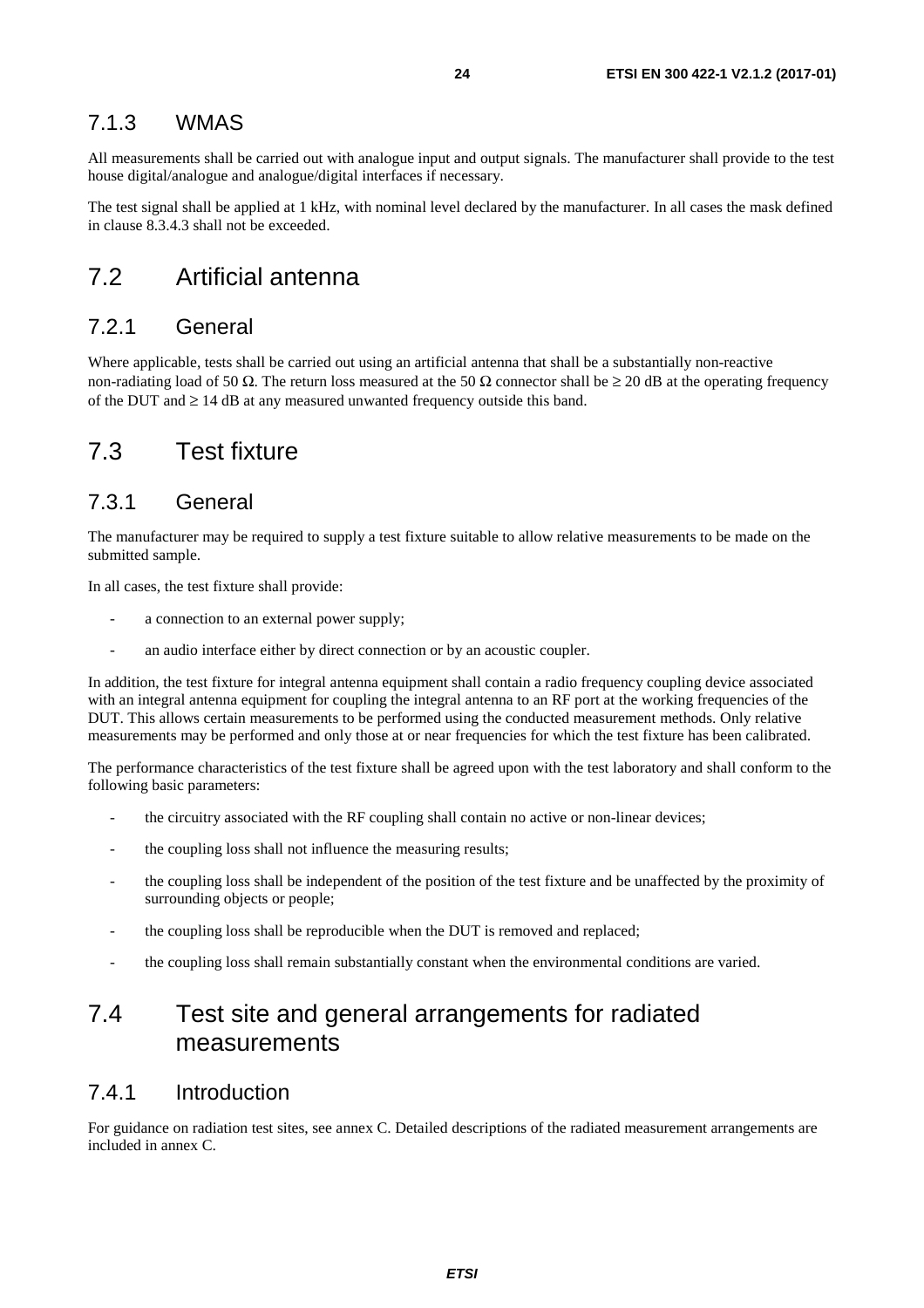### <span id="page-24-0"></span>7.5.1 General

For the purpose of the measurements according to the present document there should preferably be a facility to operate the transmitter in an unmodulated state or in a Tx test mode. The method of achieving an unmodulated carrier frequency or special types of modulation patterns or a Tx test mode may also be decided by agreement between the manufacturer and the testing laboratory. It shall be described in the test report. It may involve suitable temporary internal modifications of the DUT. If it is not possible to provide an unmodulated carrier then this shall be stated in the test report.

## 7.6 Arrangement for test signals at the input of the transmitter

### 7.6.1 General

For the purpose of the present document, the transmitter audio frequency modulation signal shall be supplied by a generator at the correct impedance applied at the connections of the stated audio input, unless otherwise stated.

## 8 Methods of measurement and limits for transmitter parameters

## 8.1 Frequency stability

### 8.1.1 Method of measurement (analogue)

The carrier frequency shall be measured (in the absence of modulation) with the transmitter connected to an artificial antenna (see clause 7.2). A transmitter without an RF port may be placed in a test fixture (see clause 7.3) connected to an artificial antenna. The measurement shall be made under normal test conditions (see clause 6.3), and extreme test conditions (clause 6.4.1 and clause 6.4.2 applied simultaneously). The measured value shall be compared with the nominal value.

Radio microphones that also include an RF port for use with other external antennas shall be tested using this port.

### 8.1.2 Method of measurement (digital)

In the case of transmitters that are capable of producing an unmodulated carrier, the measurement method in clause 8.1.1 can apply, alternatively, the mean of two frequency measurements taken at the same level on the upper and lower sides of the modulation envelope shall be taken as the measurement.

In case of transmitters that are not capable of producing an unmodulated carrier, the mean of two frequency measurements taken at the same level on the upper and lower sides of the emitted spectrum mask shall be taken as the measurement.

The measured value shall be compared with the nominal value. In case of a transceiver the DUT shall be set in a Tx test mode (for WMAS see clause 8.3.4.2, step 1).

### 8.1.3 Limit

The frequency error shall not exceed 20 parts per million for frequencies below 1 GHz, 15 parts per million between 1 GHz and 2 GHz, and 10 ppm above 2 GHz.

For the measurement uncertainty, see clause 10.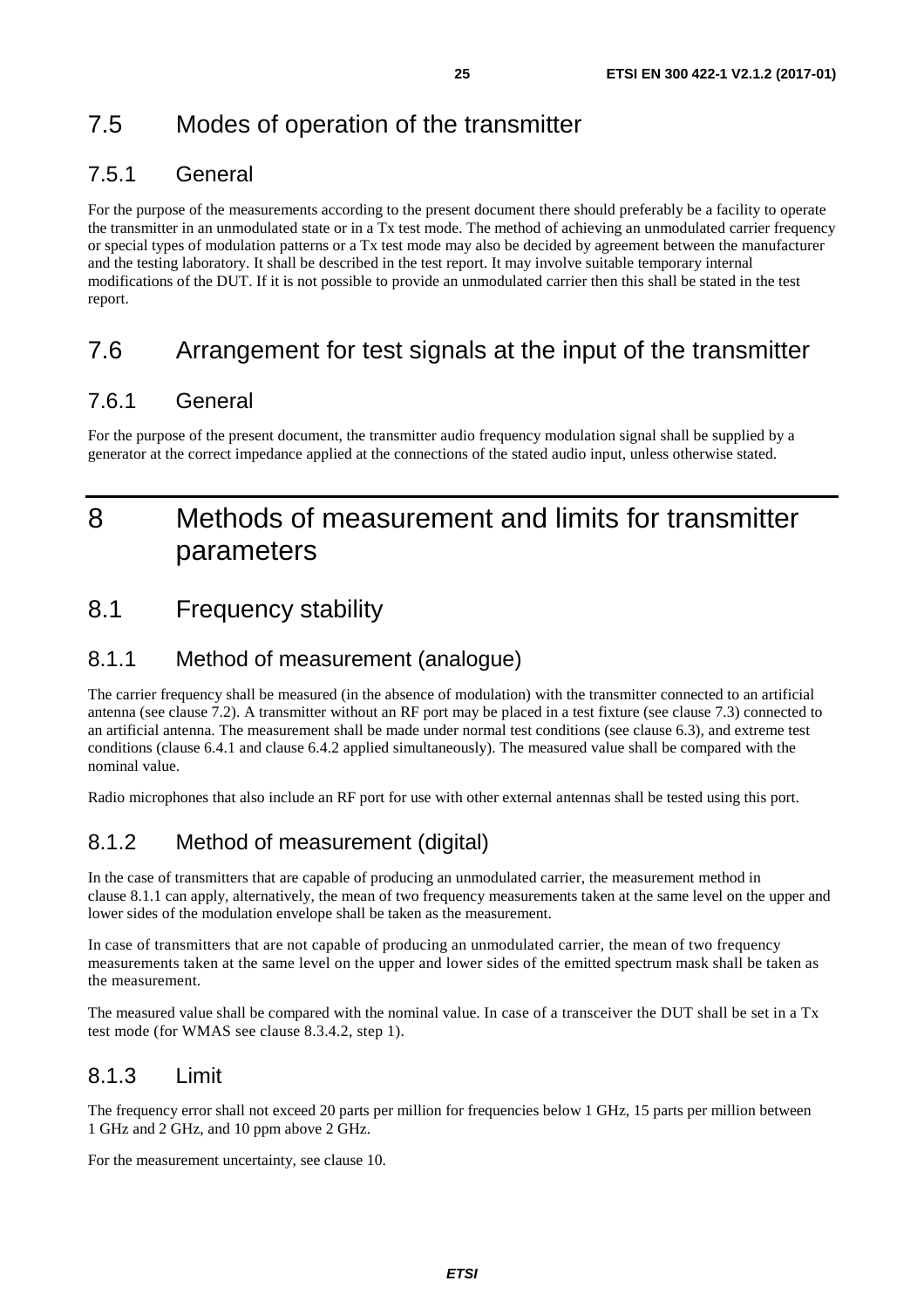### <span id="page-25-0"></span>8.2.1 Method of measurement for equipment without integral antenna

This clause applies to equipment with a permanent RF port.

The transmitter shall be operated at its maximum RF output power and connected to an artificial antenna (see clause 7.2) and the power delivered to this artificial antenna shall be measured. In case of a transceiver the DUT shall be set in a Tx test mode (for WMAS see clause 8.3.4.2, step 1).

The measurements shall be made under normal test conditions (see clause 6.3), and extreme test conditions (clause 6.4.1 and clause 6.4.2 applied simultaneously).

### 8.2.2 Method of measurement for equipment with integral antenna

#### 8.2.2.1 Method of measurement under normal test conditions

On a test site, the sample shall be placed on the support in the following position:

- for equipment with an internal antenna, it shall stand vertically, with that axis vertical which is closest to vertical in normal use;
- for equipment with a rigid external antenna, the antenna shall be vertical;
- for equipment with a non-rigid external antenna, the antenna shall be extended vertically upwards by a non-conducting support.

The transmitter shall be switched on, with modulation, and the test receiver shall be tuned to the frequency of the signal being measured. In case of a transceiver the DUT shall be set in a Tx test mode (for WMAS see clause 8.3.4.2, step 1). The test antenna shall be oriented for vertical polarization and shall be raised or lowered through the specified height range until a maximum signal level is detected on the test receiver.

The transmitter shall be rotated horizontally through 360° until the highest maximum signal is received.

NOTE: This maximum may be a lower value than the value obtainable at heights outside the specified limits.

The transmitter shall be replaced by a substitution antenna and the test antenna raised or lowered as necessary to ensure that the maximum signal is still received. The input signal to the substitution antenna shall be adjusted in level until an equal or a known related level to that detected from the transmitter is obtained in the test receiver.

The carrier power is equal to the power supplied to the substitution antenna, increased by the known relationship if necessary.

The measurement shall be repeated for any alternative antenna supplied by the manufacturer.

A check shall be made in the horizontal plane of polarization to ensure that the value obtained above is the maximum. If larger values are obtained, this fact shall be recorded in the test report.

### 8.2.3 Limit

The measured value shall be within +20 % and -50 % of the manufacturer's declared rated output power.

For the measurement uncertainty, see clause 10.

### 8.3 Necessary bandwidth

### 8.3.1 General

The necessary bandwidth of the transmitter shall be measured under the conditions laid down in clause 8.3.2 to clause 8.3.5 as appropriate.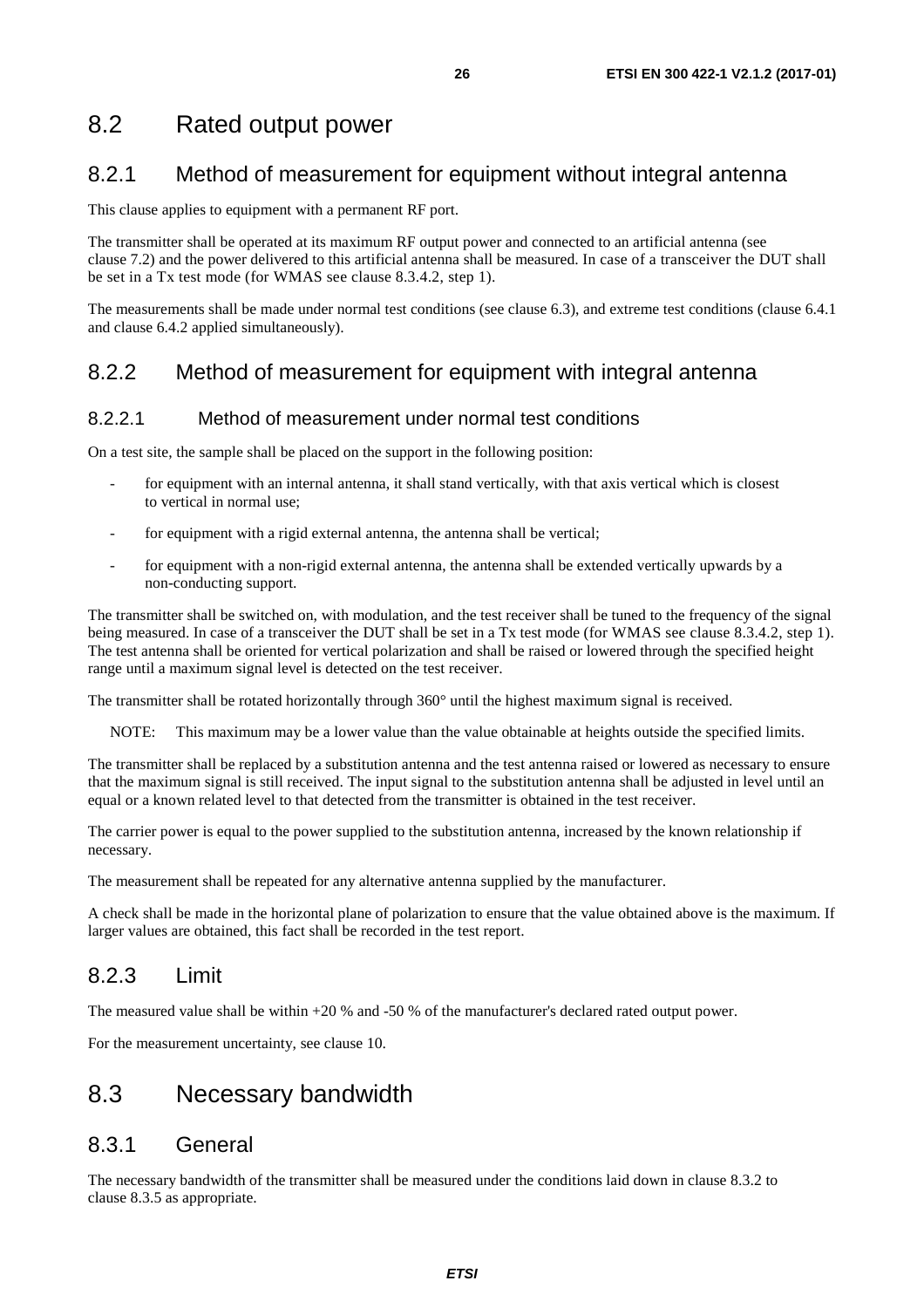#### <span id="page-26-0"></span>8.3.2.1 Method of Measurement

The arrangement of test equipment as shown in figure B.1 shall be used. Note that the noise meter conforms to (quasi peak) without weighting filter (flat).

With the Low Frequency (LF) audio signal generator set to 500 Hz, the audio input level to the DUT shall be adjusted to 8 dB below the limiting threshold (-8 dB (lim)) as declared by the manufacturer.

The corresponding audio output level from the demodulator shall be measured and recorded.

The input impedance of the noise meter shall be sufficiently high to avoid more than 0,1 dB change in input level when the meter is switched between input and output.

The audio input level shall be increased by 20 dB, i.e. to  $+12$  dB (lim), and the corresponding change in output level shall be measured.

It shall be checked that the audio output level has increased by  $\leq 10$  dB.

If this condition is not met, the initial audio input level shall be increased from -8 dB (lim) in 1 dB steps until the above condition is fulfilled, and the input level recorded in the test report. This level replaces the value derived from the manufacturer's declaration and is defined as -8 dB (lim).

Measure the input level at the transmitter required to give +12 dB (lim).

The LF generator shall be replaced with the weighted noise source to Recommendation ITU-R BS.559-2 [\[i.3\]](#page-10-0), band-limited to 15 kHz as described in IEC 60244-13 [[2\]](#page-10-0), and the level shall be adjusted such that the measured input to the transmitter corresponds to  $+12$  dB (lim).

If the transmitter incorporates any ancillary coding or signalling channels (e.g. pilot-tones), these shall be enabled prior to any spectral measurements.

If the transmitter incorporates more than one audio input, e.g. stereo systems, the second and subsequent channels shall be simultaneously driven from the same noise source, attenuated to a level of -6 dB (lim).

The transmitter RF output spectrum shall be measured, using a spectrum analyser with the following settings:

- centre frequency: fc: Transmitter (Tx) nominal frequency;
- dispersion (Span):  $\text{fc} 1 \text{ MHz}$  to  $\text{fc} + 1 \text{ MHz}$ ;
- Resolution BandWidth (RBW): 1 kHz;
- Video BandWidth (VBW): 1 kHz;
- detector: Peak hold.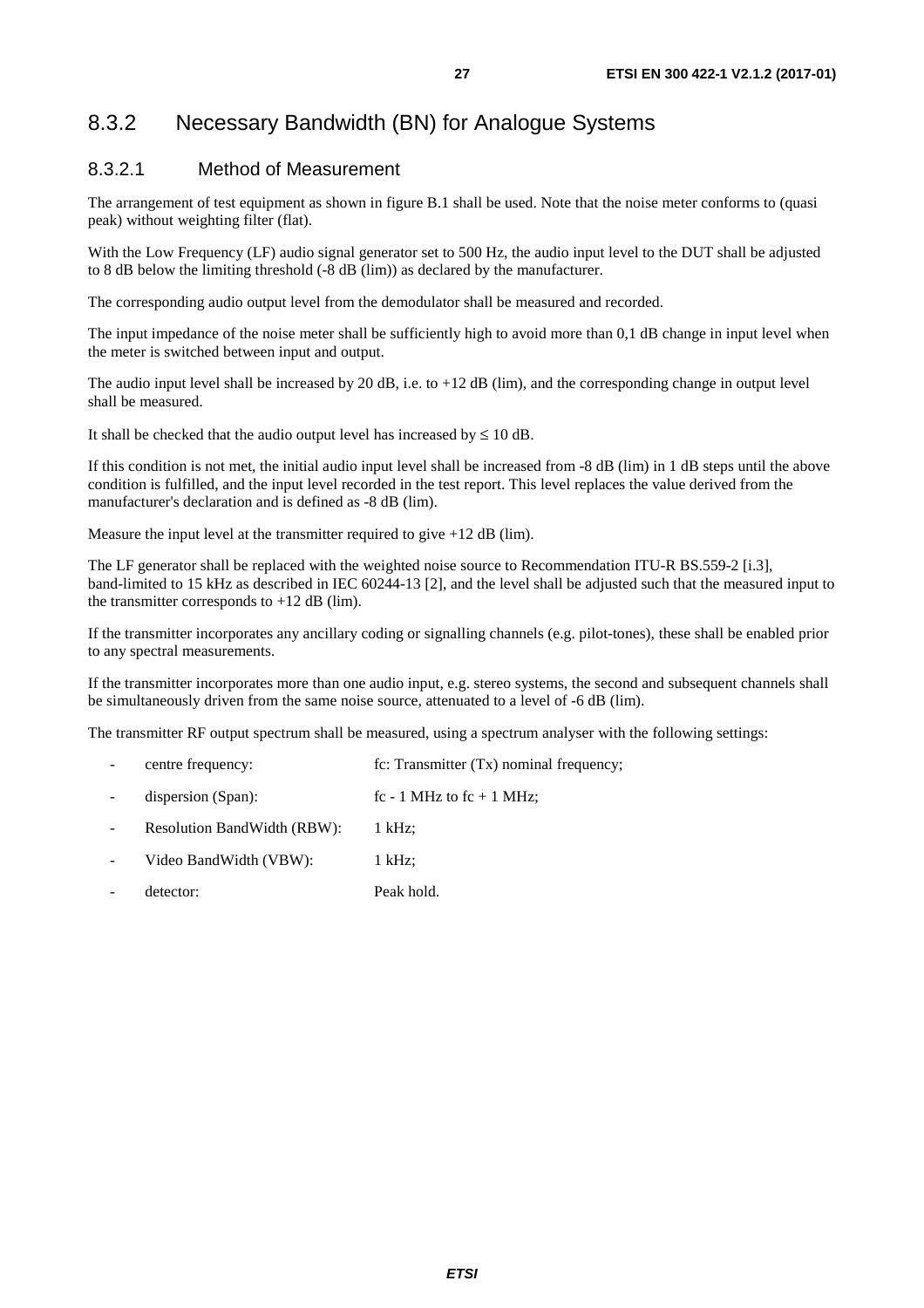<span id="page-27-0"></span>



**Figure 3: Spectrum mask for analogue systems in all bands** 

Figure 3 shows the spectrum mask for all analogue systems in the band. The -90 dBc point shall be  $\pm 1$  MHz from fc measured with an average detector. To comply, a measured value shall fall below the mask limit as shown in figure 3.

#### 8.3.3 Necessary Bandwidth (BN) for Digital Systems

#### 8.3.3.1 Method of Measurement

Principal Spectrum Mask measuring method for digital transmitters:

- Spectrum mask below 1 GHz, see figure 4; for the spectrum mask above 1 GHz, see figure 5.
- NOTE: This parameter also includes the limits for spectral components within the out-of-band region.

The transmitter shall be modulated with the test signals defined in clause 7.1.2. In any case the mask shall not be exceeded.

- Step 1: Measure the "Carrier Power" with the spectrum analyser setup:
	- Centre Frequency  $=$  fc
	- $Span = Zero$  span
	- $D \text{detector} = \text{RMS}$
	- $Trace Mode = Average$
	- $RBW&VBW = 5 \times B$
	- Sweep time  $\geq 2$  s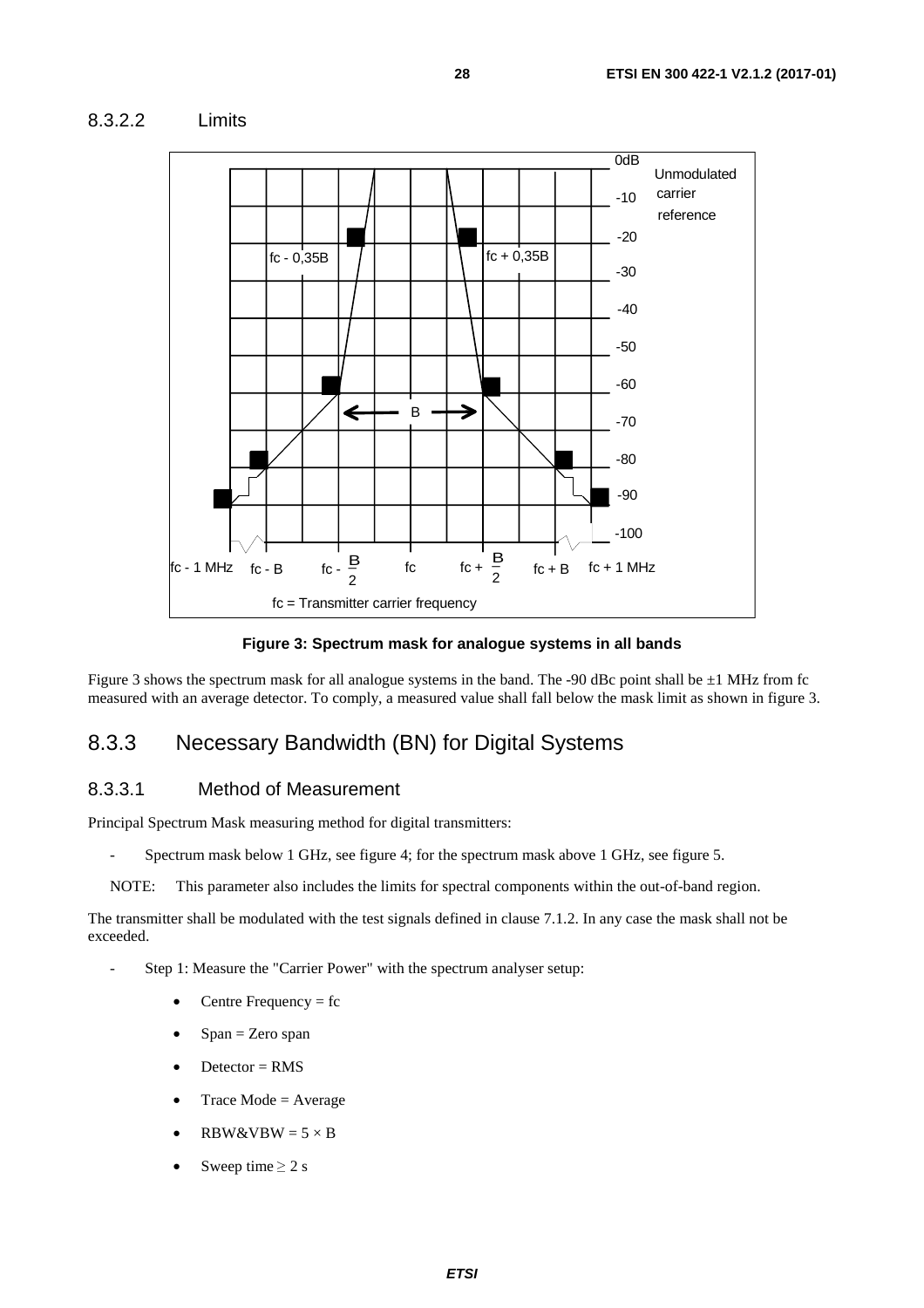- Step 2: Measure the "Maximum Relative Level (dBc) at Specified Carrier Offsets" with the following spectrum analyser setup:
	- Centre Frequency  $=$  fc
	- $Span \geq 5 \times B$
	- Detector  $=$  RMS
	- Trace Mode = Peak Hold
	- $RBW&VBW = 1 kHz$
	- Sweep time  $\geq 2$  s

#### Limits:

- Step 3: Measure the "transmitter wide band noise floor":

The measurement of transmitter broad band noise floor shall be carried out according to clause 8.3.2.1.

- Step 3a: Measure the "lower frequency transmitter wide band noise floor":
	- Start Frequency =  $fc 5 \times B$ Stop Frequency = fc -  $1,75 \times B$
	- $D \cdot \text{detector} = \text{RMS}$
	- $Trace Mode = Average$
	- RBW&VBW = 1 kHz
	- Sweep time  $= 2$  s per 200 kHz
- Step 3b: Measure the "upper frequency transmitter wide band noise floor":
	- Start Frequency =  $fc + 1,75 \times B$ Stop Frequency =  $fc + 5 \times B$
	- $D \text{detector} = \text{RMS}$
	- $Trace Mode = Average$
	- $RBW&VBW = 1 kHz$
	- Sweep time  $= 2$  s per 200 kHz

Both spectrum ranges shall be measured.

Limits: The spectrum mask for digital systems shall not be exceeded. See figure 4 for systems operating below 2 GHz and figure 5 for systems operating above 2 GHz.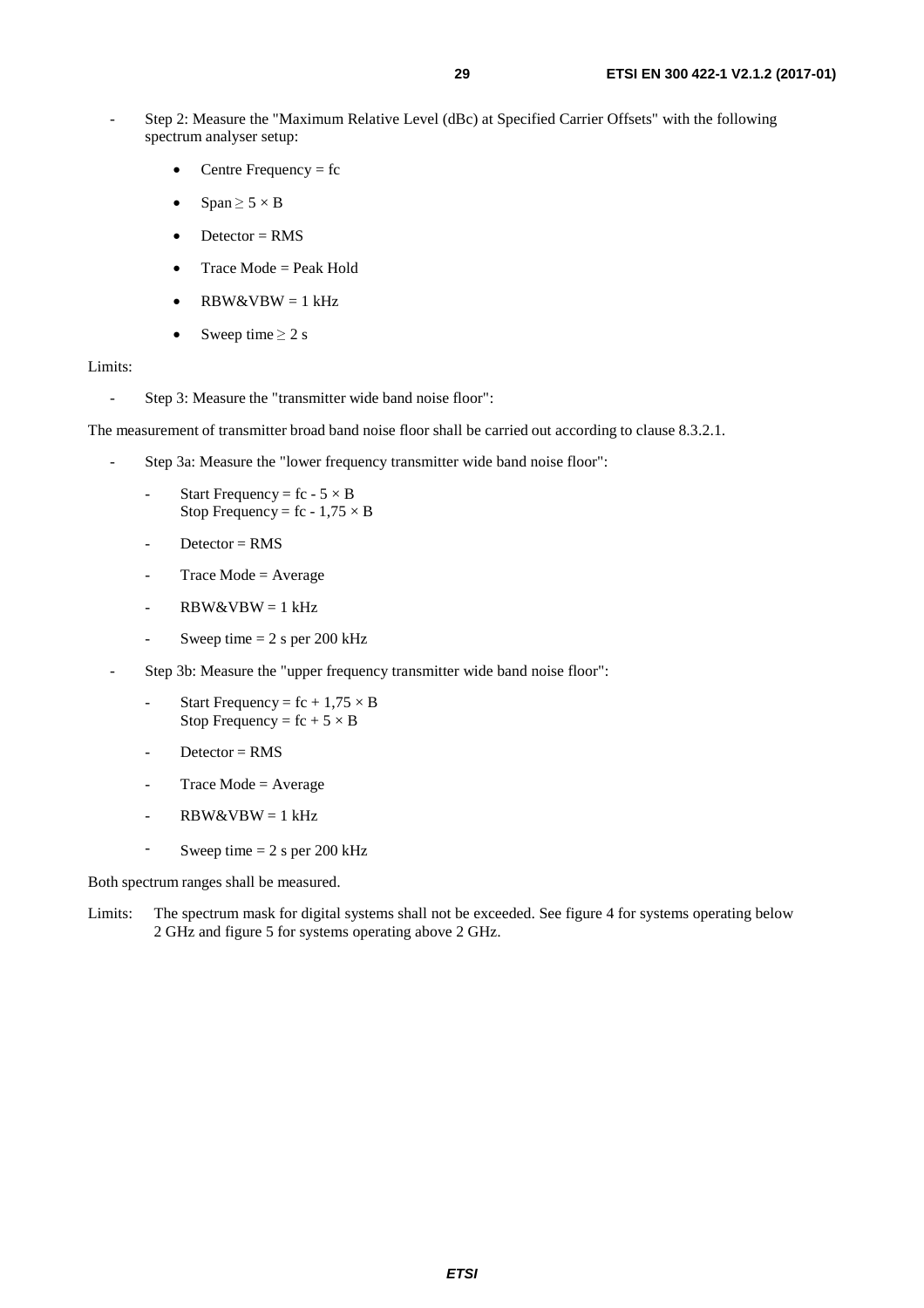#### <span id="page-29-0"></span>8.3.3.2 Limits



The transmitter output spectrum shall be within the mask defined in figure 4.

**Figure 4: Spectrum mask for digital systems below 2 GHz** 

For the measurement uncertainty, see clause 10. The -90 dBc point shall be FC  $\pm$ 5B from fc measured with an average detector.



**Figure 5: Spectrum mask for digital systems above 2 GHz**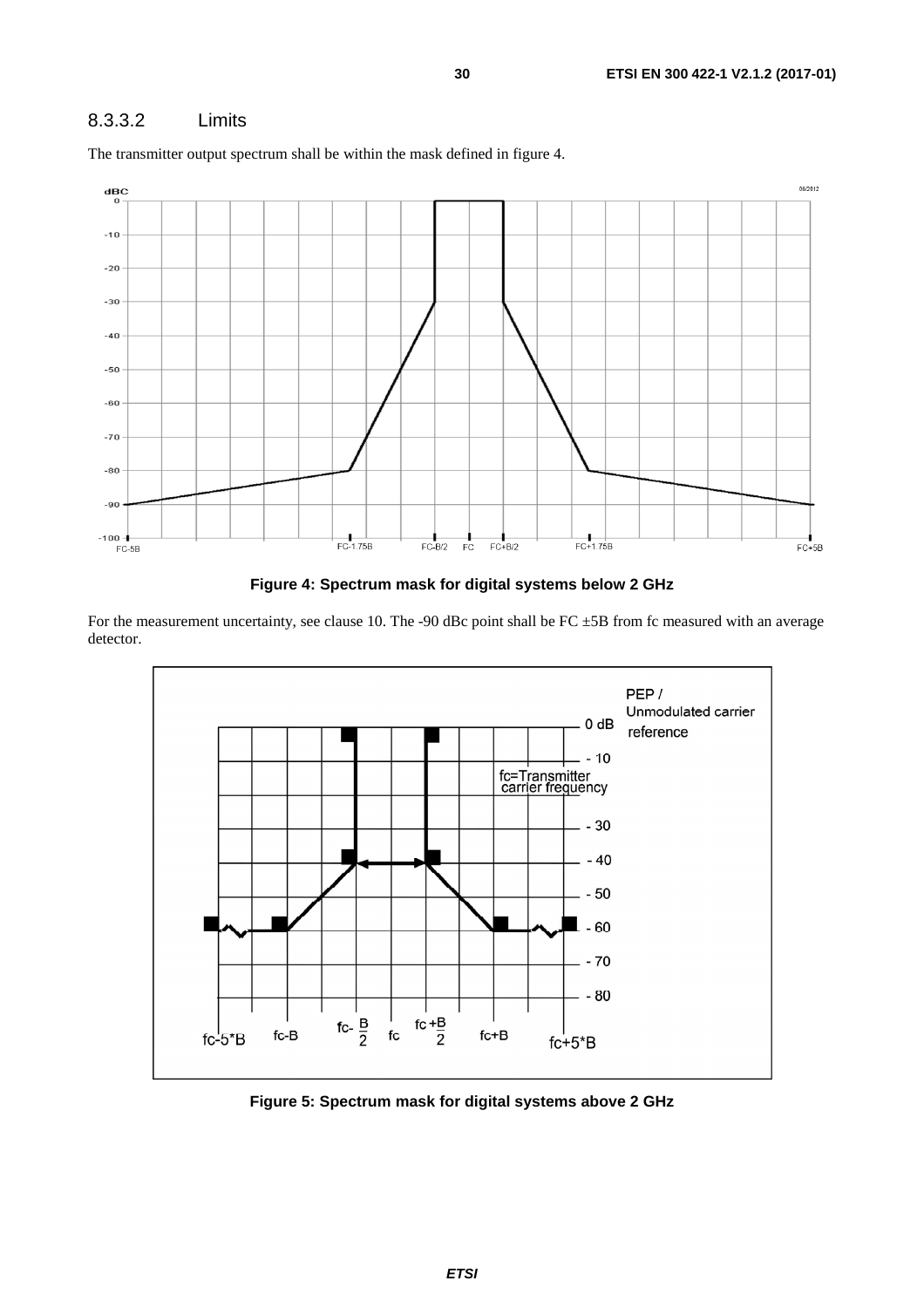### <span id="page-30-0"></span>8.3.4 Necessary Bandwidth (BN) for WMAS

#### 8.3.4.1 Applicability

This clause is not applicable for operation in the 2 400 MHz to 2 483,5 MHz band. Use the alternative procedure in clause 8.3.5 instead.

#### 8.3.4.2 Method of measurement

The transmitter RF output spectrum shall be measured, using a spectrum analyser with the specified settings. The arrangement of test equipment as shown in figure 6 shall be used. The path loss of the connection between DUT and spectrum analyser shall be considered for determining the maximum output power.

The transmitter of the device under test shall be set in a Tx transmission test mode with the following characteristics:

- maximum output power;
- continuous transmission;
- generated by a random sequence of bits;
- set test mode to the operating mode with maximum crest factor.

If there are different operating modes using transmit signals with different crest factors, the manufacturer shall declare the operating mode with maximum crest factor to use for the following test procedure:

#### **Step 1:**

- Centre frequency  $=$  fc
- $Span = 10 \times B$
- RBW (Resolution Bandwidth)  $\geq$  B (occupied system bandwidth)
- VBW (Video Bandwidth)  $\geq$  RBW
- $D \cdot \text{detector} = \text{RMS}$
- Trace mode  $=$  Max Hold
- Measurement time  $> 60$  s
- Sweep time  $\leq$  measurement time

Setting an active measurement marker to PEAK after waiting the specified measurement time gives the maximum output power  $P_{\text{out}}$ , which is limited to +23 dBm.

The maximum output power  $P_{out}$  is used as reference (0 dBc) for the measurement of the peak transmit mask.

The operational bandwidth (B) of the system is set according to manufacturer's declaration or spectrum allocation.

The transmitter of the device under test shall be set in a typical operating mode but transmitting with maximum output power, as shown in figure 6 with Audio source and Audio sink.

A 1 kHz audio test signal, at the manufacturer's declared input level, shall be applied to that device of the measurement setup which serves as audio source. A second device is used for receiving the audio test signal and provides the possibility to pass it to an audio output.

The transmit mask shall be measured with the following analyser settings:

#### **Step 2:**

- Centre frequency  $=$  fc
- $Span = 10 \times B$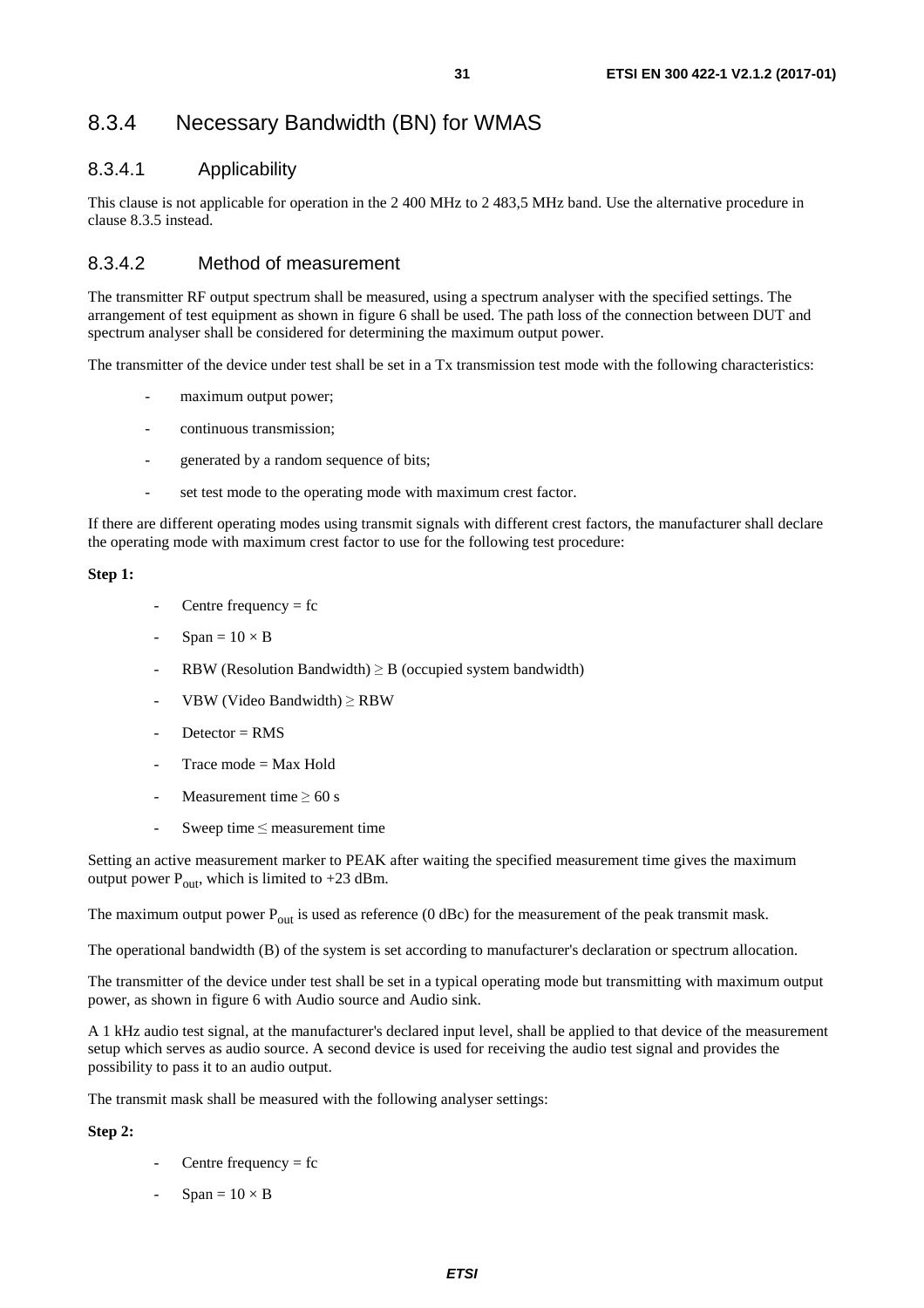- <span id="page-31-0"></span> $-RBW = 100 kHz$
- $VBW \ge RBW$
- $D \cdot \text{vector} = \text{Max Peak}$
- Trace mode  $=$  Max Hold
- Measurement time  $\geq 60$  s
- Sweep time ≤ measurement time

Measurement setup:

Directional coupler



#### **Figure 6: Measurement setup for WMAS**

#### 8.3.4.3 Limits

Figure 7 shows the limits of the transmit spectrum mask. In any case this mask shall not be exceeded.

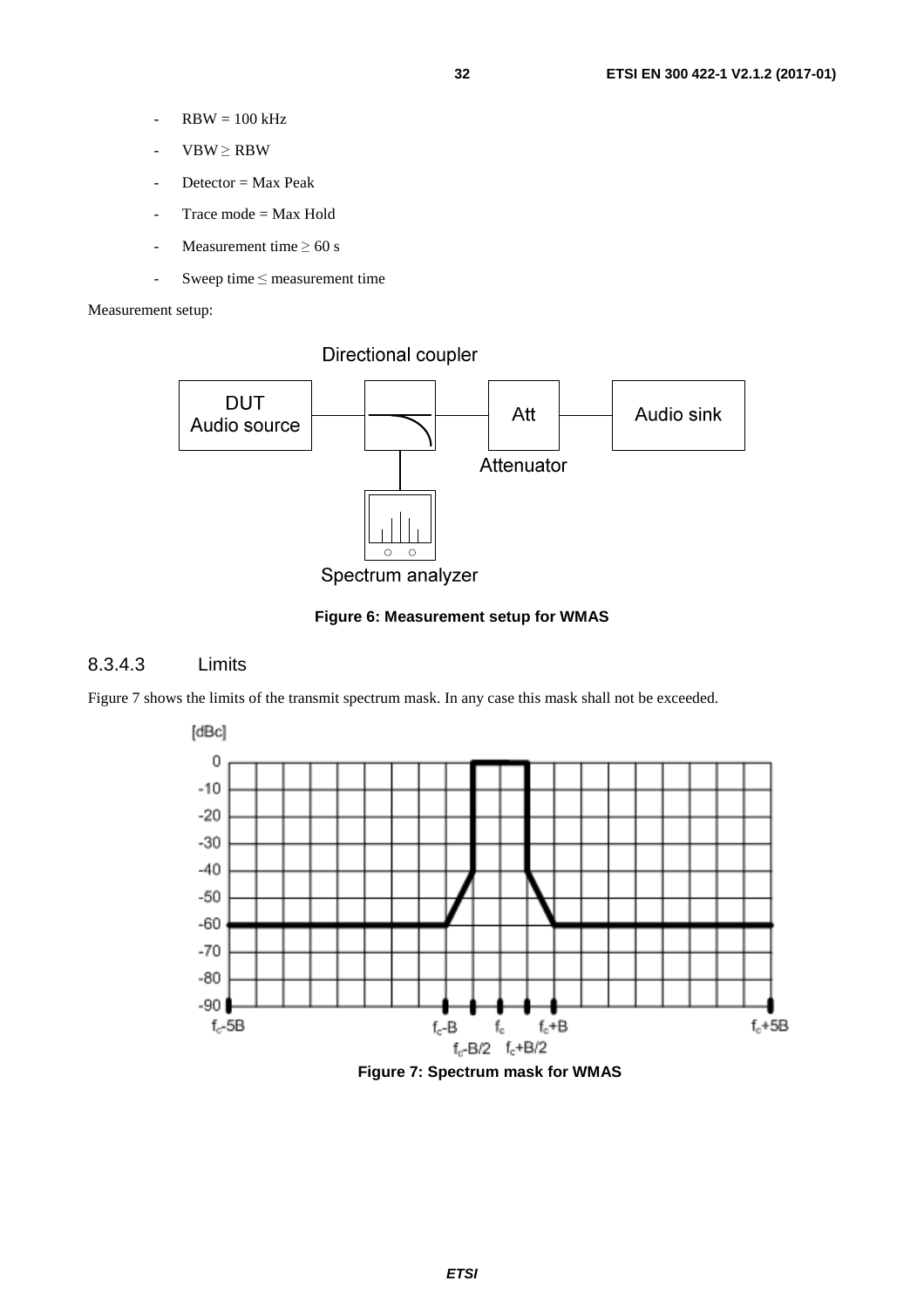#### <span id="page-32-0"></span>8.3.5 Bandwidth measurement procedure for PMSE operation in 2,4 GHz to 2,4835 GHz

#### 8.3.5.1 Applicability

This procedure can be used for PMSE devices operating in the 2,4 GHz to 2,4835 GHz band.

#### 8.3.5.2 Definition

The Occupied Channel Bandwidth is the bandwidth that contains 99 % of the power of the signal.

#### 8.3.5.3 Limits

The Occupied Channel Bandwidth shall fall completely within the band given in clause 8.3.5.4.

#### 8.3.5.4 Conformance

#### 8.3.5.4.1 Test conditions

See clause 6 for the test conditions. These measurements shall only be performed at normal test conditions.

In case of conducted measurements on smart antenna systems (equipment with multiple transmit chains) measurements need only to be performed on one of the active transmit chains (antenna outputs).

The measurement shall be performed only on the lowest and the highest frequency within the stated frequency range. The frequencies on which the tests were performed shall be recorded.

If the equipment can operate with different Nominal Channel Bandwidths (e.g. 20 MHz and 40 MHz), then each channel bandwidth shall be tested separately.

#### 8.3.5.4.2 Test method

#### 8.3.5.4.2.1 Conducted measurement

The measurement procedure shall be as follows:

#### **Step 1:**

Connect the DUT to the spectrum analyser and use the following settings:

- Centre Frequency: The centre frequency of the channel under test
- Resolution BW:  $\sim 1\%$  of the span without going below 1 %
- Video BW:  $3 \times RBW$
- Frequency Span:  $2 \times$  Nominal Channel Bandwidth (e.g. 40 MHz for a 20 MHz channel)
- Detector Mode: RMS
- Trace Mode: Max Hold
- Sweep time: 1 s

#### **Step 2:**

Wait for the trace to stabilize.

Find the peak value of the trace and place the analyser marker on this peak.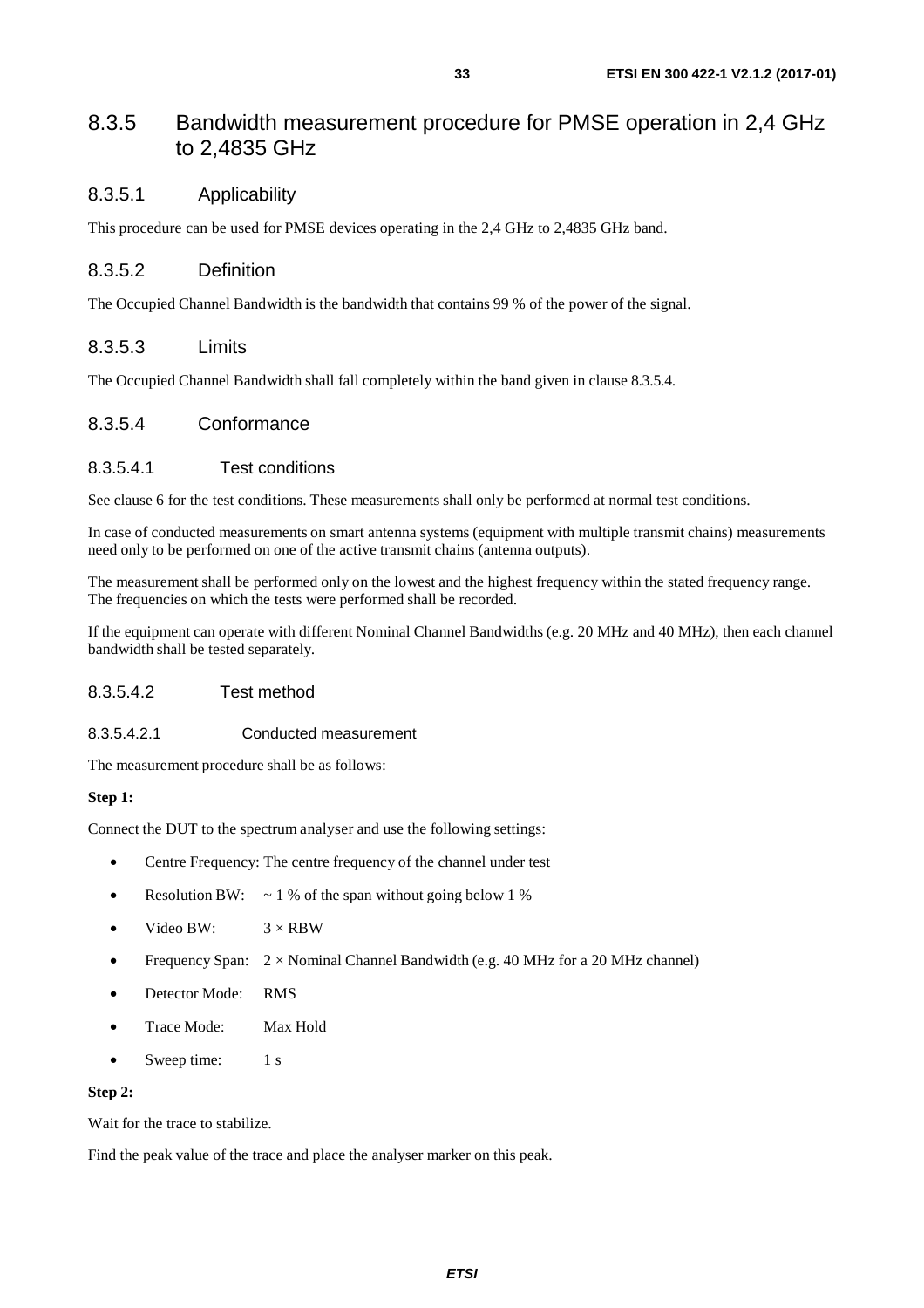#### <span id="page-33-0"></span>**Step 3:**

Use the 99 % bandwidth function of the spectrum analyser to measure the Occupied Channel Bandwidth of the DUT. This value shall be recorded.

NOTE: Make sure that the power envelope is sufficiently above the noise floor of the analyser to avoid the noise signals above and below the power envelope being taken into account by this measurement.

#### 8.3.5.4.2.2 Radiated measurement

This method shall only be used for integral antenna equipment that does not have a temporary antenna connector(s) provided.

The test set up and the applicable measurement procedures described in annex C shall be used.

The test procedure is as described under clause 8.3.5.4.2.1.

#### 8.3.6 Transmitter Unwanted Emissions in the Out-of-band Domain Alternative Measurement Procedure

#### 8.3.6.1 Applicability

This procedure applies to devices operating in the 2,4 GHz to 2,4835 GHz band.

#### 8.3.6.2 Definition

Transmitter unwanted emissions in the out-of-band domain are emissions when the equipment is in Transmit mode, on frequencies immediately outside the necessary bandwidth which results from the modulation process, but excluding spurious emissions.

#### 8.3.6.3 Limit

The transmitter unwanted emissions in the out-of-band domain but outside the allocated band, shall not exceed the values provided by the mask in figure 8.

NOTE: Within the 2 400 MHz to 2 483,5 MHz band, the Out-of-band emissions are fulfilled by compliance with the Occupied Channel Bandwidth requirement in clause 8.3.5.4.

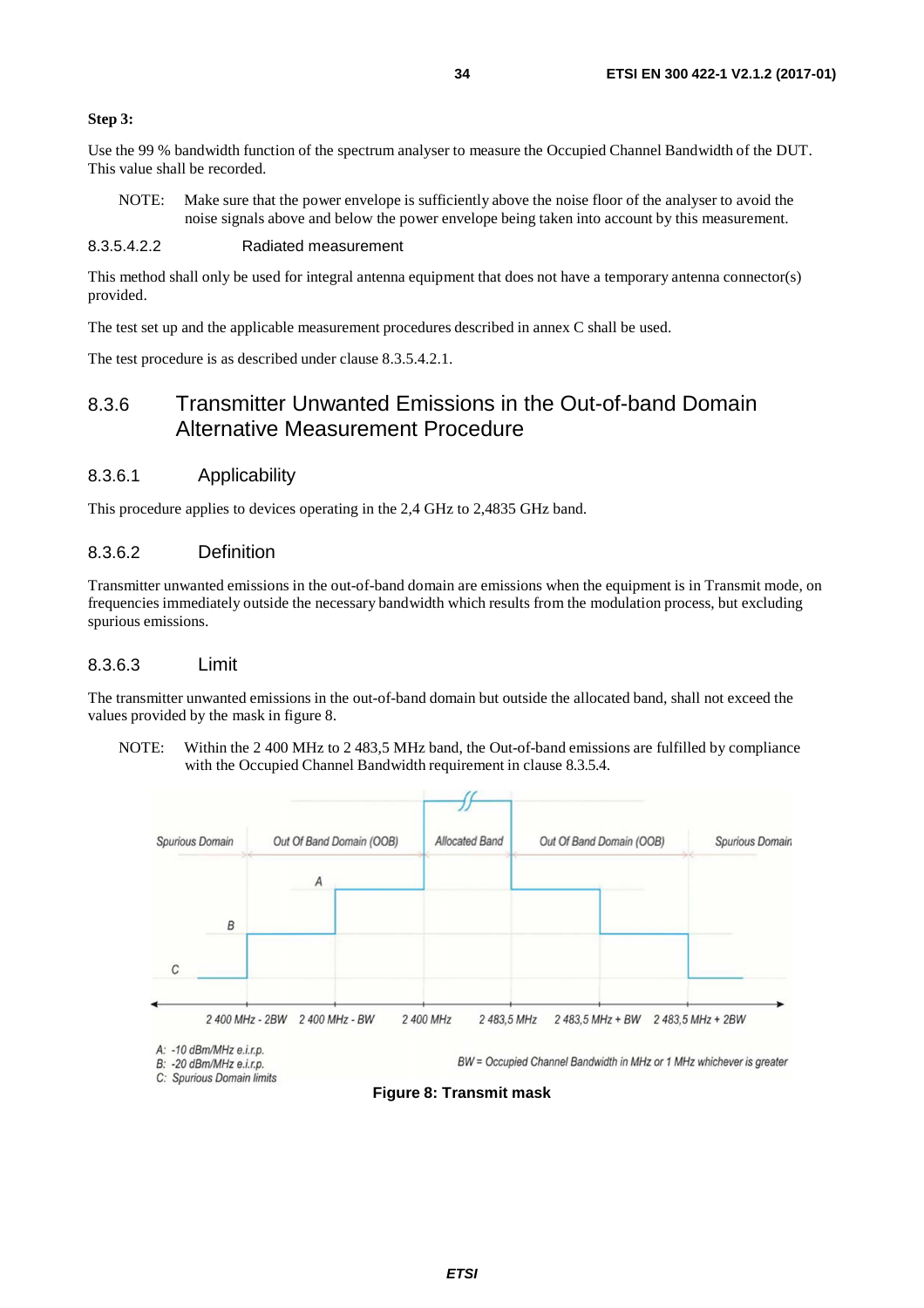#### <span id="page-34-0"></span>8.3.6.4 Conformance

#### 8.3.6.4.1 Test conditions

See clause 6 for the test conditions.

These measurements shall only be performed at normal test conditions.

For equipment using wide band modulation, the measurement shall be performed at the lowest and the highest channel on which the equipment can operate. These frequencies shall be recorded.

The equipment shall be configured to operate at its highest output power.

If the equipment can operate with different Nominal Channel Bandwidths (e.g. 20 MHz and 40 MHz), then each channel bandwidth shall be tested separately.

#### 8.3.6.4.2 Test method

#### 8.3.6.4.2.1 Conducted measurement

The applicable mask is defined by the measurement results from the tests performed under clause 8.3.5.4 (Occupied Channel Bandwidth).

The Out-of-band emissions within the different horizontal segments of the mask provided in figure 8 shall be measured using the steps below. This method assumes the spectrum analyser is equipped with the Time Domain Power option.

#### **Step 1:**

- Connect the DUT to the spectrum analyser and use the following settings:
	- Centre Frequency: 2 484 MHz
	- Span: 0 Hz
	- Resolution BW: 1 MHz
	- Video BW: 3 MHz
	- Detector Mode: RMS
	- Trace Mode: Max Hold
	- Sweep Mode: Continuous
	- Sweep Points: Sweep Time [s] / (1  $\mu$ s) or 5 000 whichever is greater
	- Trigger Mode: Video trigger

NOTE 1: In case video triggering is not possible, an external trigger source may be used.

Sweep Time:  $> 120 %$  of the duration of the longest burst detected during the measurement of the RF Output Power

#### **Step 2 (segment 2 483,5 MHz to 2 483,5 MHz + B):**

- Adjust the trigger level to select the transmissions with the highest power level.
- For frequency hopping equipment operating in a normal hopping mode, the different hops will result in signal bursts with different power levels. In this case the burst with the highest power level shall be selected.
- Set a window (start and stop lines) to match with the start and end of the burst and in which the RMS power shall be measured using the Time Domain Power function.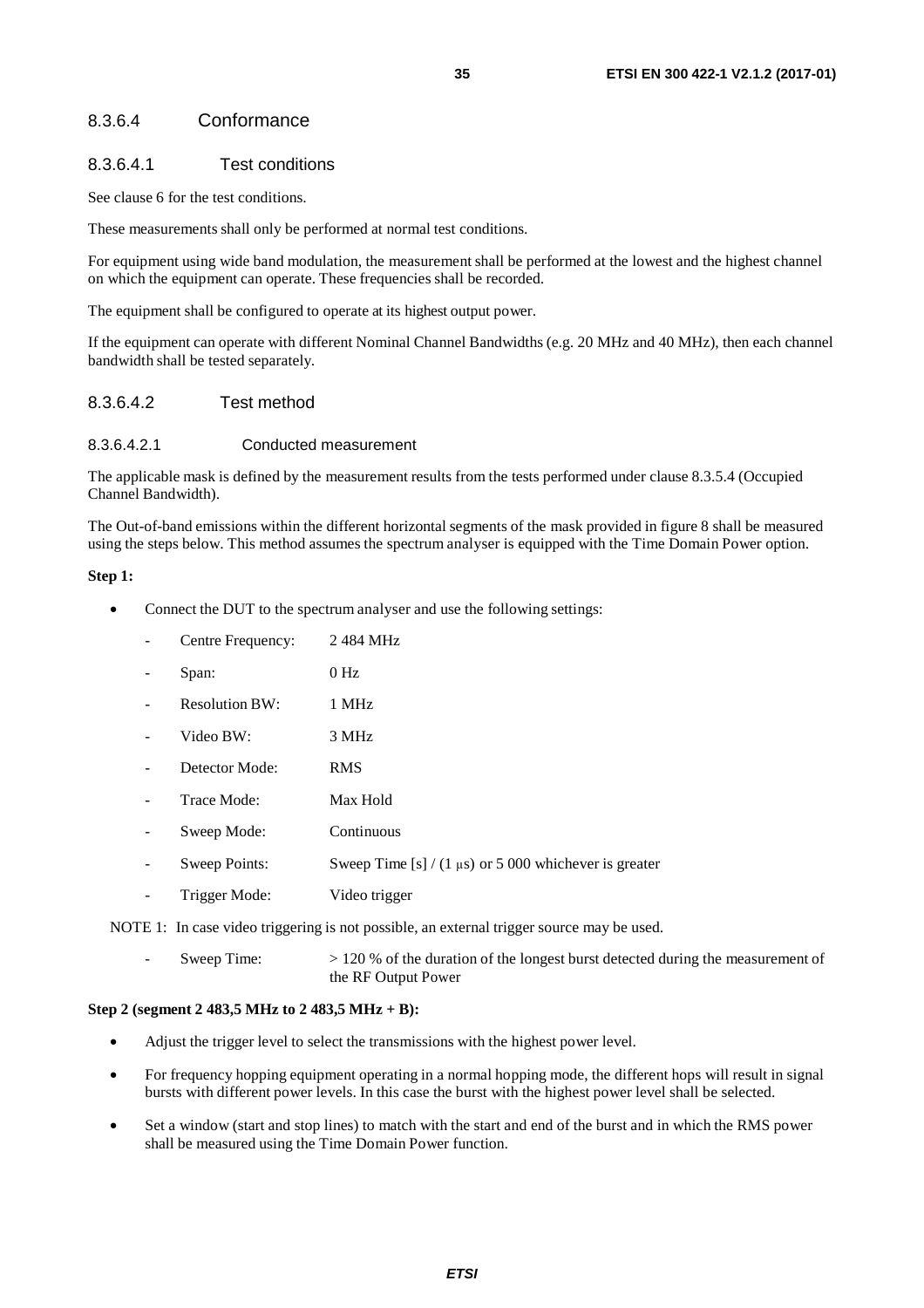- Select RMS power to be measured within the selected window and note the result which is the RMS power within this 1 MHz segment (2 483,5 MHz to 2 484,5 MHz). Compare this value with the applicable limit provided by the mask.
- Increase the centre frequency in steps of 1 MHz and repeat this measurement for every 1 MHz segment within the range 2 483,5 MHz to 2 483,5 MHz + B. The centre frequency of the last 1 MHz segment shall be set to 2 483,5 MHz + B - 0,5 MHz (which means this may partly overlap with the previous 1 MHz segment).

#### **Step 3 (segment 2 483,5 MHz + B to 2 483,5 MHz + 2B):**

Change the centre frequency of the analyser to  $2.484 \text{ MHz} + \text{B}$  and perform the measurement for the first 1 MHz segment within range 2 483,5 MHz + B to 2 483,5 MHz + 2B. Increase the centre frequency in 1 MHz steps and repeat the measurements to cover this whole range. The centre frequency of the last 1 MHz segment shall be set to 2 483,5 MHz + 2B - 0,5 MHz (which means this may partly overlap with the previous 1 MHz segment).

#### **Step 4 (segment 2 400 MHz - B to 2 400 MHz):**

• Change the centre frequency of the analyser to 2 399,5 MHz and perform the measurement for the first 1 MHz segment within range 2 400 MHz - B to 2 400 MHz. Reduce the centre frequency in 1 MHz steps and repeat the measurements to cover this whole range. The centre frequency of the last 1 MHz segment shall be set to 2 400 MHz - B + 0,5 MHz (which means this may partly overlap with the previous 1 MHz segment).

#### **Step 5 (segment 2 400 MHz - 2B to 2 400 MHz - B):**

• Change the centre frequency of the analyser to 2 399,5 MHz - B and perform the measurement for the first1 MHz segment within range 2 400 MHz - 2B to 2 400 MHz - B. Reduce the centre frequency in 1 MHz steps and repeat the measurements to cover this whole range. The centre frequency of the last 1 MHz segment shall be set to 2 400 MHz -  $2B + 0.5$  MHz (which means this may partly overlap with the previous 1 MHz segment).

#### **Step 6:**

- In case of conducted measurements on equipment with a single transmit chain, the declared antenna assembly gain "G" in dBi shall be added to the results for each of the 1 MHz segments and compared with the limits provided by the mask given in figure 8. If more than one antenna assembly is intended for this power setting, the antenna with the highest gain shall be considered.
- In case of conducted measurements on smart antenna systems (equipment with multiple transmit chains), the measurements need to be repeated for each of the active transmit chains. The declared antenna assembly gain "G" in dBi for a single antenna shall be added to these results. If more than one antenna assembly is intended for this power setting, the antenna with the highest gain shall be considered. Comparison with the applicable limits shall be done using any of the options given below:
	- Option 1: the results for each of the transmit chains for the corresponding 1 MHz segments shall be added. The additional beamforming gain "Y" in dB shall be added as well and the resulting values compared with the limits provided by the mask given in figure 8.
	- Option 2: the limits provided by the mask given in figure 8 shall be reduced by  $10 \times \log_{10} (A_{ch})$  and the additional beamforming gain "Y" in dB. The results for each of the transmit chains shall be individually compared with these reduced limits.

NOTE 2:  $A_{ch}$  refers to the number of active transmit chains.

It shall be recorded whether the equipment complies with the mask provided in figure 8.

#### 8.3.6.4.2.2 Radiated measurement

This method shall only be used for integral antenna equipment that does not have a temporary antenna connector(s) provided.

The test set up and the applicable measurement procedures described in annex C shall be used.

The test procedure is as described under clause 8.3.6.4.2.1.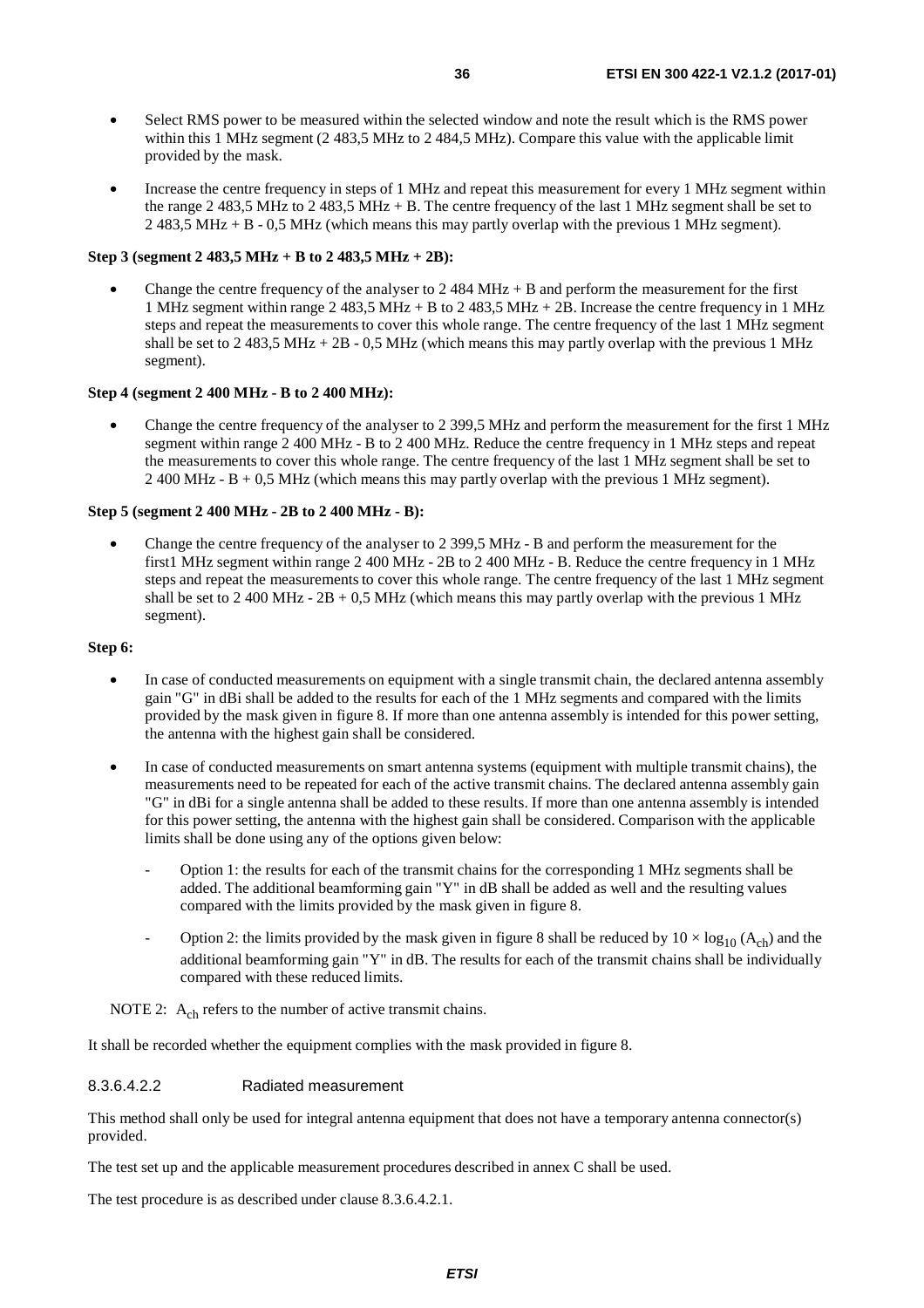## <span id="page-36-0"></span>8.4 Spurious emissions

### 8.4.1 Definition

See clause 3.1.

### 8.4.2 Method of measurement

On a test site, the sample shall be placed at the specified height on a non-conducting support. The transmitter shall be operated at the power as specified under clause 8.2, delivered to the antenna (see clause 5.1.1).

Radiation of any spurious components shall be detected by the test antenna and receiver, over the frequency range specified below, excluding the 250 % (out of band region) band of frequencies centred on the channel on which the transmitter is intended to operate.

NOTE: The 250 % (out of band region) exclusion is covered by measurements carried out in clauses 8.3.2, 8.3.3 and 8.3.4.

The measuring receiver, as defined in table 4, shall be tuned over the frequency range 25 MHz to 4 GHz for equipment operating on frequencies below 1 GHz or in the frequency range of 25 MHz to 12,75 GHz for equipment operating on frequencies above 1 GHz.

At each frequency at which a component is detected, the sample shall be rotated to obtain maximum response and the effective radiated power of that component determined by a substitution measurement.

The measurement shall be repeated with the test antenna in the orthogonal polarization plane.

If the transmitter allows for standby operation, the tests shall be repeated with the transmitter in standby mode.

#### 8.4.3 Limits

| <b>State</b>     | <b>Frequency</b>                                                                    |                                             |                                |  |
|------------------|-------------------------------------------------------------------------------------|---------------------------------------------|--------------------------------|--|
|                  | 47 MHz to 74 MHz<br>87,5 MHz to 137 MHz<br>174 MHz to 230 MHz<br>470 MHz to 862 MHz | <b>Other Frequencies</b><br>below 1 000 MHz | Frequencies above<br>1 000 MHz |  |
| <b>Operation</b> | 4 nW                                                                                | 250 nW                                      | 1 uW                           |  |
| Standby          | 2 nW                                                                                | 2 nW                                        | 20 nW                          |  |

#### **Table 3: Limits for spurious emissions**

Measured values for equipment in each frequency band shall fall below the values given in table 3.

### 8.4.4 Measuring receiver

The term measuring receiver refers to either a selective voltmeter or a spectrum analyser. The bandwidth of the measuring receiver is given in table 4.

#### **Table 4: Reference bandwidth**

| <b>Frequency being measured</b> | <b>Measuring receiver bandwidth</b> |
|---------------------------------|-------------------------------------|
| 25 MHz to 30 MHz                | 9 kHz to 10 kHz                     |
| 30 MHz to 1 000 MHz             | 100 kHz to 120 kHz                  |
| $> 1000$ MHz                    | 1 MH <sub>z</sub>                   |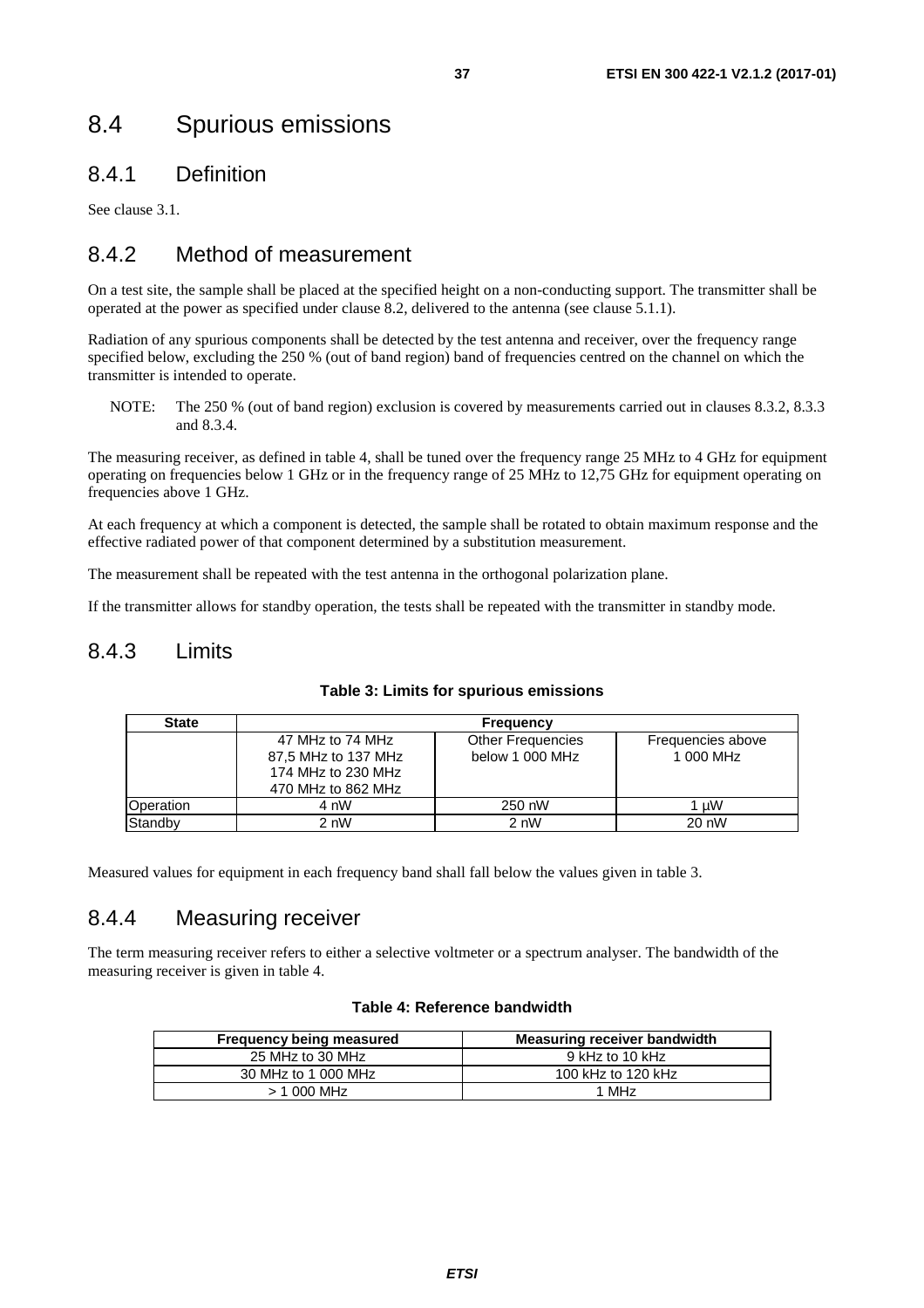### <span id="page-37-0"></span>8.5 Transmitter intermodulation distortion

#### 8.5.1 Definition

**Transmitter intermodulation distortion (IMD)** originates from non-linearities in electronic circuits when at least two signals on different frequencies are injected at the transmitter side resulting in at least third order intermodulation products.

For the purposes of the present document, transmitter intermodulation distortion (Tx-IMD) measurements consider only third order intermodulation (TOI) products at the transmitter side caused by the carrier frequency of DUT and an injected interfering frequency. These products are defined by:

$$
f_{\text{TOI}} = 2 \times f_w \pm f_{\text{INT}}
$$
 and  $f_{\text{TOI}} = 2 \times f_{\text{INT}} \pm f_w$ 

with:

- $f_{\text{TOI}}$  = frequency of third order intermodulation product
- $f_w$  = carrier frequency of DUT
- $-f_{\text{INT}}$  = frequency of interferer

Tx-IMD is given in output power of TOI products relative to transmitter output power [dBc]. The manufacturer shall declare the transmitter intermodulation distortion value.

#### 8.5.2 Method of measurement

Transmitter intermodulation distortion is measured with a conducted measurements setup (see figure 9). For transmitters with an internal or permanently attached antenna a temporary 50  $\Omega$  port may be used for conducted measurements.



**Figure 9: Measurement setup for Tx-IMD** 

The transmitter (DUT) shall be set in typical operation mode with carrier frequency in the middle of its tuning band. If DUT supports different Tx modes (e.g. output power, output linearity), Tx-IMD measurements shall be repeated for each mode. If a transceiver is tested, the DUT shall be set in a Tx transmission test mode (for WMAS see clause 8.3.4.2, step 1).

The interferer signal shall be a continuous wave signal with its centre frequency set to  $f_{INT} = f_w \pm f_{offset}$  with:

- $2 \times B \leq f_{\text{offset}} \leq$  half of tuning band (for WMAS).
- 5 MHz  $\leq$  f<sub>offset</sub>  $\leq$  10 MHz (for others).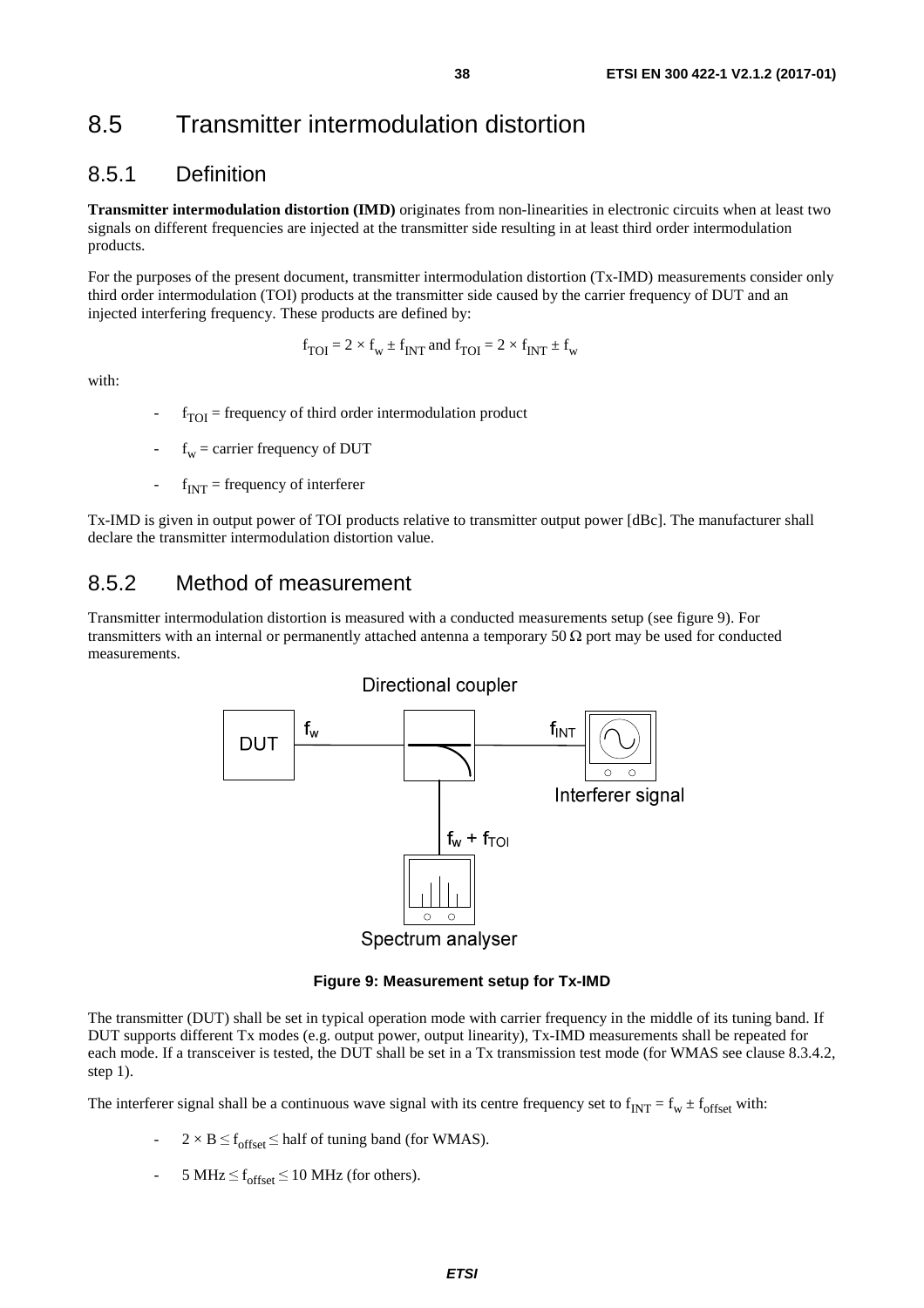<span id="page-38-0"></span>Tx-IMD shall be measured with the following analyser settings:

- Centre frequency =  $(f_w + f_{TOI})/2$
- $Span > |f_w f_{TOI}| + 2 \times B$
- RBW: span/4  $\ge$  RBW  $\ge$  B
- $VBW \geq RBW$
- $D \cdot \text{detector} = \text{RMS}$
- Trace mode  $=$  Average
- Sweep count  $> 10$
- Sweep time  $=$  AUTO
- Measurement time > sweep count times sweep time

The analyser's reference level shall be set according to the signal power at  $f_w$ .

The measurement shall be repeated for each of the four possible intermodulation frequencies  $(f_{TOI})$  to find the highest level of the Tx-IMD products.

### 8.5.3 Limits

The maximum resulting IMD product shall be at least 40 dB below the output power of the DUT.

## 9 Receiver

## 9.1 Spurious emissions

#### 9.1.1 Definitions

Spurious emissions from the receiver or receiver combiner are radio frequency emissions at any frequency, generated by the equipment, antenna amplifier, down converters or active filters.

The manufacturer shall provide a representative sample of the receiver system. The level of spurious emissions shall be measured by either:

a) the power level from an external RF port; and

 their effective radiated power when radiated by the cabinet and structure of the equipment (cabinet radiation); or

b) their effective radiated power when radiated by the cabinet and the integral antenna, in the case of hand-portable equipment fitted with such an antenna and no external RF port.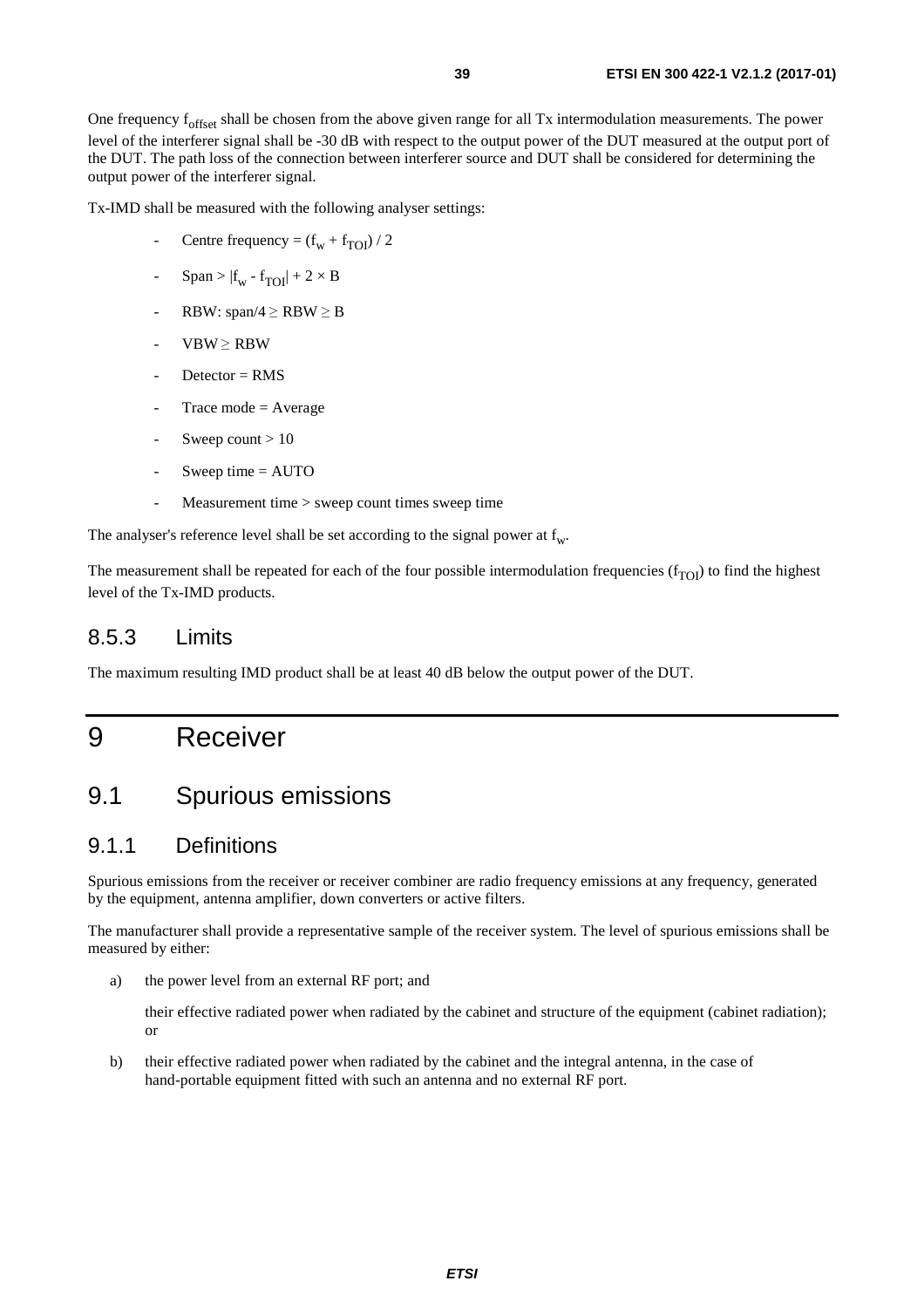### <span id="page-39-0"></span>9.1.2 Method of measuring the power level in a specified load

This method applies only to equipment with an external RF port.

The external RF port of the receiver under test shall be connected to a measuring receiver (see clause 8.4.4). The receiver under test shall be switched on. In the case of a transceiver under test like WMAS, it shall be set in a Rx test mode with maximum Rx gain. The measuring receiver shall be tuned over the frequency range 25 MHz to 4 GHz for equipment operating on frequencies below 1 GHz, or in the frequency range of 25 MHz to 12,75 GHz for equipment operating on frequencies above 1 GHz.

At each frequency at which a spurious component is detected, the power level shall be recorded as the spurious level delivered into the specified load.

### 9.1.3 Method of measuring the effective radiated power of the enclosure

This method applies only to equipment with an external RF port.

On a test site, as described in annex C, the equipment shall be placed at the specified height on a non-conducting support and in the position closest to normal use as declared by the manufacturer. The receiver antenna connector shall be connected to an artificial antenna (see clause 7.2). The test antenna shall be oriented for vertical polarization and the length of the test antenna shall be chosen to correspond to the instantaneous frequency of the measuring receiver (see clause 8.4.4). The output of the test antenna shall be connected to a measuring receiver. The receiver shall be switched on and the measuring receiver shall be tuned over the frequency range as specified in clause 9.1.2. At each frequency at which a spurious component is detected, the test antenna shall be raised and lowered through the specified range of height until a maximum signal level is detected by the measuring receiver. When a test site according to clause C.1.1 is used, there is no need to vary the height of the antenna. The receiver shall then be rotated through 360° in the horizontal plane until the maximum signal level is detected by the measuring receiver. The maximum signal level detected by the measuring receiver shall be noted.

The receiver shall be replaced by a substitution antenna as defined in clause C.1.5.

The substitution antenna shall be oriented for vertical polarization and the length of the substitution antenna shall be adjusted to correspond to the frequency of the spurious component detected.

The substitution antenna shall be connected to a calibrated signal generator.

The frequency of the calibrated signal generator shall be set to the frequency of the spurious component detected.

The input attenuator setting of the measuring receiver shall be adjusted in order to increase the sensitivity of the measuring receiver, if necessary.

The test antenna shall be raised and lowered through the specified range of height to ensure that the maximum signal is received. The input signal to the substitution antenna shall be adjusted to the level that produces a level detected by the measuring receiver, that is equal to the level noted while the spurious component was measured, corrected for the change of input attenuator setting of the measuring receiver. The input level to the substitution antenna shall be recorded as power level, corrected for the change of input attenuator setting of the measuring receiver.

The measurement shall be repeated with the test antenna and the substitution antenna oriented for horizontal polarization.

The measure of the effective radiated power of the spurious components is the larger of the two power levels recorded for each spurious component at the input to the substitution antenna, corrected for the gain of the antenna if necessary.

### 9.1.4 Method of measuring the effective radiated power

This method applies only to equipment with an integral antenna.

The method of measurement shall be performed according to clause 9.1.3, except that the receiver input shall be connected to the integral antenna and not to an artificial antenna.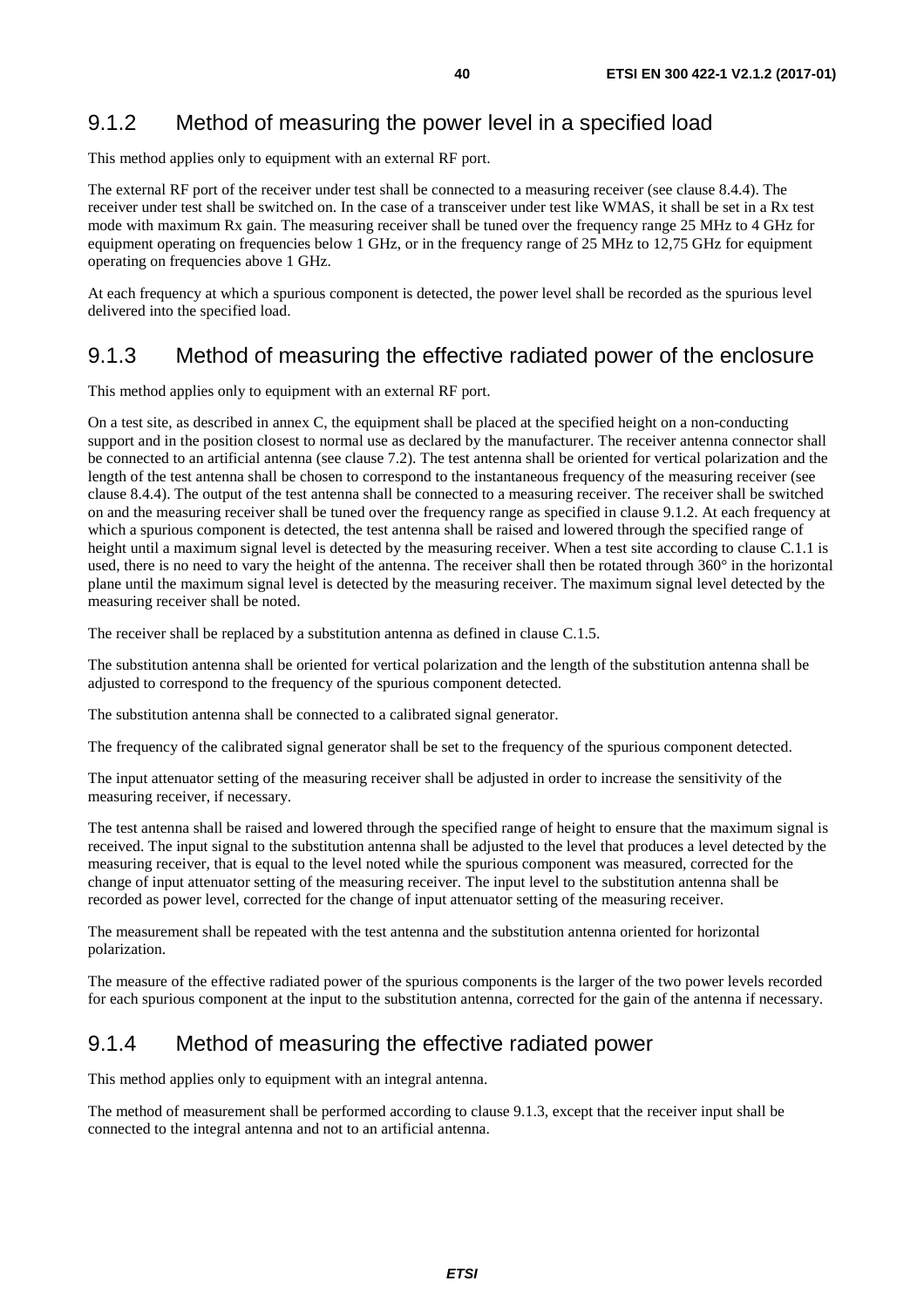<span id="page-40-0"></span>The power of the spurious emissions shall not exceed the limits of table 5.

**Table 5: Limits for receiver spurious emissions** 

| Receivers and idle/standby transmitters | $-57$ dBm 9 kHz $\leq$ f $\leq$ 1 GHz |  |
|-----------------------------------------|---------------------------------------|--|
|                                         | $-47$ dBm 1 GHz $<$ f                 |  |

For the measurement uncertainty, see clause 10.

### 9.2 Receiver sensitivity

#### 9.2.1 Definition

Receiver sensitivity is the ability to receive a wanted signal at low input power level while providing a pre-determined level of performance. Receiver sensitivity is defined as:

$$
Rx_{\text{sensitivity}} = \text{thermal noise floor} + 10 \times \log(B) + NF + SNR_{\text{needed}}
$$

with:

- $NF = noise$  figure of the receiver in [dB]
- $B =$  declared channel bandwidth in [Hz]
- $SNR_{needed}$  = minimum needed signal-to-noise ratio for a given technology / operation mode in [dB]

The manufacturer shall declare receiver sensitivity.

#### 9.2.2 Method of measurement

Receiver sensitivity is measured as a conducted measurement (see figure 10).



**Figure 10: Measurement setup for Rx sensitivity** 

A signal generator shall be connected with the antenna port of the DUT. The audio output port of the DUT shall be connected to a signal or audio analyser using an AF filter, e.g. 22 Hz to 22 kHz. Losses of the combining networks shall be considered for determining the power level of the wanted signal.

The wanted signal shall be generated with a 1 kHz sinusoidal audio test signal modulated at the manufacturer's declared reference of 100 % modulation level for analogue systems. For digital systems the test signal shall be set at 6 dB below full scale. The wanted RF signal  $f_w$  shall be set to a carrier frequency in the middle of DUT's tuning band and its power level shall be reduced to that power level, which fulfils minimum performance criterion. Minimum performance criterion is 30 dB SINAD at DUT's audio output port for a measurement time  $\geq 10$  s without any dropouts or time outs in the measurement routine. Alternatively, a compatible transmitter / transceiver in combination with an attenuator may be used to generate the minimum power level of the wanted signal. If the receiver supports more than one mode of operation, receiver sensitivity shall be measured with its standard mode, which shall be declared by the manufacturer.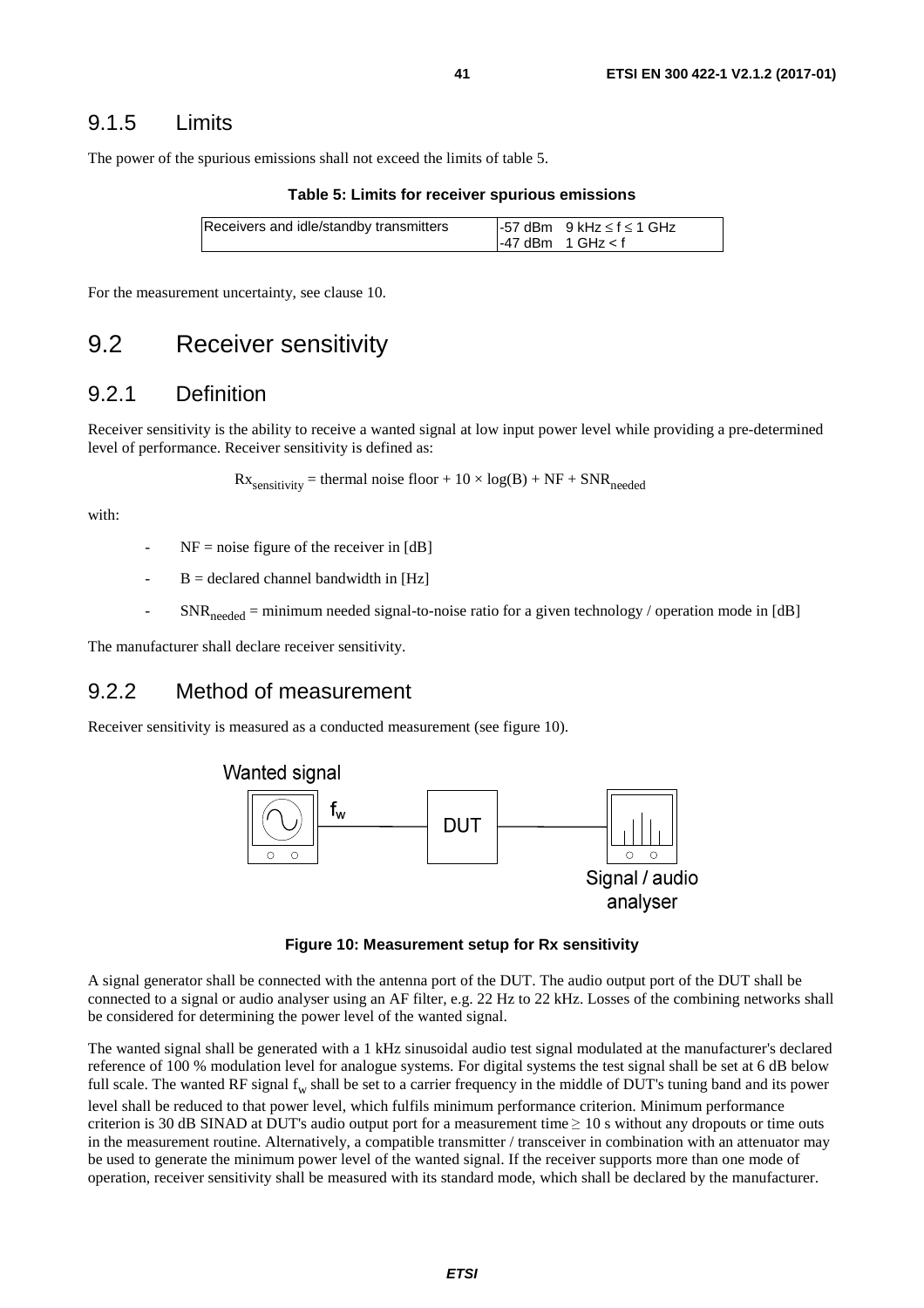<span id="page-41-0"></span>The manufacturer shall declare the minimum adjusted power level  $P_{min}$  of  $f_w$ , which meets the minimum performance criterion, to a precision of 1 dB. This is the receiver sensitivity after bandwidth correction and shall be used as the reference for the receiver adjacent channel selectivity measurement in clause 9.3.

If the DUT is equipped with Rx diversity, it shall be measured in the configuration declared by the manufacturer.

#### 9.2.3 Limits

Receiver sensitivity shall be classified according to the limits of table 6.

#### **Table 6: Limits for receiver sensitivity**

| <b>Receiver category</b> | Limits                                                |
|--------------------------|-------------------------------------------------------|
|                          | -115 < $\mathsf{Rx}_{\mathsf{sensitivity}}$ ≤ -90 dBm |
|                          | See ETSI EN 300 422-2 [i.20]                          |
|                          | See ETSI EN 300 422-3 [i.21]                          |

### 9.3 Receiver adjacent channel selectivity

#### 9.3.1 Definition

The adjacent channel selectivity for the purposes of the present document is a measure of the capability of the receiver to operate satisfactorily in the presence of an unwanted signal on the next usable channel. It is given as ratio of unwanted signal output power to wanted signal output power in [dB].

The receiver adjacent channel selectivity is obtained by measuring the signal-to-noise and distortion ratio (SINAD) at the audio output port of the receiver.

### 9.3.2 Method of measurement

The manufacturer shall declare the receiver adjacent channel selectivity and the intended channel separation. The adjacent channel is the next usable channel above or below the operating channel.

Receiver adjacent channel selectivity is measured with a conducted measurements setup (see figure 11).



#### **Figure 11: Measurement setup for receiver adjacent channel selectivity**

Two signal generators shall be connected via a combining network to the antenna port of the DUT. The audio output port of the DUT shall be connected to a signal or audio analyser. Losses of the combining networks shall be considered for determining the power level of the unwanted signal.

The wanted signal shall be generated according to clause 9.2.2, but with an output power 3 dB above  $Rx$ <sub>sensitivity</sub>.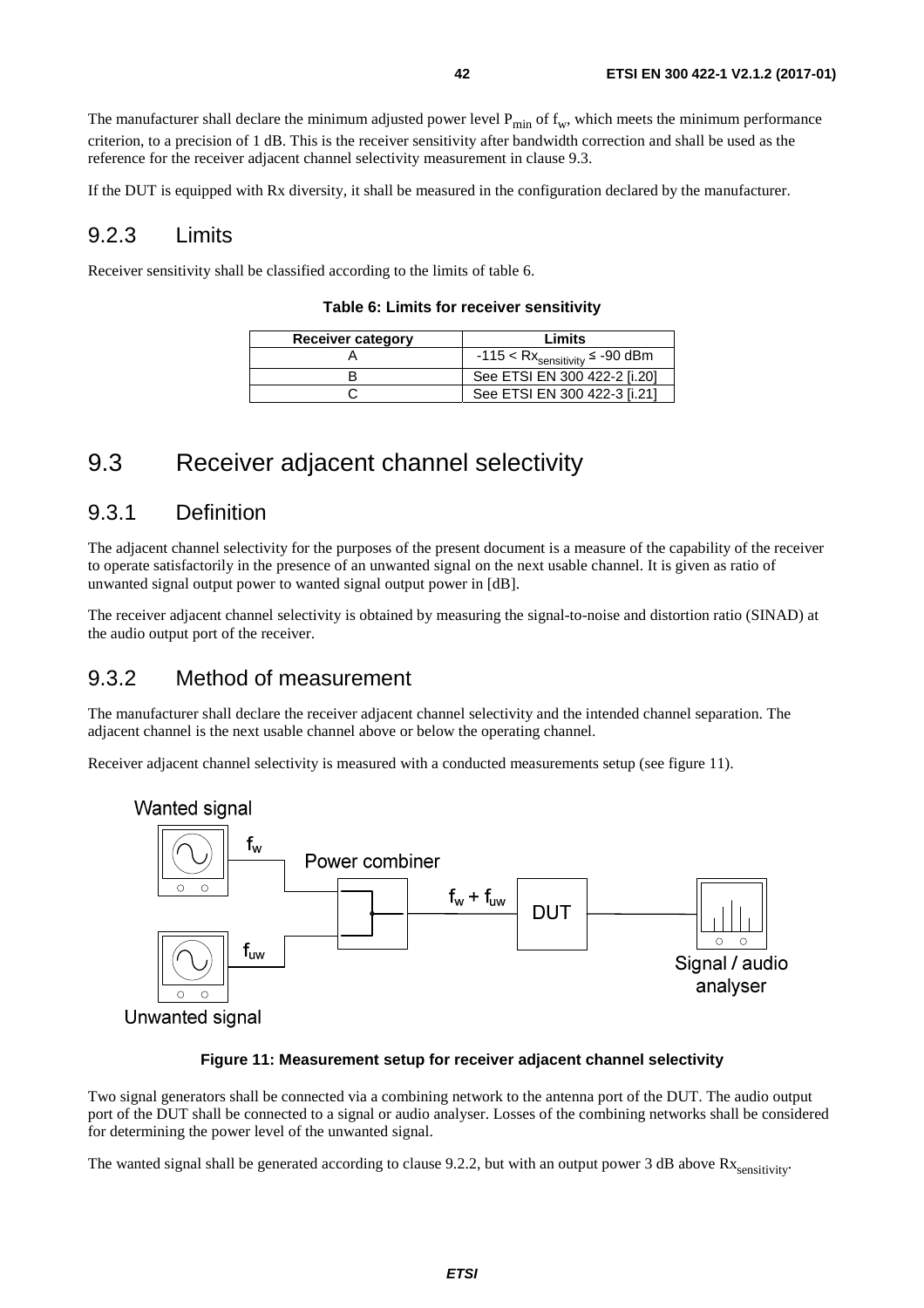<span id="page-42-0"></span>The unwanted signal shall be an unmodulated carrier adjusted to the first adjacent channel centre frequency above the wanted channel as declared by the manufacturer. Its initial output power level shall be equal to the RF power level of the wanted signal relating to the DUT's antenna port. Both signals shall be fed into the antenna port of the DUT via a combining network. The audio output port of the DUT shall be connected to a signal or audio analyser. Losses of the combining networks shall be considered for determining the correct power levels.

The power level of the unwanted signal shall then be increased to the maximum level, at which the given minimum performance criterion according to clause 9.2.2. is met. The ratio of that power level of the unwanted signal to the power level of the wanted signal gives receiver adjacent channel selectivity in [dB].

The measurements shall be repeated with the first adjacent channel centre frequency below the wanted channel.

If the DUT is equipped with Rx diversity, it shall be measured in the configuration declared by the manufacturer.

#### 9.3.3 Limits

Receiver adjacent channel selectivity shall not go below the limits of table 7.

**Table 7: Limits for receiver adjacent channel selectivity** 

| <b>Receiver category</b> | Limits                       |
|--------------------------|------------------------------|
|                          | 30dB                         |
|                          | See ETSI EN 300 422-2 [i.20] |
|                          | See ETSI EN 300 422-3 [i.21] |

## 9.4 Receiver blocking

#### 9.4.1 Definition

The receiver blocking is a measure of the capability of the receiver to receive a wanted modulated signal without exceeding a given degradation due to the presence of an unwanted input signal at any offset frequency in the range between  $3 \times B$  and the receiver's tuning band. It is given as ratio of blocker signal output power to wanted signal output power in [dB].

The receiver blocking is obtained by measuring the signal-to-noise and distortion ratio (SINAD) at the audio output port of the receiver.

The manufacturer shall declare the receiver blocking category.

#### 9.4.2 Method of measurement

Receiver blocking is measured with a conducted measurements setup (see figure 11).

The wanted signal shall be generated according to clause 9.2.2, but with an output power 3 dB above  $Rx_{\text{sensitivity}}$ .

The blocker signal shall be an unmodulated carrier adjusted to a centre frequency at  $f_w \pm f_{offset}$  where  $f_{offset} = n \times B$ where  $n = 3, 5, 10,$  and 25.

Its initial output power level shall be less than the RF power level of the wanted signal at the DUT's antenna port.

The power level of the blocker signal shall then be increased to the maximum level, at which the given minimum performance criterion according to clause 9.2.2 is met. The ratio of that power level of the blocker signal to the power level of the wanted signal gives receiver blocking in [dB].

If the DUT is equipped with Rx diversity, it shall be measured in the configuration declared by the manufacturer.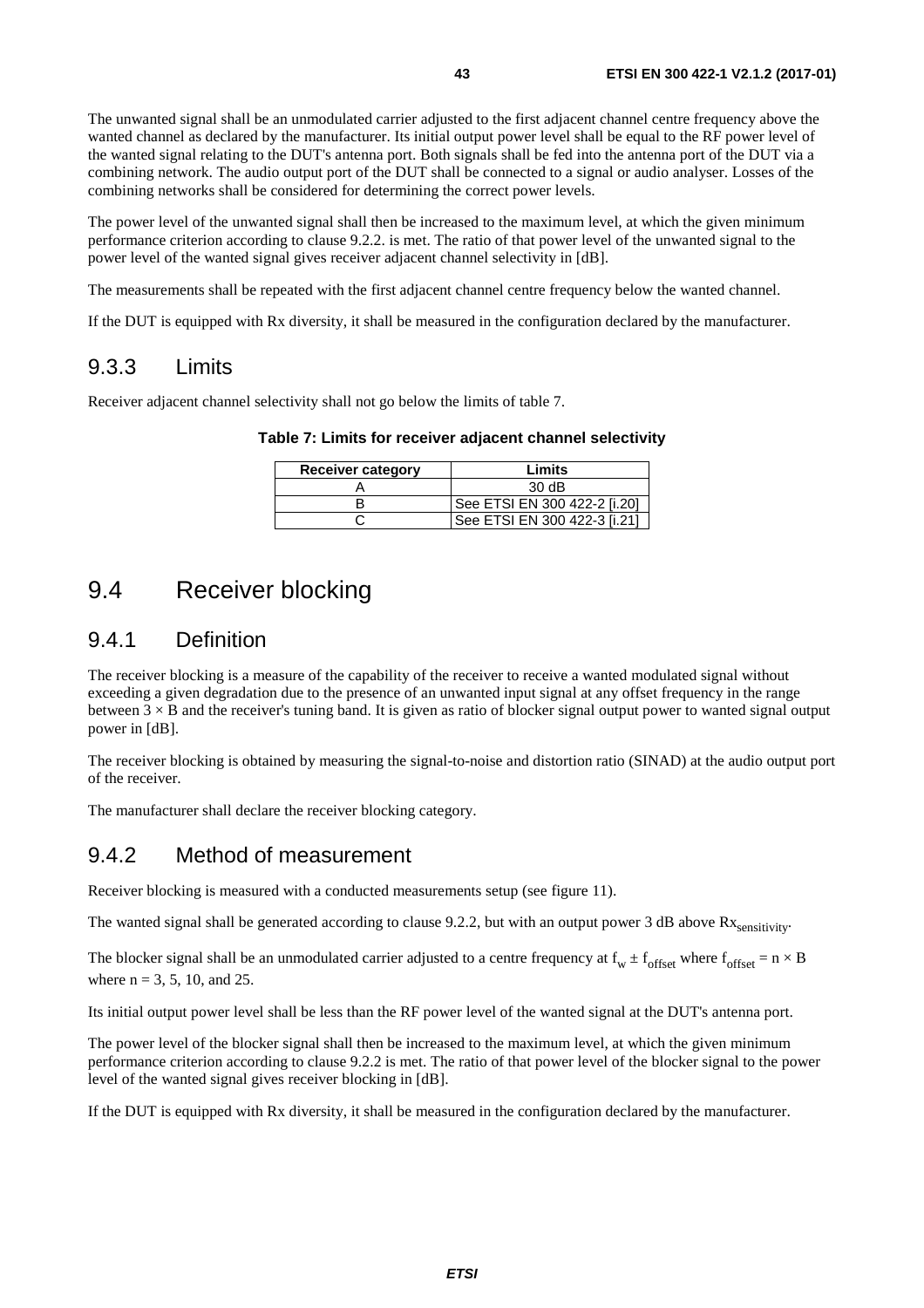### <span id="page-43-0"></span>9.4.3 Limits

Receiver blocking, for any frequency within the specified ranges, shall not go below the limits listed in table 8.

| <b>Receiver category</b> | Limits                       |
|--------------------------|------------------------------|
|                          | 40dB                         |
|                          | See ETSI EN 300 422-2 [i.20] |
|                          | See ETSI EN 300 422-3 [i.21] |

#### **Table 8: Limits for receiver blocking**

## 10 Measurement uncertainty

The accumulated measurement uncertainties of the test system in use for the parameters to be measured shall not exceed those given in table 9. This is in order to ensure that the measurements remain within an acceptable standard. Uncertainty values for the RF parameters are valid to 1 GHz unless otherwise stated.

#### **Table 9: Measurement uncertainty**

| <b>Parameter</b>                                        | Uncertainty         |
|---------------------------------------------------------|---------------------|
| <b>RF</b> frequency                                     | $±1 \times 10^{-7}$ |
| Audio Output power                                      | $\pm 0.5$ dB        |
| Radiated RF power                                       | $±6$ dB             |
| Conducted RF power Variations using a test fixture      | $±0,75$ dB          |
| Maximum frequency deviation:                            |                     |
| within 300 Hz and 6 kHz of audio frequency              | ±5%                 |
| within 6 kHz and 25 kHz of audio frequency              | $±3$ dB             |
| Deviation limitation                                    | ±5%                 |
| Radiated emission of transmitter, Valid up to 12,75 GHz | $±6$ dB             |
| Radiated emission of receiver, Valid up to 12,75 GHz    | $±6$ dB             |

For the test methods, according to the present document the uncertainty figures below 1 GHz shall be calculated according to the methods described in the ETSI TR 100 028 [[1\]](#page-10-0) and shall correspond to an expansion factor (coverage factor)  $k = 1,96$  or  $k = 2$  (which provide confidence levels of respectively 95 % and 95,45 % in case where the distributions characterizing the actual measurement uncertainties are normal (Gaussian)).

The particular expansion factor used for the evaluation of the measurement uncertainty shall be stated.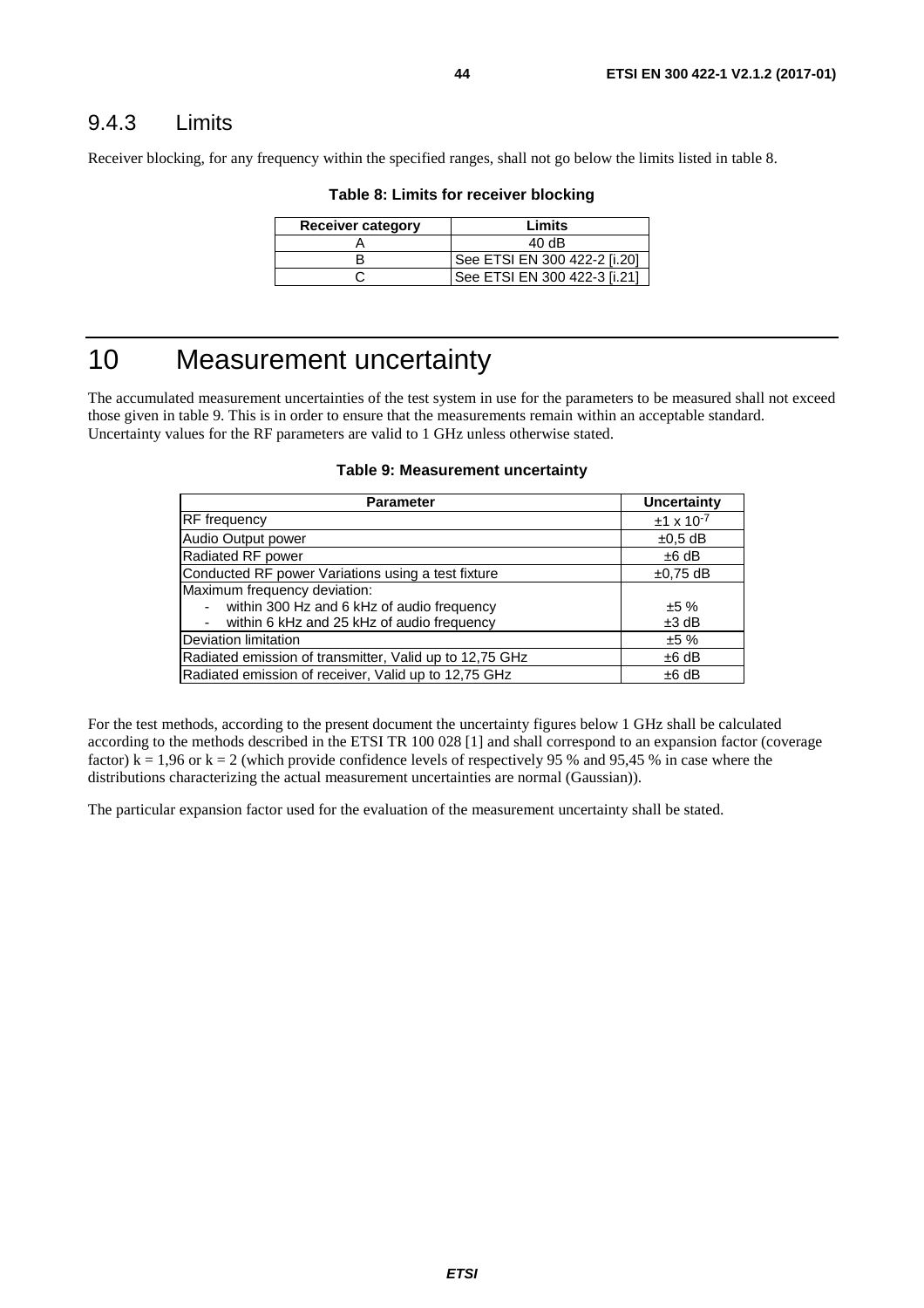## <span id="page-44-0"></span>Annex A (informative): Relationship between the present document and the essential requirements of Directive 2014/53/EU

The present document has been prepared under the Commission's standardisation request C(2015) 5376 final [\[i.18](#page-11-0)] to provide one voluntary means of conforming to the essential requirements of Directive 2014/53/EU on the harmonisation of the laws of the Member States relating to the making available on the market of radio equipment and repealing Directive 1999/5/EC [\[i.14\]](#page-11-0).

Once the present document is cited in the Official Journal of the European Union under that Directive, compliance with the normative clauses of the present document given in table A.1 confers, within the limits of the scope of the present document, a presumption of conformity with the corresponding essential requirements of that Directive, and associated EFTA regulations.

| <b>Harmonised Standard ETSI EN 300 422-1</b> |                                        |                                |                                   |                        |
|----------------------------------------------|----------------------------------------|--------------------------------|-----------------------------------|------------------------|
| <b>Requirement</b>                           |                                        |                                | <b>Requirement Conditionality</b> |                        |
| No                                           | <b>Description</b>                     | Reference:<br><b>Clause No</b> | U/C                               | <b>Condition</b>       |
|                                              | <b>RF Output Power</b>                 | 8.2                            | U                                 |                        |
| $\mathcal{P}$                                | Necessary bandwidth transmitter        | 8.3.1                          | C.                                | For analogue equipment |
| 3                                            | Necessary bandwidth transmitter        | 8.3.2                          | C                                 | For digital equipment  |
| 4                                            | Necessary bandwidth transmitter        | 8.3.3                          | C                                 | For WMAS equipment     |
| 5                                            | Necessary bandwidth transmitter        | 8.3.4                          | C                                 | <b>For PMSE</b>        |
| 6                                            | Spurious emissions transmitter         | 8.4                            | U                                 |                        |
|                                              | Transmitter intermodulation distortion | 8.5                            | U                                 |                        |
| 8                                            | Spurious emissions receiver            | 9.1                            | U                                 |                        |
| 9                                            | Receiver sensitivity                   | 9.2                            | U                                 |                        |
| 10                                           | Receiver adjacent channel selectivity  | 9.3                            | U                                 |                        |
| 11                                           | Receiver Blocking                      | 9.4                            | U                                 |                        |

#### **Table A.1: Relationship between the present document and the essential requirements of Directive 2014/53/EU**

#### **Key to columns:**

#### **Requirement:**

- **No** A unique identifier for one row of the table which may be used to identify a requirement.
- **Description** A textual reference to the requirement.
- **Clause Number** Identification of clause(s) defining the requirement in the present document unless another document is referenced explicitly.

#### **Requirement Conditionality:**

- **U/C** Indicates whether the requirement is unconditionally applicable (U) or is conditional upon the manufacturer's claimed functionality of the equipment (C).
- **Condition** Explains the conditions when the requirement is or is not applicable for a requirement which is classified "conditional".

Presumption of conformity stays valid only as long as a reference to the present document is maintained in the list published in the Official Journal of the European Union. Users of the present document should consult frequently the latest list published in the Official Journal of the European Union.

Other Union legislation may be applicable to the product(s) falling within the scope of the present document.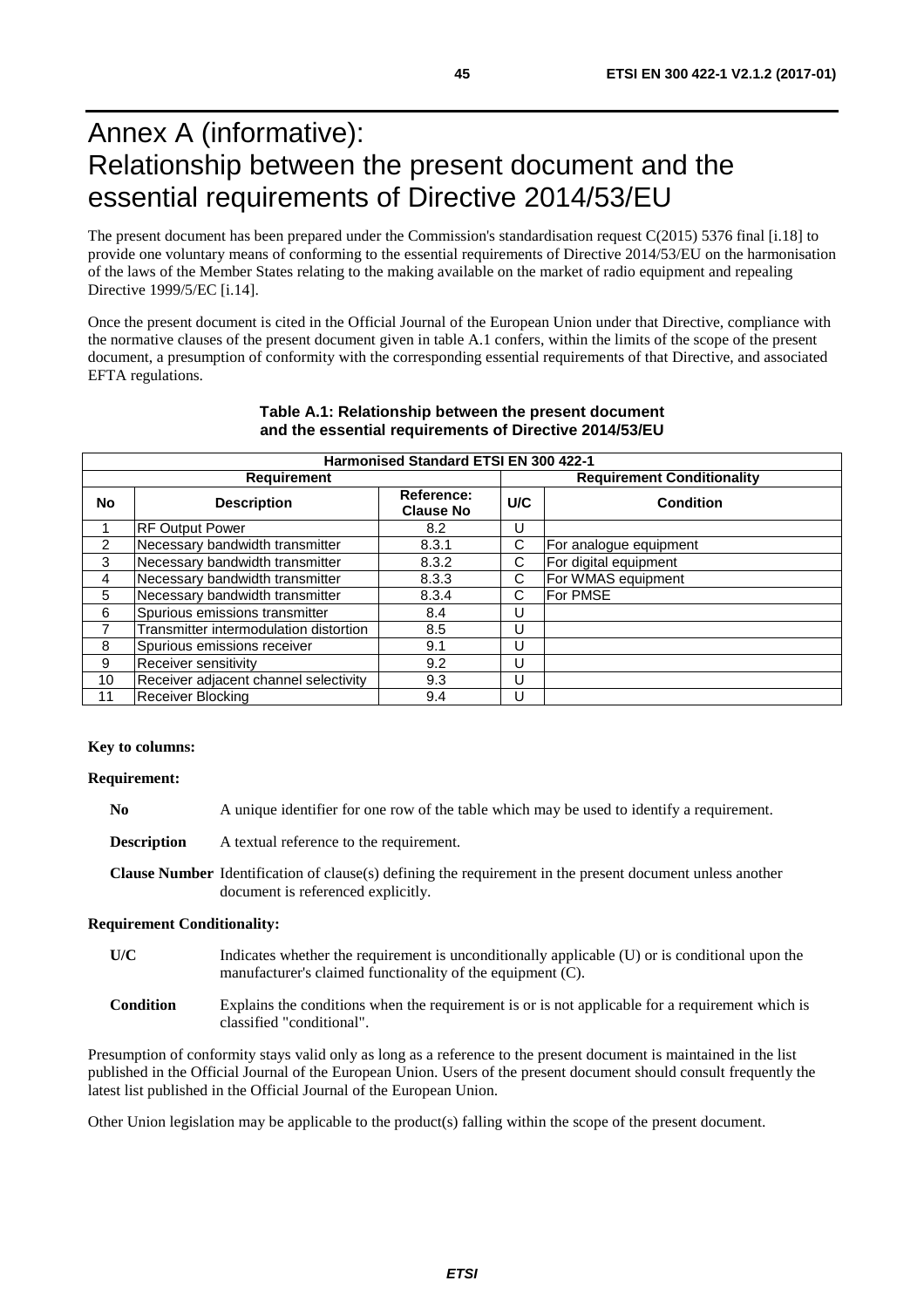<span id="page-45-0"></span>Annex B (normative): Measurement of Necessary Bandwidth (B) for analogue systems

B.1 Test configuration for measurement of the Necessary Bandwidth (B) for analogue systems



NOTE: If the DUT incorporates ancillary coding or signalling channels, for example, pilot tone, etc. these should be switched on prior to measuring the transmitter RF output spectrum.

**Figure B.1**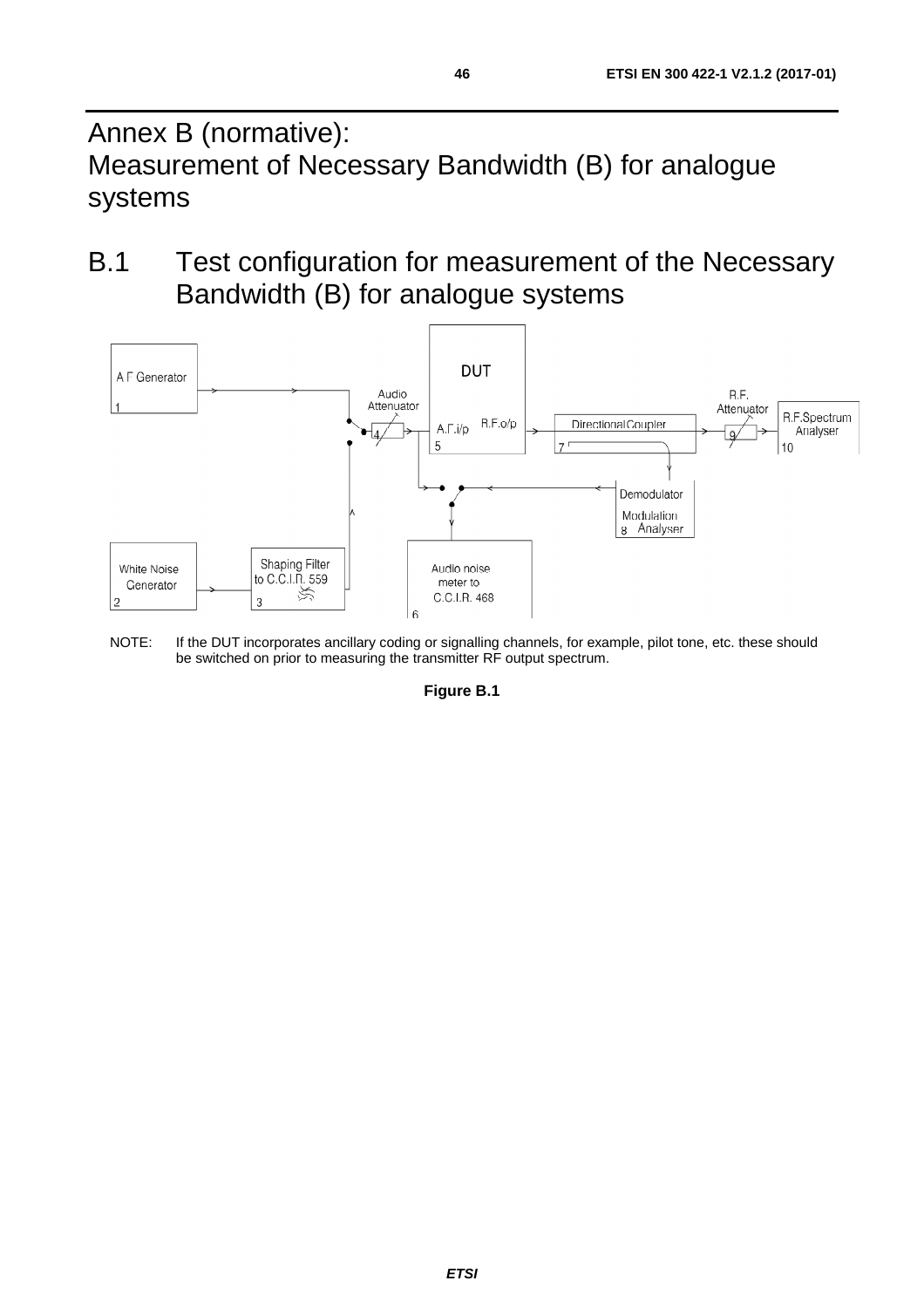## <span id="page-46-0"></span>Annex C (normative): Radiated measurement

## C.1 Test sites and general arrangements for measurements involving the use of radiated fields

## C.1.1 General

This clause introduces three most commonly available test sites, an anechoic chamber, an anechoic chamber with a ground plane and an Open Area Test Site (OATS), which may be used for radiated tests. These test sites are generally referred to as free field test sites. Both absolute and relative measurements can be performed in these sites. Where absolute measurements are to be carried out, the chamber should be verified. A detailed verification procedure is described in the relevant parts of ETSI TR 102 273 [\[i.5](#page-10-0)] or equivalent.

NOTE: To ensure reproducibility and tractability of radiated measurements only these test sites should be used in measurements in accordance with the present document.

### C.1.2 Anechoic chamber

An anechoic chamber is an enclosure, usually shielded, whose internal walls, floor and ceiling are covered with radio absorbing material, normally of the pyramidal urethane foam type. The chamber usually contains an antenna support at one end and a turntable at the other. A typical anechoic chamber is shown in figure C.1.



**Figure C.1: A typical anechoic chamber**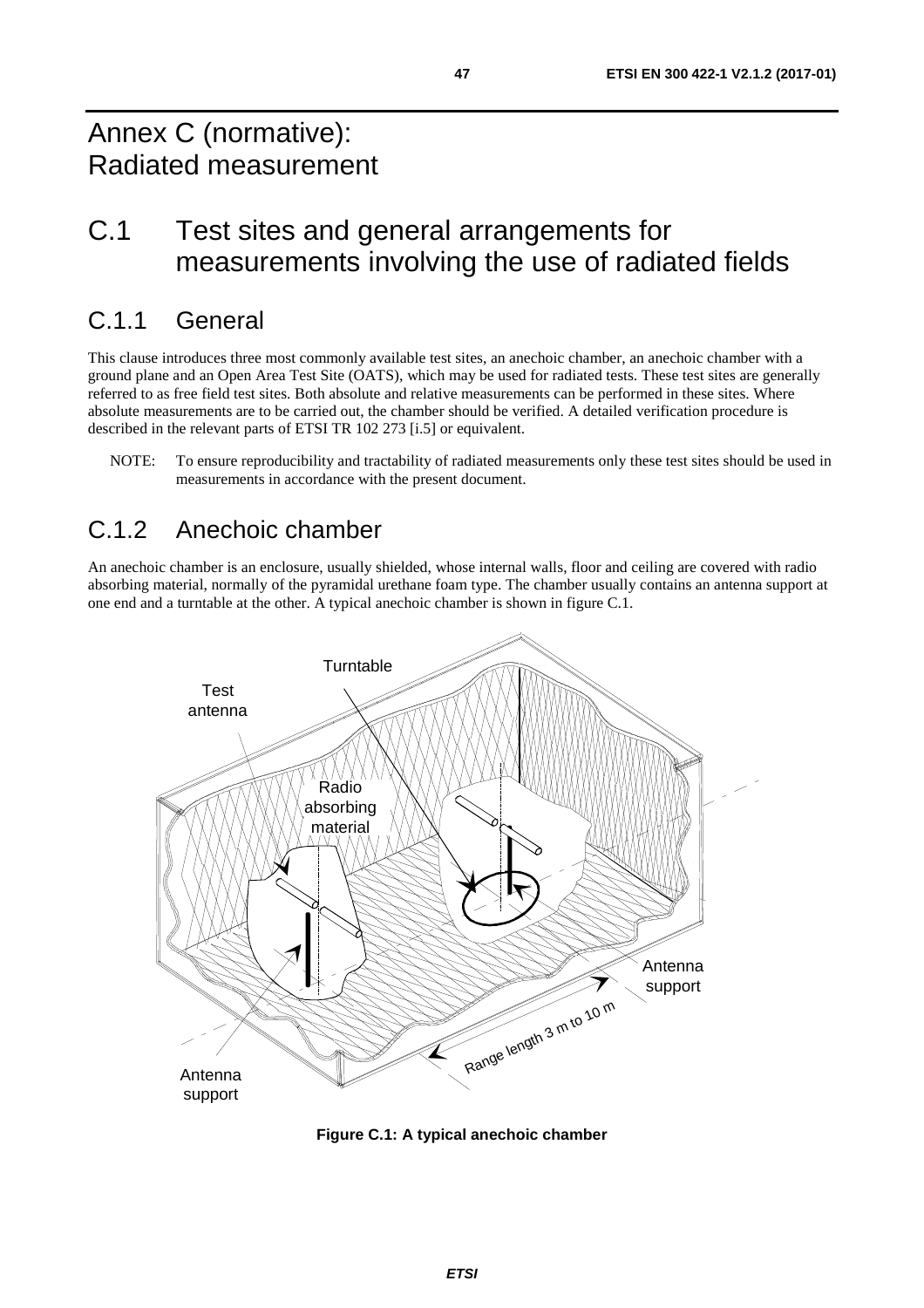<span id="page-47-0"></span>The chamber shielding and radio absorbing material work together to provide a controlled environment for testing purposes. This type of test chamber attempts to simulate free space conditions.

The shielding provides a test space, with reduced levels of interference from ambient signals and other outside effects, whilst the radio absorbing material minimizes unwanted reflections from the walls and ceiling which can influence the measurements. In practice it is relatively easy for shielding to provide high levels (80 dB to 140 dB) of ambient interference rejection, normally making ambient interference negligible.

A turntable is capable of rotation through 360° in the horizontal plane and it is used to support the test sample (DUT) at a suitable height (e.g. 1 m) above the ground plane. The chamber shall be large enough to allow the measuring distance of at least 3 m or  $2(d_1+d_2)^2/\lambda$  (m), whichever is greater (see clause C.2.7). The distance used in actual measurements shall be recorded with the test results.

The anechoic chamber generally has several advantages over other test facilities. There is minimal ambient interference, minimal floor, ceiling and wall reflections and it is independent of the weather. It does however have some disadvantages which include limited measuring distance and limited lower frequency usage due to the size of the pyramidal absorbers. To improve low frequency performance, a combination structure of ferrite tiles and urethane foam absorbers is commonly used.

All types of emission, sensitivity and immunity testing can be carried out within an anechoic chamber without limitation.

### C.1.3 Anechoic chamber with a conductive ground plane

An anechoic chamber with a conductive ground plane is an enclosure, usually shielded, whose internal walls and ceiling are covered with radio absorbing material, normally of the pyramidal urethane foam type. The floor, which is metallic, is not covered and forms the ground plane. The chamber usually contains an antenna mast at one end and a turntable at the other. A typical anechoic chamber with a conductive ground plane is shown in figure C.2.

This type of test chamber attempts to simulate an ideal Open Area Test Site whose primary characteristic is a perfectly conducting ground plane of infinite extent.



**Figure C.2: A typical anechoic chamber with a conductive ground plane**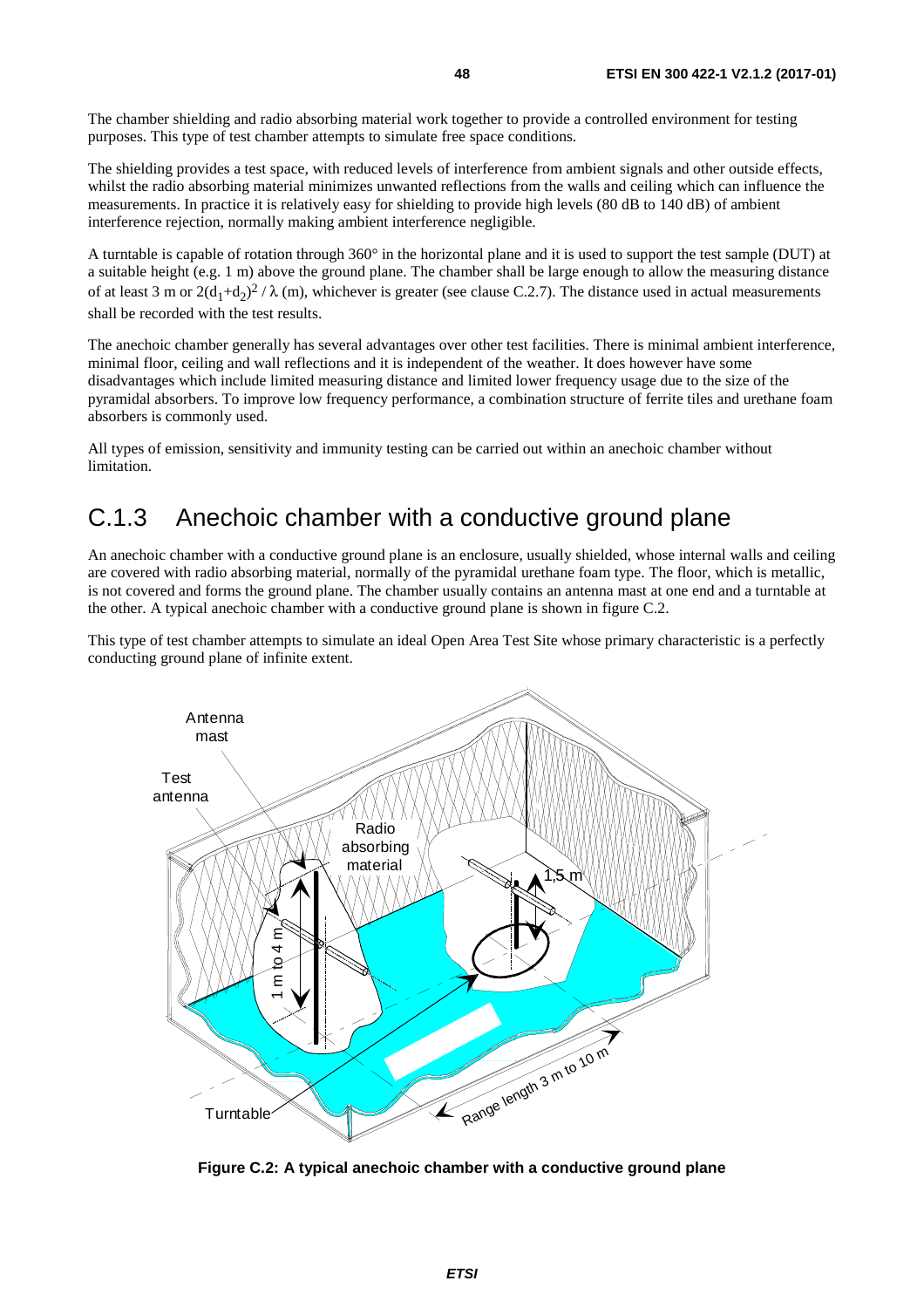<span id="page-48-0"></span>In this facility the ground plane creates the wanted reflection path, such that the signal received by the receiving antenna is the sum of the signals from both the direct and reflected transmission paths. This creates a unique received signal level for each height of the transmitting antenna (or DUT) and the receiving antenna above the ground plane.

The antenna mast provides a variable height facility (from 1 m to 4 m) so that the position of the test antenna can be optimized for maximum coupled signal between antennas or between a DUT and the test antenna.

A turntable is capable of rotation through 360° in the horizontal plane and it is used to support the test sample (DUT) at a specified height, usually 1,5 m above the ground plane. The chamber shall be large enough to allow the measuring distance of at least 3 m or  $2(d_1+d_2)^2/\lambda$  (m), whichever is greater (see clause C.2.7). The distance used in actual measurements shall be recorded with the test results.

Emission testing involves firstly "peaking" the field strength from the DUT by raising and lowering the receiving antenna on the mast (to obtain the maximum constructive interference of the direct and reflected signals from the DUT) and then rotating the turntable for a "peak" in the azimuth plane. At this height of the test antenna on the mast, the amplitude of the received signal is noted. Secondly the DUT is replaced by a substitution antenna (positioned at the DUT's phase or volume centre) which is connected to a signal generator. The signal is again "peaked" and the signal generator output adjusted until the level, noted in stage one, is again measured on the receiving device.

Receiver sensitivity tests over a ground plane also involve "peaking" the field strength by raising and lowering the test antenna on the mast to obtain the maximum constructive interference of the direct and reflected signals, this time using a measuring antenna which has been positioned where the phase or volume centre of the DUT will be during testing. A transform factor is derived. The test antenna remains at the same height for stage two, during which the measuring antenna is replaced by the DUT. The amplitude of the transmitted signal is reduced to determine the field strength level at which a specified response is obtained from the DUT.

## C.1.4 Open Area Test Site (OATS)

An Open Area Test Site comprises a turntable at one end and an antenna mast of variable height at the other end above a ground plane which, in the ideal case, is perfectly conducting and of infinite extent. In practice, whilst good conductivity can be achieved, the ground plane size has to be limited. A typical Open Area Test Site is shown in figure C.3.



**Figure C.3: A typical Open Area Test Site** 

The ground plane creates a wanted reflection path, such that the signal received by the receiving antenna is the sum of the signals received from the direct and reflected transmission paths. The phasing of these two signals creates a unique received level for each height of the transmitting antenna (or DUT) and the receiving antenna above the ground plane.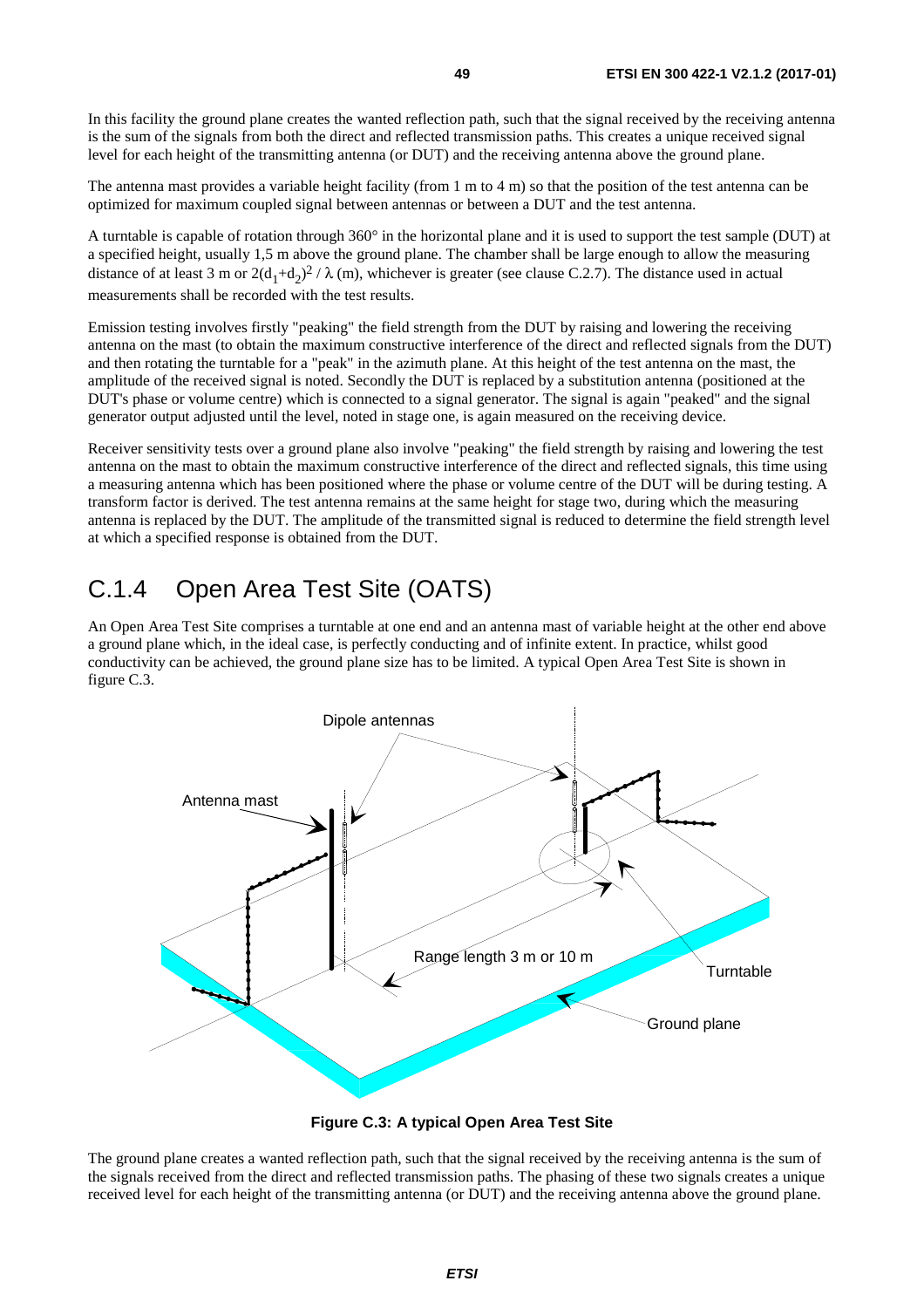<span id="page-49-0"></span>Site qualification concerning antenna positions, turntable, measurement distance and other arrangements are same as for anechoic chamber with a ground plane. In radiated measurements an OATS is also used by the same way as anechoic chamber with a ground plane.

Typical measuring arrangement common for ground plane test sites is presented in the figure C.4.



**Figure C.4: Measuring arrangement on ground plane test site (OATS set-up for spurious emission testing)** 

### C.1.5 Test antenna

A test antenna is always used in radiated test methods. In emission tests (i.e. frequency error, effective radiated power, spurious emissions and adjacent channel power) the test antenna is used to detect the field from the DUT in one stage of the measurement and from the substitution antenna in the other stage. When the test site is used for the measurement of receiver characteristics (i.e. sensitivity and various immunity parameters) the antenna is used as the transmitting device.

The test antenna should be mounted on a support capable of allowing the antenna to be used in either horizontal or vertical polarization which, on ground plane sites (i.e. anechoic chambers with ground planes and Open Area Test Sites), should additionally allow the height of its centre above the ground to be varied over the specified range (usually 1 m to 4 m).

In the frequency band 30 MHz to 1 000 MHz, dipole antennas (constructed in accordance with ANSI C63.5 [\[i.6](#page-10-0)] are generally recommended). For frequencies of 80 MHz and above, the dipoles should have their arm lengths set for resonance at the frequency of test. Below 80 MHz, shortened arm lengths are recommended. For spurious emission testing, however, a combination of bicones and log periodic dipole array antennas (commonly termed "log periodics") could be used to cover the entire 30 MHz to 1 000 MHz band. Above 1 000 MHz, waveguide horns are recommended although, again, log periodics could be used.

NOTE: The gain of a horn antenna is generally expressed relative to an isotropic radiator.

### C.1.6 Substitution antenna

The substitution antenna is used to replace the DUT for tests in which a transmitting parameter (i.e. frequency error, effective radiated power, spurious emissions and adjacent channel power) is being measured. For measurements in the frequency band 30 MHz to 1 000 MHz, the substitution antenna should be a dipole antenna (constructed in accordance with ANSI C63.5 [[i.6](#page-10-0)] is generally recommended). For frequencies of 80 MHz and above, the dipoles should have their arm lengths set for resonance at the frequency of test. Below 80 MHz, shortened arm lengths are recommended. For measurements above 1 000 MHz, a waveguide horn is recommended. The centre of this antenna should coincide with either the phase centre or volume centre.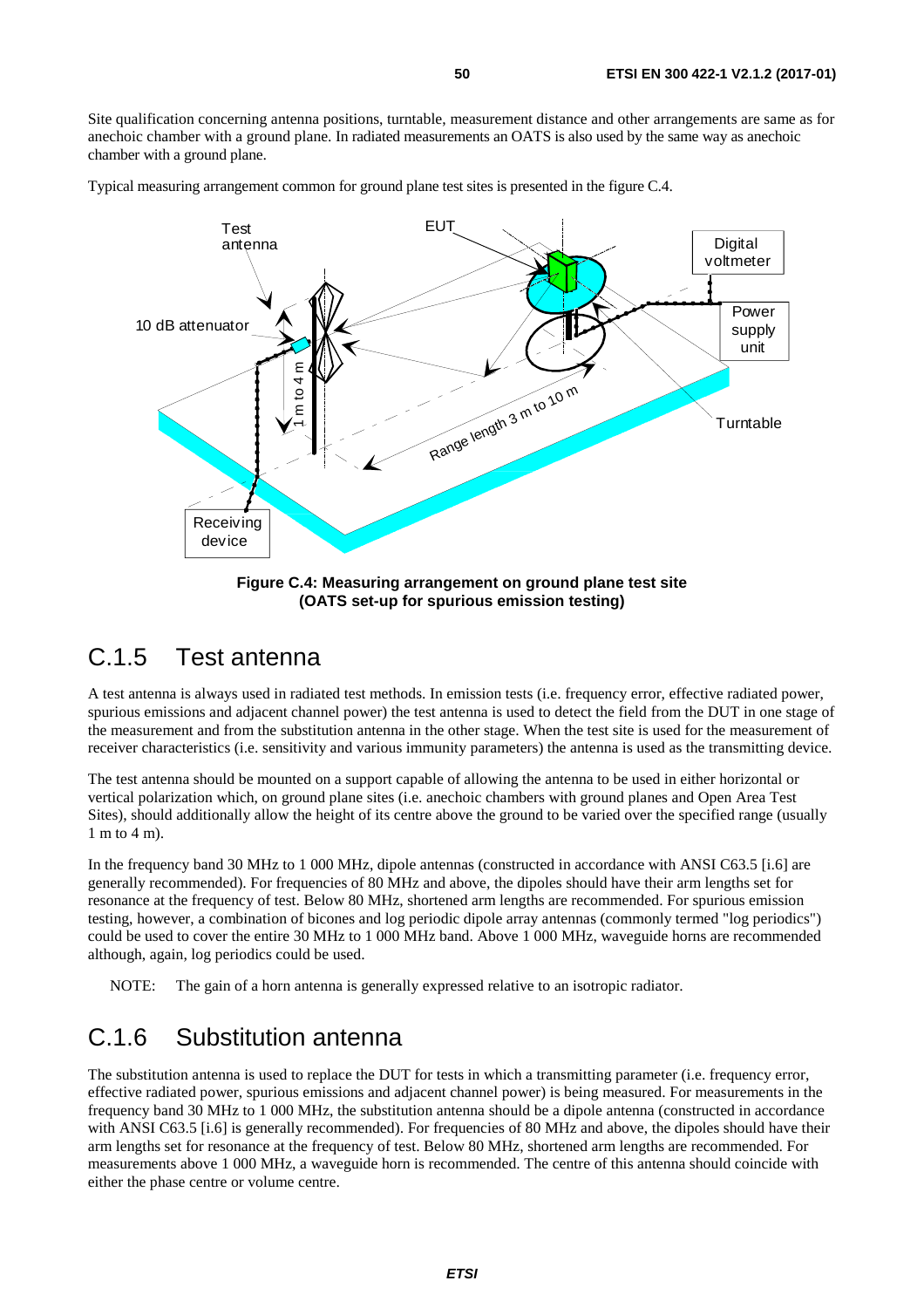### <span id="page-50-0"></span>C.1.7 Measuring antenna

The measuring antenna is used in tests on a DUT in which a receiving parameter (i.e. sensitivity and various immunity tests) is being measured. Its purpose is to enable a measurement of the electric filed strength in the vicinity of the DUT. For measurements in the frequency band 30 MHz to 1 000 MHz, the measuring antenna should be a dipole antenna (constructed in accordance with ANSI C63.5 [\[i.6\]](#page-10-0) is generally recommended). For frequencies of 80 MHz and above, the dipoles should have their arm lengths set for resonance at the frequency of test. Below 80 MHz, shortened arm lengths are recommended. The centre of this antenna should coincide with either the phase centre or volume centre (as specified in the test method) of the DUT.

### C.1.8 Stripline arrangement

#### C.1.8.1 General

The stripline arrangement is a RF coupling device for coupling the integral antenna of an equipment to a 50  $\Omega$  radio frequency terminal. This allows the radiated measurements to be performed without an open air test site but in a restricted frequency range. Absolute or relative measurements can be performed; absolute measurements require a calibration of the stripline arrangement.

#### C.1.8.2 Description

The stripline is made of three highly conductive sheets forming part of a transmission line which allows the equipment under test to be placed within a known electric field. They shall be sufficiently rigid to support the equipment under test.

### C.1.8.3 Calibration

The aim of calibration is to establish at any frequency a relationship between the voltage applied by the signal generator and the field strength at the designated test area inside the stripline.

#### C.1.8.4 Mode of use

The stripline arrangement may be used for all radiated measurements within its calibrated frequency range.

The method of measurement is the same as the method using an open air test site with the following change. The stripline arrangement input socket is used instead of the test antenna.

## C.2 Guidance on the use of radiation test sites

## C.2.1 General

This clause details procedures, test equipment arrangements and verification that should be carried out before any of the radiated test are undertaken. These schemes are common to all types of test sites described in annex C.

## C.2.2 Verification of the test site

No test should be carried out on a test site which does not possess a valid certificate of verification. The verification procedures for the different types of test sites described in annex C (i.e. anechoic chamber, anechoic chamber with a ground plane and Open Area Test Site) are given in ETSI TR 102 273 [\[i.5\]](#page-10-0) or equivalent.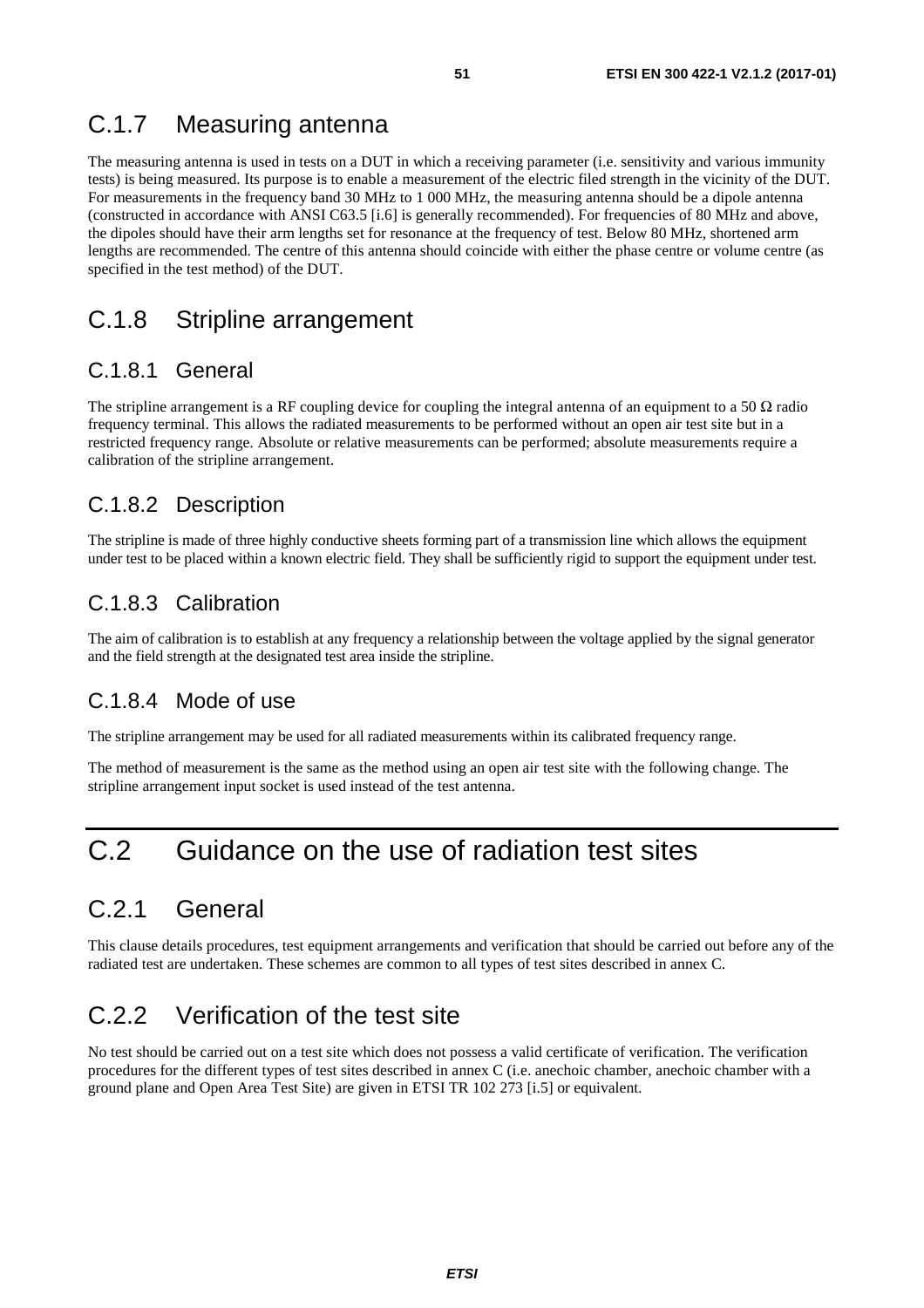### <span id="page-51-0"></span>C.2.3 Preparation of the DUT

The provider should supply information about the DUT covering the operating frequency, polarization, supply voltage(s) and the reference face. Additional information, specific to the type of DUT should include, where relevant, carrier power, channel separation, whether different operating modes are available (e.g. high and low power modes) and if operation is continuous or is subject to a maximum test duty cycle (e.g. 1 minute on, 4 minutes off).

Where necessary, a mounting bracket of minimal size should be available for mounting the DUT on the turntable. This bracket should be made from low conductivity, low relative dielectric constant (i.e. less than 1,5) material(s) such as expanded polystyrene, balsa wood, etc.

### C.2.4 Power supplies to the DUT

All tests should be performed using power supplies wherever possible, including tests on DUT designed for batteryonly use. In all cases, power leads should be connected to the DUT's supply terminals (and monitored with a digital voltmeter) but the battery should remain present, electrically isolated from the rest of the equipment, possibly by putting tape over its contacts.

The presence of these power cables can, however, affect the measured performance of the DUT. For this reason, they should be made to be "transparent" as far as the testing is concerned. This can be achieved by routing them away from the DUT and down to the either the screen, ground plane or facility wall (as appropriate) by the shortest possible paths. Precautions should be taken to minimize pick-up on these leads (e.g. the leads could be twisted together, loaded with ferrite beads at 0,15 m spacing or otherwise loaded).

### C.2.5 Volume control setting for analogue speech tests

Unless otherwise stated, in all receiver measurements for analogue speech the receiver volume control where possible, should be adjusted to give at least 50 % of the rated audio output power. In the case of stepped volume controls, to volume control should be set to the first step that provides an output power of at least 50 % of the rated audio output power. This control should not be readjusted between normal and extreme test conditions in tests.

### C.2.6 Range length

The range length for all these types of test facility should be adequate to allow for testing in the far-field of the DUT i.e. it should be equal to or exceed:

$$
\frac{2(d_1+d_2)^2}{\lambda}
$$

where:

 $d_1$ : is the largest dimension of the DUT/dipole after substitution (m);

 $d_2$ : is the largest dimension of the test antenna (m);

 $\lambda$ : is the test frequency wavelength (m).

It should be noted that in the substitution part of this measurement, where both test and substitution antennas are half wavelength dipoles, this minimum range length for far-field testing would be:

 $2λ$ 

It should be noted in the test report when either of these conditions is not met so that the additional measurement uncertainty can be incorporated into the results.

NOTE 1: **For the fully anechoic chamber**, no part of the volume of the DUT should, at any angle of rotation of the turntable, fall outside the "quiet zone" of the chamber at the nominal frequency of the test.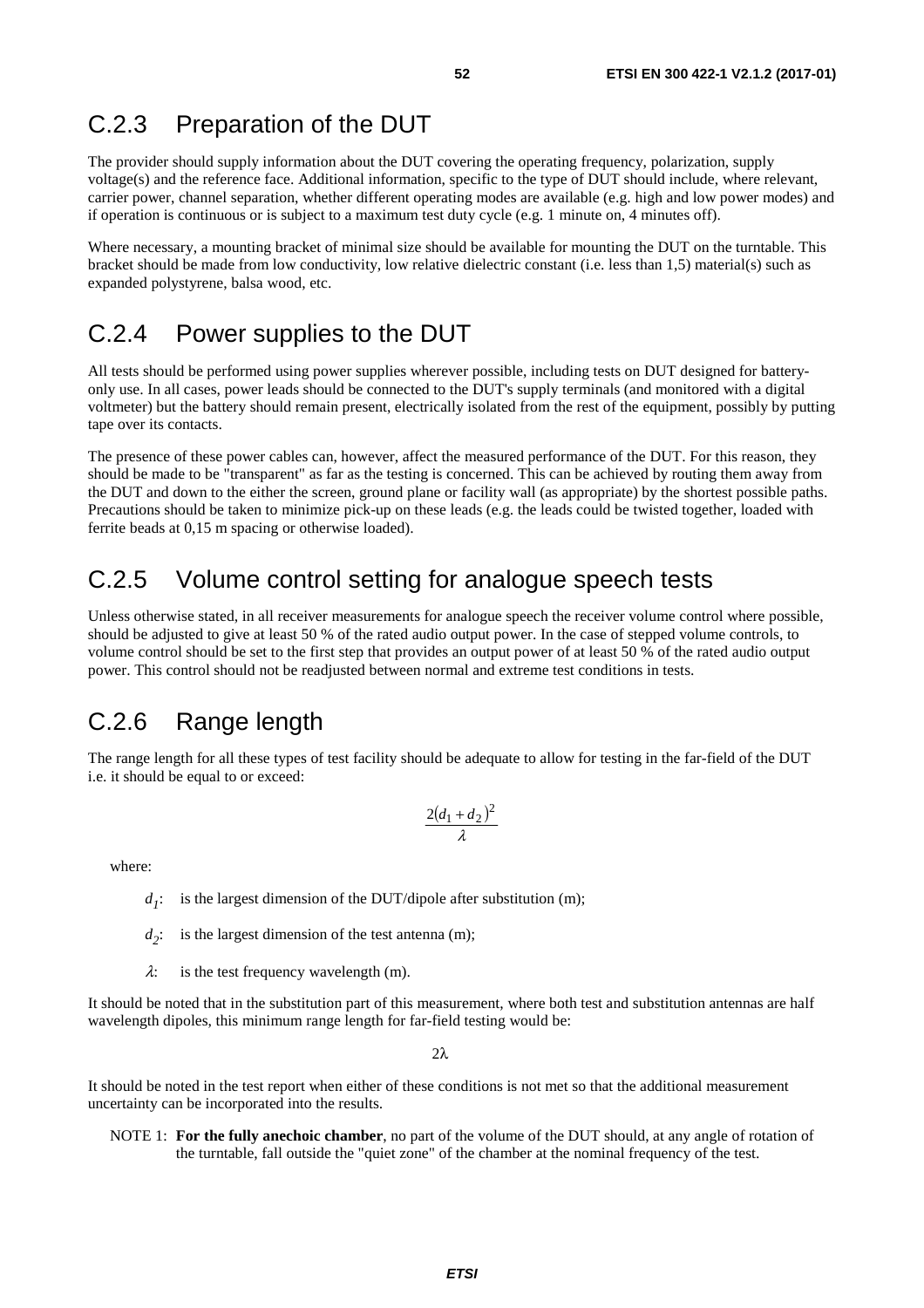- <span id="page-52-0"></span>NOTE 2: The "quiet zone" is a volume within the anechoic chamber (without a ground plane) in which a specified performance has either been proven by test, or is guaranteed by the designer/manufacture. The specified performance is usually the reflectivity of the absorbing panels or a directly related parameter (e.g. signal uniformity in amplitude and phase). It should be noted however that the defining levels of the quiet zone tend to vary.
- NOTE 3: **For the anechoic chamber with a ground plane**, a full height scanning capability, i.e. 1 m to 4 m, should be available for which no part of the test antenna should come within 1 m of the absorbing panels. For both types of Anechoic Chamber, the reflectivity of the absorbing panels should not be worse than -5 dB.
- NOTE 4: **For both the anechoic chamber with a ground plane and the Open Area Test Site**, no part of any antenna should come within 0,25 m of the ground plane at any time throughout the tests. Where any of these conditions cannot be met, measurements should not be carried out.

### C.2.7 Site preparation

The cables for both ends of the test site should be routed horizontally away from the testing area for a minimum of 2 m (unless, in the case both types of anechoic chamber, a back wall is reached) and then allowed to drop vertically and out through either the ground plane or screen (as appropriate) to the test equipment. Precautions should be taken to minimize pick up on these leads (e.g. dressing with ferrite beads, or other loading). The cables, their routing and dressing should be identical to the verification set-up.

NOTE: For ground reflection test sites (i.e. anechoic chambers with ground planes and Open Area Test Sites) which incorporate a cable drum with the antenna mast, the 2 m requirement may be impossible to comply with.

Calibration data for all items of test equipment should be available and valid. For test, substitution and measuring antennas, the data should include gain relative to an isotropic radiator (or antenna factor) for the frequency of test. Also, the VSWR of the substitution and measuring antennas should be known.

The calibration data on all cables and attenuators should include insertion loss and VSWR throughout the entire frequency range of the tests. All VSWR and insertion loss figures should be recorded in the log book results sheet for the specific test.

Where correction factors/tables are required, these should be immediately available.

For all items of test equipment, the maximum errors they exhibit should be known along with the distribution of the error e.g.:

- cable loss:  $\pm 0.5$  dB with a rectangular distribution;
- measuring receiver: 1,0 dB (standard deviation) signal level accuracy with a Gaussian error distribution.

At the start of measurements, system checks should be made on the items of test equipment used on the test site.

## C.3 Coupling of signals

### C.3.1 General

The presence of leads in the radiated field may cause a disturbance of that field and lead to additional measurement uncertainty. These disturbances can be minimized by using suitable coupling methods, offering signal isolation and minimum field disturbance (e.g. optical and acoustic coupling).

### C.3.2 Data signals

Isolation can be provided by the use of optical, ultra-sonic or infra-red means. Field disturbance can be minimized by using a suitable fibre optic connection. Ultra-sonic or infra-red radiated connections require suitable measures for the minimization of ambient noise.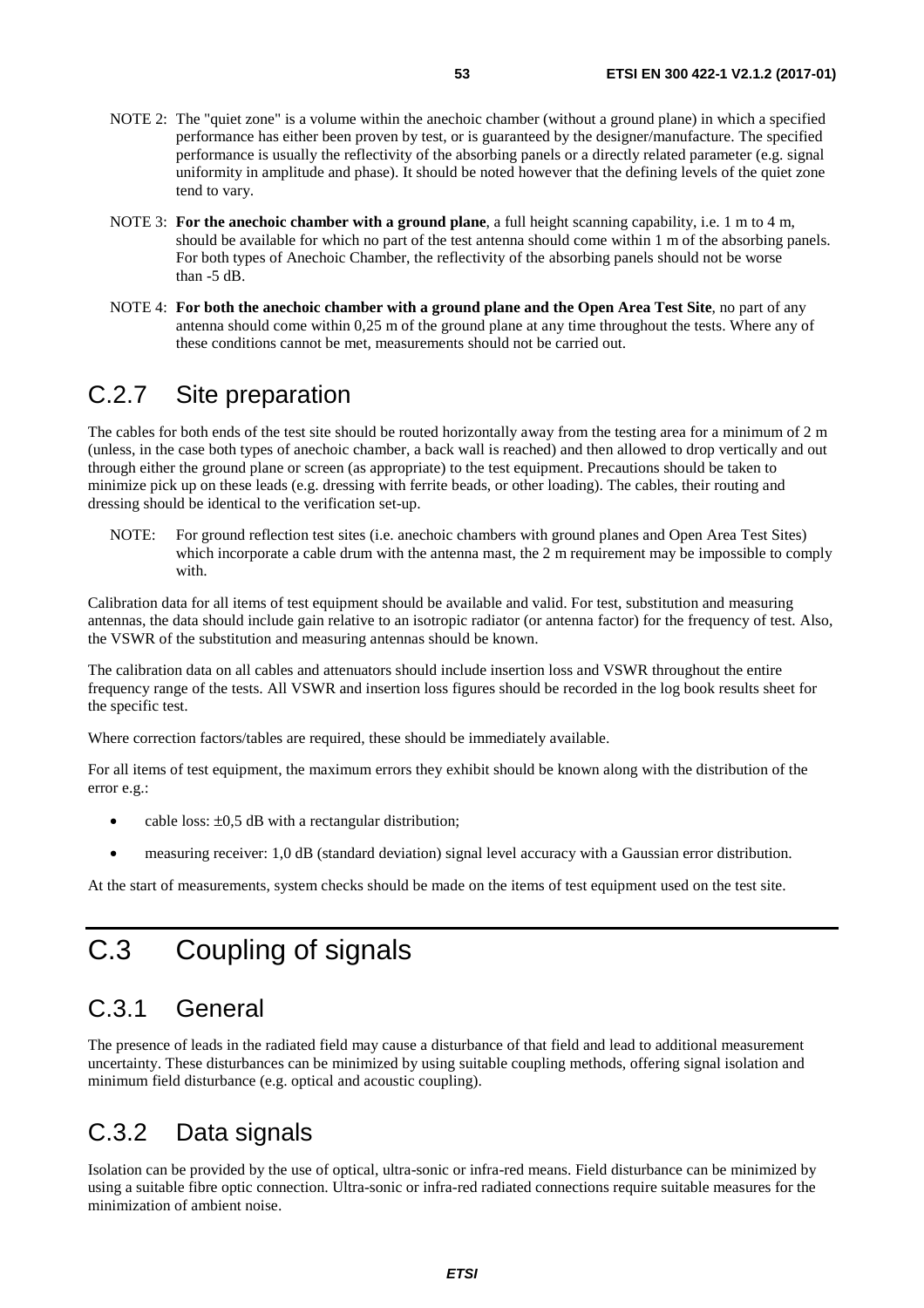### <span id="page-53-0"></span>C.3.3.0 General

Where an audio output socket is not available an acoustic coupler should be used.

When using the acoustic coupler, care should be exercised that possible ambient noise does not influence the test result.

### C.3.3.1 Acoustic coupler description

The acoustic coupler comprises a plastic funnel, an acoustic pipe and a microphone with a suitable amplifier. The materials used to fabricate the funnel and pipe should be of low conductivity and of low relative dielectric constant  $(i.e.$  less than  $1,5$ ):

- The acoustic pipe should be long enough to reach from the DUT to the microphone which should be located in a position that will not disturb the RF field. The acoustic pipe should have an inner diameter of about 6 mm and a wall thickness of about 1,5 mm and should be sufficiently flexible so as not to hinder the rotation of the turntable.
- The plastic funnel should have a diameter appropriate to the size of the loudspeaker in the DUT, with soft foam rubber glued to its edge, it should be fitted to one end of the acoustic pipe and the microphone should be fitted to the other end. It is very important to fix the centre of the funnel in a reproducible position relative to the DUT, since the position of the centre has a strong influence on the frequency response that will be measured. This can be achieved by placing the DUT in a close fitting acoustic mounting jig, supplied by the provider, of which the funnel is an integral part.
- The microphone should have a response characteristic flat within 1 dB over a frequency range of 50 Hz to 20 kHz, a linear dynamic range of at least 50 dB. The sensitivity of the microphone and the receiver audio output level should be suitable to measure a signal to noise ratio of at least 40 dB at the nominal audio output level of the DUT. Its size should be sufficiently small to couple to the acoustic pipe.
- The frequency correcting network should correct the frequency response of the acoustic coupler so that the acoustic SINAD measurement is valid.

### C.3.3.2 Calibration

The aim of the calibration of the acoustic coupler is to determine the acoustic SINAD ratio which is equivalent to the SINAD ratio at the receiver output.

## C.4 Standard test position

The standard position in all test sites, except the stripline arrangement, for equipment which is not intended to be worn on a person, including hand-held equipment, shall be on a non conducting support with an  $\varepsilon_r$  as close as possible to one, height 1,5 m, capable of rotating about a vertical axis through the equipment. The standard position of the equipment shall be the following:

- a) for equipment with an internal antenna, it shall be placed in the position closest to normal use as declared by the provider;
- b) for equipment with a rigid external antenna, the antenna shall be vertical;
- c) for equipment with a non-rigid external antenna, the antenna shall be extended vertically upwards by a non-conducting support.

Equipment which is intended to be worn on a person may be tested using a simulated man as support.

The simulated man comprises a rotatable acrylic tube filled with salt water, placed on the ground.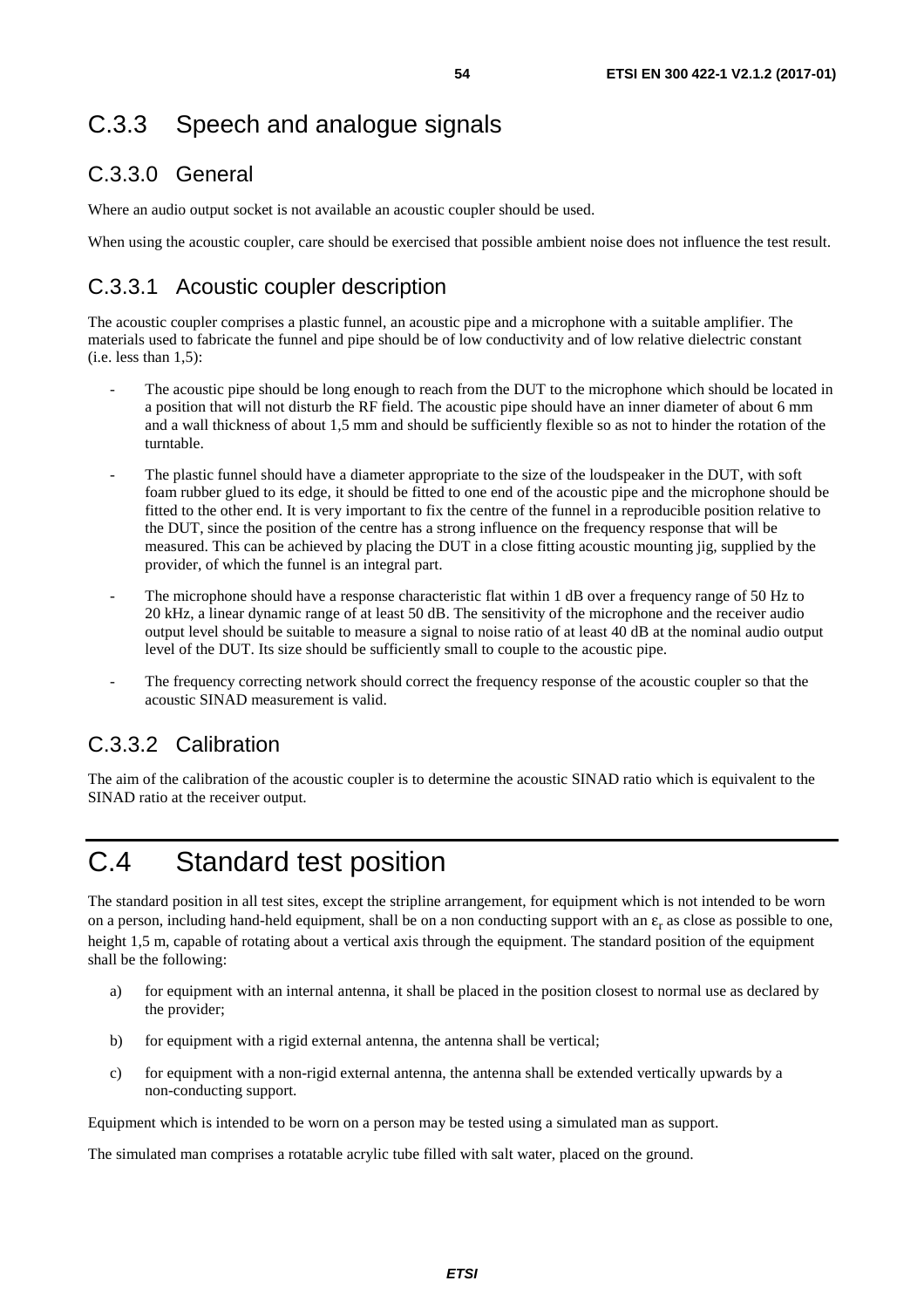<span id="page-54-0"></span>The container shall have the following dimensions:

- Height:  $1.7 \pm 0.1 \text{ m}$ ;
- Inside diameter:  $300 \pm 5$  mm;
- Sidewall thickness:  $5 \pm 0.5$  mm.

The container shall be filled with a salt (NaCl) solution of 1,5 g per litre of distilled water.

The equipment shall be fixed to the surface of the simulated man, at the appropriate height for the equipment.

NOTE: To reduce the weight of the simulated man it may be possible to use an alternative tube which has a hollow centre of 220 mm maximum diameter.

In the stripline arrangement the equipment under test or the substitution antenna is placed in the designated test area in the normal operational position, relative to the applied field, on a pedestal made of a low dielectric material (dielectric constant less than 2).

## C.5 Test fixture

### C.5.1 General

The test fixture is only needed for the assessment of integral antenna equipment.

### C.5.2 Description

The test fixture is a radio frequency coupling device associated with an integral antenna equipment for coupling the integral antenna to a 50  $\Omega$  radio frequency terminal at the working frequencies of the equipment under test. This allows certain measurements to be performed using the conducted measurement methods. Only relative measurements may be performed and only those at or near frequencies for which the test fixture has been calibrated.

In addition, the test fixture may provide:

- a) a connection to an external power supply;
- b) in the case of assessment of speech equipment, an audio interface either by direct connection or by an acoustic coupler.

In the case of non-speech equipment, the test fixture can also provide the suitable coupling means e.g. for the data output.

The test fixture shall normally be provided by the provider.

The performance characteristics of the test fixture shall be approved by the testing laboratory and shall conform to the following basic parameters:

- a) the coupling loss shall not be greater than 30 dB;
- b) a coupling loss variation over the frequency range used in the measurement which does not exceed 2 dB;
- c) circuitry associated with the RF coupling shall contain no active or non-linear devices;
- d) the VSWR at the 50  $\Omega$  socket shall not be more than 1,5 over the frequency range of the measurements;
- e) the coupling loss shall be independent of the position of the test fixture and be unaffected by the proximity of surrounding objects or people. The coupling loss shall be reproducible when the equipment under test is removed and replaced;
- f) the coupling loss shall remain substantially constant when the environmental conditions are varied.

The characteristics and calibration shall be included in the test report.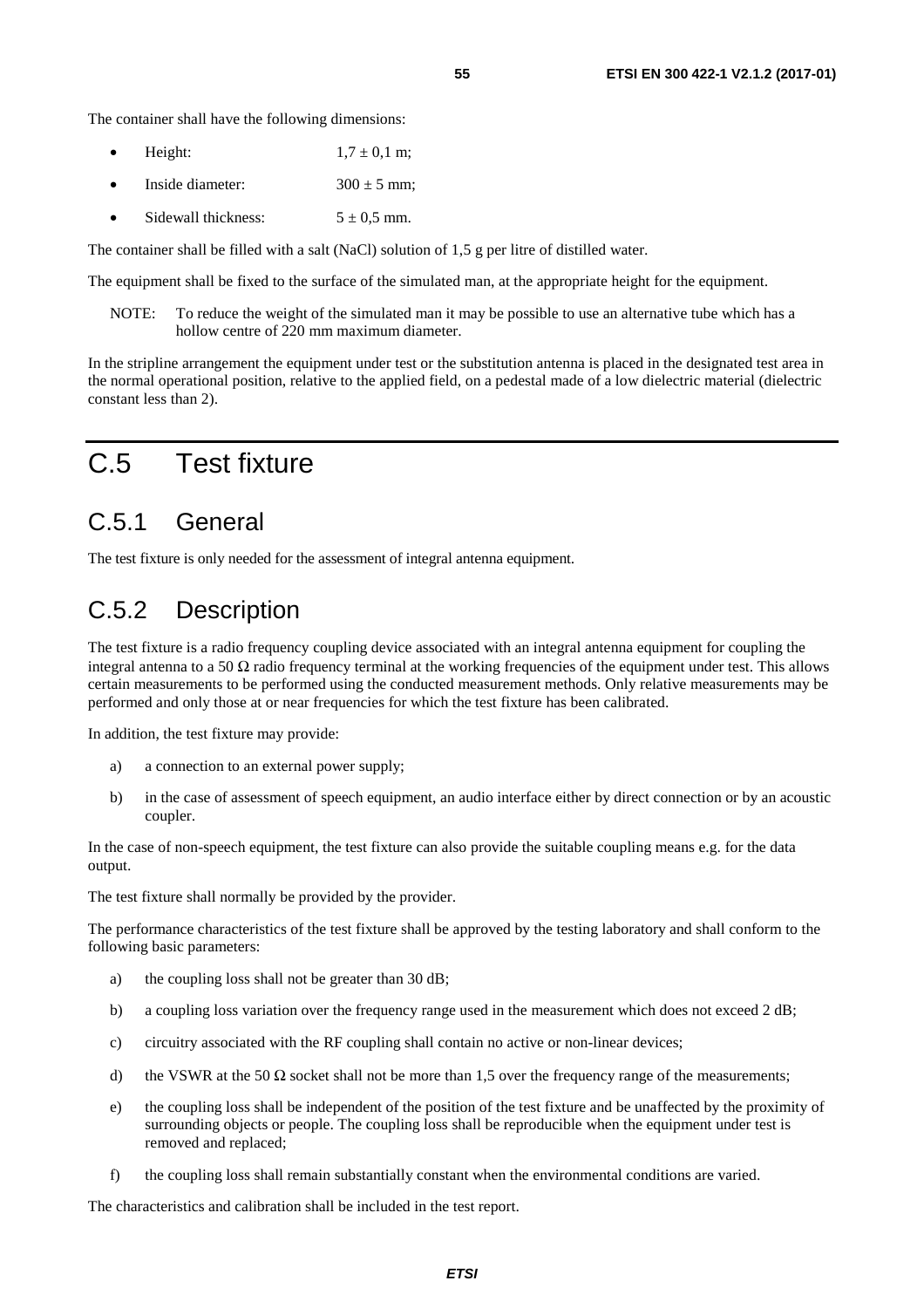### <span id="page-55-0"></span>C.5.3 Calibration

The calibration of the test fixture establishes a relationship between the output of the signal generator and the field strength applied to the equipment placed in the test fixture.

The calibration is valid only at a given frequency and for a given polarization of the reference field.

The actual set-up used depends on the type of the equipment (e.g. data, speech, etc.).



NOTE 1: Coupling device, e.g. AF load/acoustic coupler (in the case of speech equipment). NOTE 2: Device for assessing the performance, e.g. distortion factor/audio level meter, BER measuring device, etc.

#### **Figure C.5: Measuring arrangement for calibration**

Method of calibration:

- a) Measure the sensitivity expressed as a field strength, as specified in the present document and note the value of this field strength in  $dB\mu V/m$  and the polarization used.
- b) Place the receiver in the test fixture which is connected to the signal generator. The level of the signal generator producing:
	- a SINAD of 20 dB;
	- a bit error ratio of 0,01; or
	- a message acceptance ratio of 80 %, as appropriate;

shall be noted.

The calibration of the test fixture is the relationship between the field strength in  $dB\mu V/m$  and the signal generator level in dBμV emf. This relationship is expected to be linear.

### C.5.4 Mode of use

The test fixture may be used to facilitate some of the measurements in the case of equipment having an integral antenna.

It is used in particularly for the measurement of the radiated carrier power and usable sensitivity expressed as a field strength under the extreme conditions.

For the transmitter measurements calibration is not required as relative measuring methods are used.

For the receiver measurements calibration is necessary as absolute measurements are used.

To apply the specified wanted signal level expressed in field strength, convert it into the signal generator level (emf) using the calibration of the test fixture. Apply this value to the signal generator.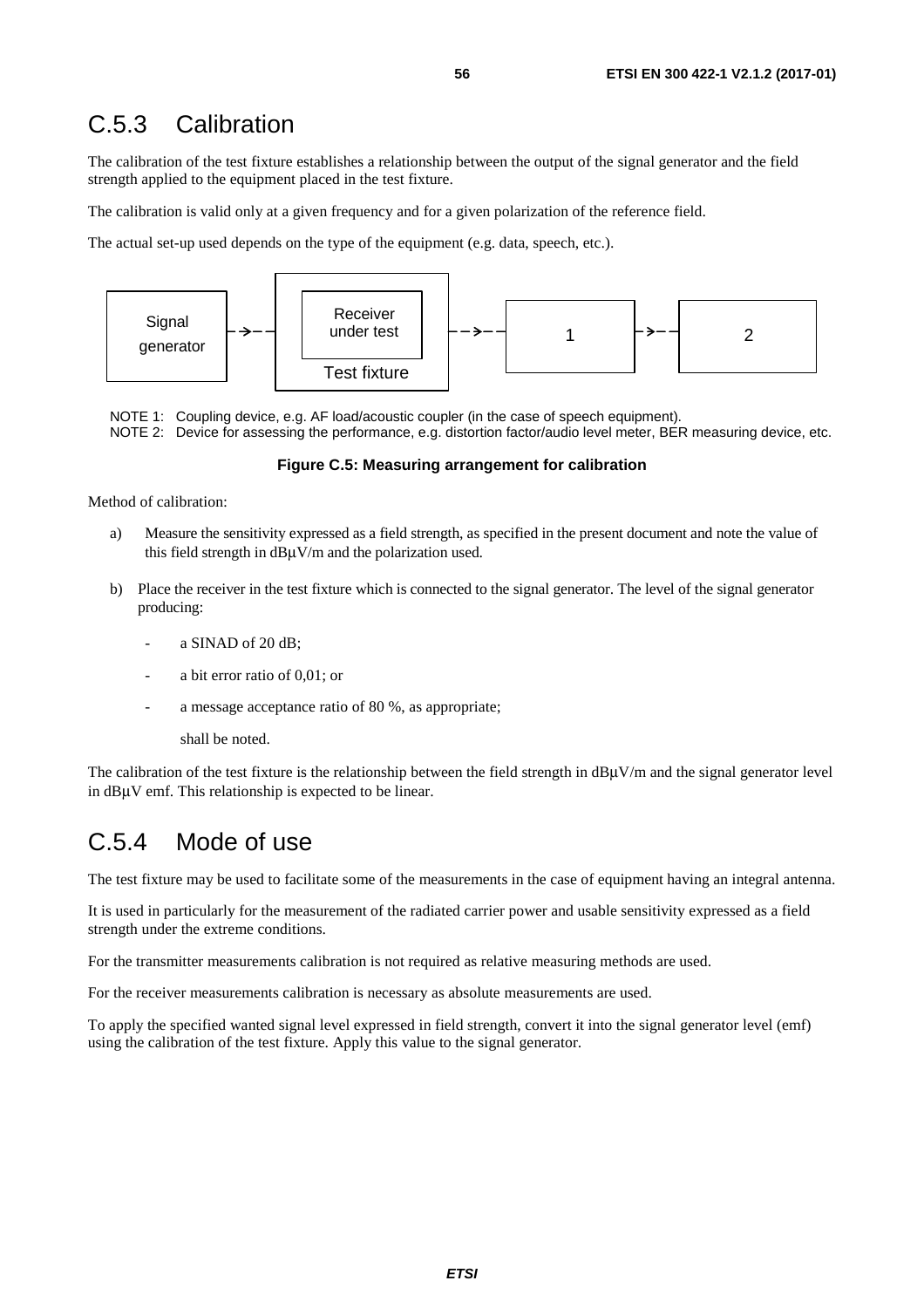## <span id="page-56-0"></span>Annex D (informative): Additional receiver parameters identified under article 3.2 of Directive 2014/53/EU

Table D.1 lists receiver parameter defined in ETSI EG 203 336 [\[i.17\]](#page-11-0) under article 3.2 of Directive 2014/53/EU [\[i.14](#page-11-0)] but not implemented in the present document due to the stated reasons.

| Receiver parameter                       | <b>Comment</b>                                                                                                                                                                                                                                                                                                                      |
|------------------------------------------|-------------------------------------------------------------------------------------------------------------------------------------------------------------------------------------------------------------------------------------------------------------------------------------------------------------------------------------|
| Receiver co-channel rejection            | This is not appropriate for a PMSE system which is a<br>100 % duty cycle transmission and cannot operate<br>co-channel with other transmissions.                                                                                                                                                                                    |
| Receiver spurious response rejection     | New parameter for the present document which is<br>currently partly covered in EMC Standard ETSI<br>EN 301 489-9 [i.4].                                                                                                                                                                                                             |
| Receiver radio-frequency intermodulation | Audio PMSE as a 100 % duty cycle application with<br>multiple RF channels in simultaneous operation uses<br>frequency planning to avoid undesired interaction between<br>transmissions, e.g. up to 100 or more.                                                                                                                     |
| Receiver dynamic range                   | Currently insufficient information is available with regard to<br>audio PMSE receivers. A testing campaign will need to be<br>developed. In some cases the dynamic range can be<br>altered by software; e.g. WMAS; and it is not currently<br>clear if this test would be applicable to PMSE. Further<br>investigation is underway. |
| Reciprocal mixing                        | New parameter which is not included in the present<br>document as it is not currently clear if this test would be<br>applicable to PMSE. Further investigation is underway.                                                                                                                                                         |

#### **Table D.1: Receiver parameter**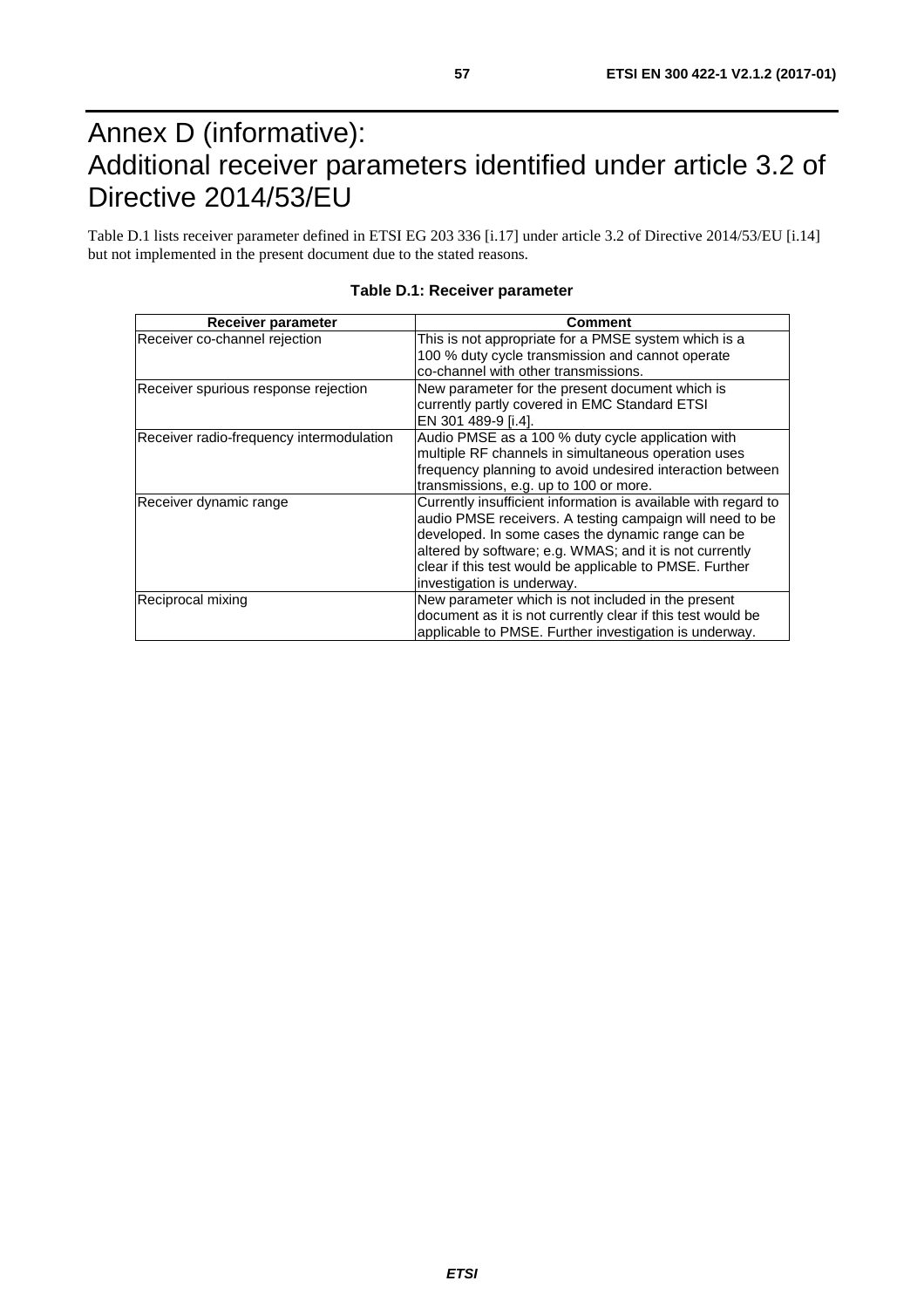## <span id="page-57-0"></span>Annex E (informative): Application form for wireless microphone testing

## E.1 Introduction

## E.1.1 Description

The form contained in this annex may be used by the manufacturer to comply with the requirement contained in clauses 8.5, 9.2, 9.3, and 9.4 to provide the necessary information about the results of testing the equipment.

It contains product information as well as other information which might be required to define which configurations are to be tested, which tests are to be performed as well the test conditions.

This application form should form an integral part of the test report.

## E.1.2 Notice

Notwithstanding the provisions of the copyright clause related to the text of the present document, ETSI grants that users of the present document may freely reproduce the application form pro forma in this annex so that it can be used for its intended purposes and may further publish the completed application form.

## E.2 Transmitter intermodulation distortion

## E.2.1 General

This procedure may be carried out by either the manufacturer or Test House at a single frequency in the middle of the stated frequency range.

## E.2.2 Definition

See clause 8.5.1.

## E.2.3 Method of measurement

See clause 8.5.2.

## E.2.4 Limits

See clause 8.5.3.

## E.2.5 Settings and results

To be repeated for every Tx mode. See table E.1.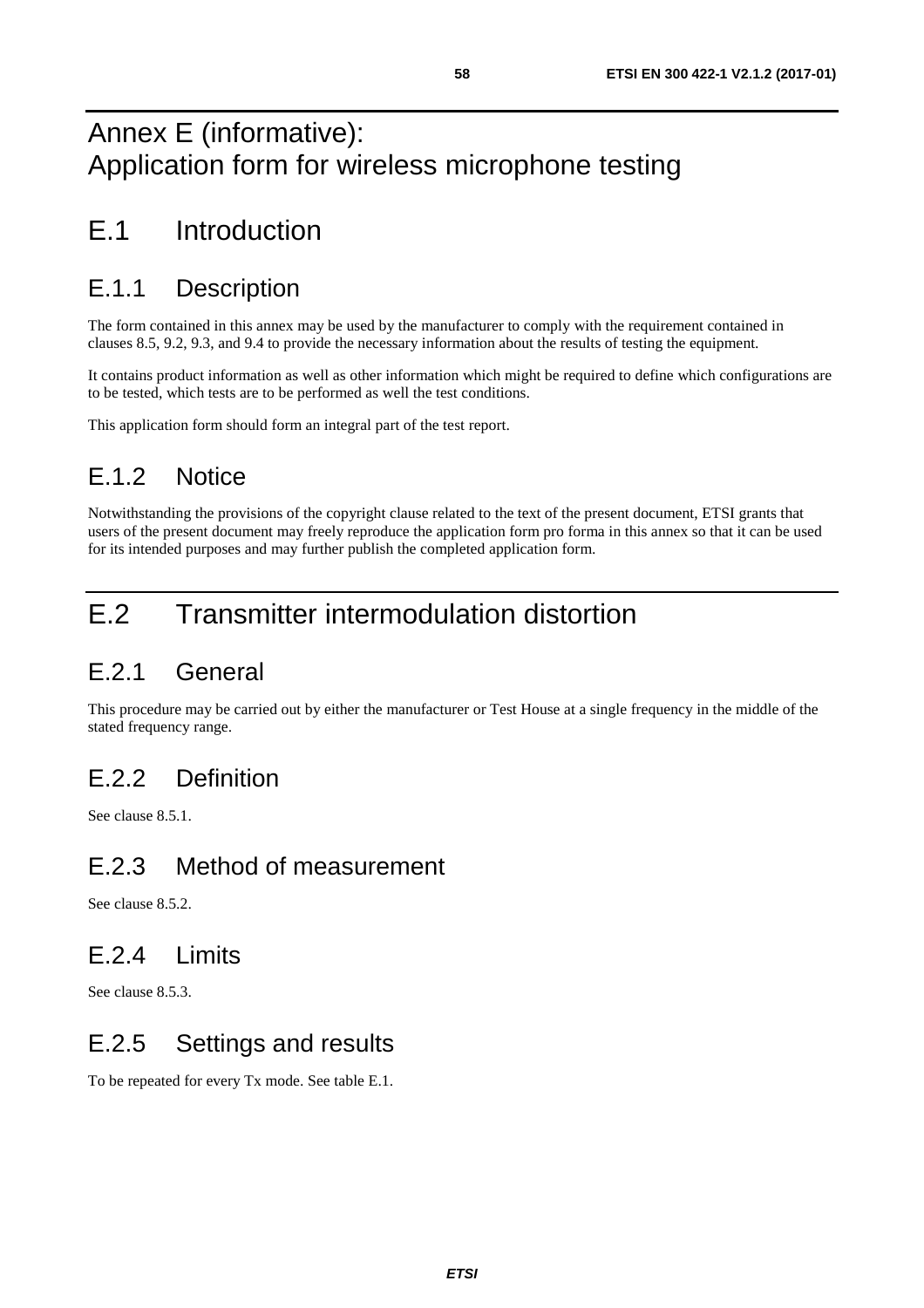| Table E.1: Transmitter IMD Data |  |
|---------------------------------|--|
|---------------------------------|--|

<span id="page-58-0"></span>

| <b>Setting</b>                                            | <b>Value</b> |
|-----------------------------------------------------------|--------------|
| <b>Tx Mode</b>                                            |              |
| $f_w$ = carrier frequency of DUT                          |              |
| $f_{INT}$ = frequency of interferer                       |              |
| f <sub>offset</sub>                                       |              |
| Centre frequency = $(f_w + f_{TOI}) / 2$                  |              |
| Span > $ f_w - f_{TOI} $ + 2 × B                          |              |
| RBW: span/4 $\ge$ RBW $\ge$ B                             |              |
| $VBW \ge RBW$                                             |              |
| Detector = RMS                                            | <b>RMS</b>   |
| Trace mode = Average                                      | Average      |
| Sweep count $> 10$                                        |              |
| Sweep time = AUTO                                         | AUTO         |
| Measurement time > sweep count times sweep time           |              |
| <b>Results</b>                                            | Tx-IMD (dBc) |
| $f_{TOI}$ = 2 × $f_w$ + $f_{INT}$                         |              |
| $f_{\text{TOI}} = 2 \times f_{\text{w}} - f_{\text{INT}}$ |              |
| (columns to be inserted if required)                      |              |
| $f_{TOI}$ = 2 $\times$ $f_{INT}$ + fw                     |              |
| $f_{TOI} = 2 \times f_{INT}$ - fw                         |              |
| <b>Comments</b>                                           |              |
| <b>Equipment used</b>                                     |              |
| Date                                                      |              |

## E.3 Receiver Sensitivity

### E.3.1 General

This procedure may be carried out by either the manufacturer or Test House at a single frequency in the middle of the stated frequency range.

## E.3.2 Definition

See clause 9.2.1.

## E.3.3 Method of measurement

See clause 9.2.2.

## E.3.4 Limits

See clause 9.2.3.

## E.3.5 Settings and results

See table E.2.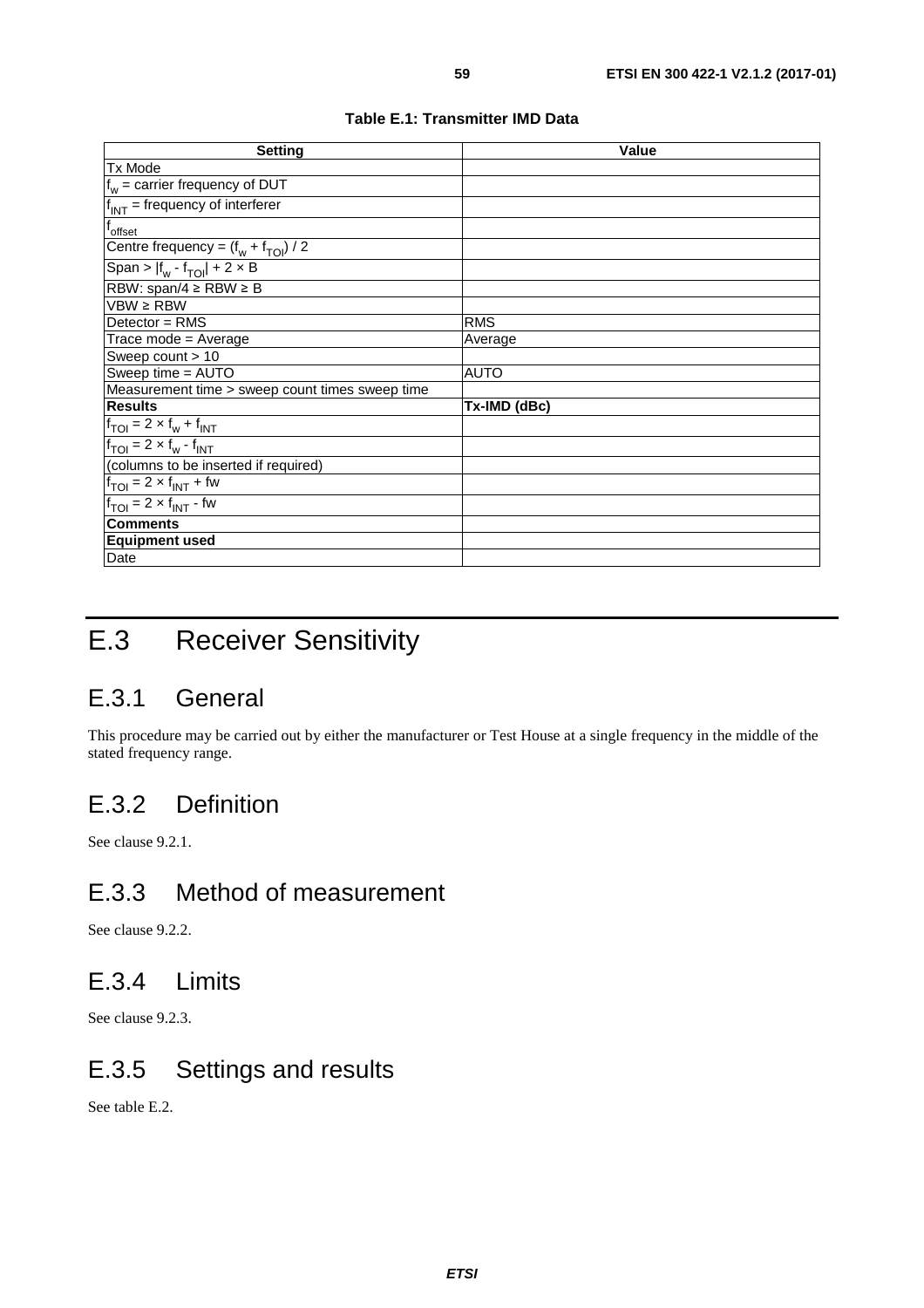<span id="page-59-0"></span>

| <b>Setting</b>                | <b>Value</b>            |
|-------------------------------|-------------------------|
| Criteria                      | $SINAD = 30$ dB minimum |
| $f_1$ = frequency of DUT low  | <b>MHz</b>              |
| $f2$ = frequency of DUT mid   | <b>MHz</b>              |
| $f_3$ = frequency of DUT high | <b>MHz</b>              |
| <b>Results</b>                | <b>Sensitivity</b>      |
| @f1                           | dBm                     |
| @f2                           |                         |
| @f3                           |                         |
| <b>Class</b>                  | A, B, or C              |
| <b>Comments</b>               |                         |
| <b>Equipment used</b>         |                         |
| <b>Date</b>                   |                         |

## E.4 Receiver Adjacent Channel Power Selectivity

### E.4.1 General

This procedure may be carried out by either the manufacturer or Test House at a single frequency in the middle of the stated frequency range.

## E.4.2 Definition

See clause 9.3.1.

## E.4.3 Method of measurement

See clause 9.3.2.

### E.4.4 Limits

See clause 9.3.3.

### E.4.5 Settings and results

See table E.3.

#### **Table E.3: Receiver Adjacent Channel Selectivity Data**

| <b>Setting</b>           | Value                                     |
|--------------------------|-------------------------------------------|
| Criteria                 | $SINAD = 30$ dB minimum                   |
| $f_1$ = frequency of DUT | <b>MHz</b>                                |
| Channel spacing          | kHz                                       |
| Sensitivity + 3 dB       | dBm                                       |
| Audio level              |                                           |
| <b>Results</b>           | <b>Adjacent Channel Power Selectivity</b> |
| @f1 + channel spacing    | dB                                        |
| <b>Class</b>             | A, B or C                                 |
| <b>Comments</b>          |                                           |
| <b>Equipment used</b>    |                                           |
| <b>Date</b>              |                                           |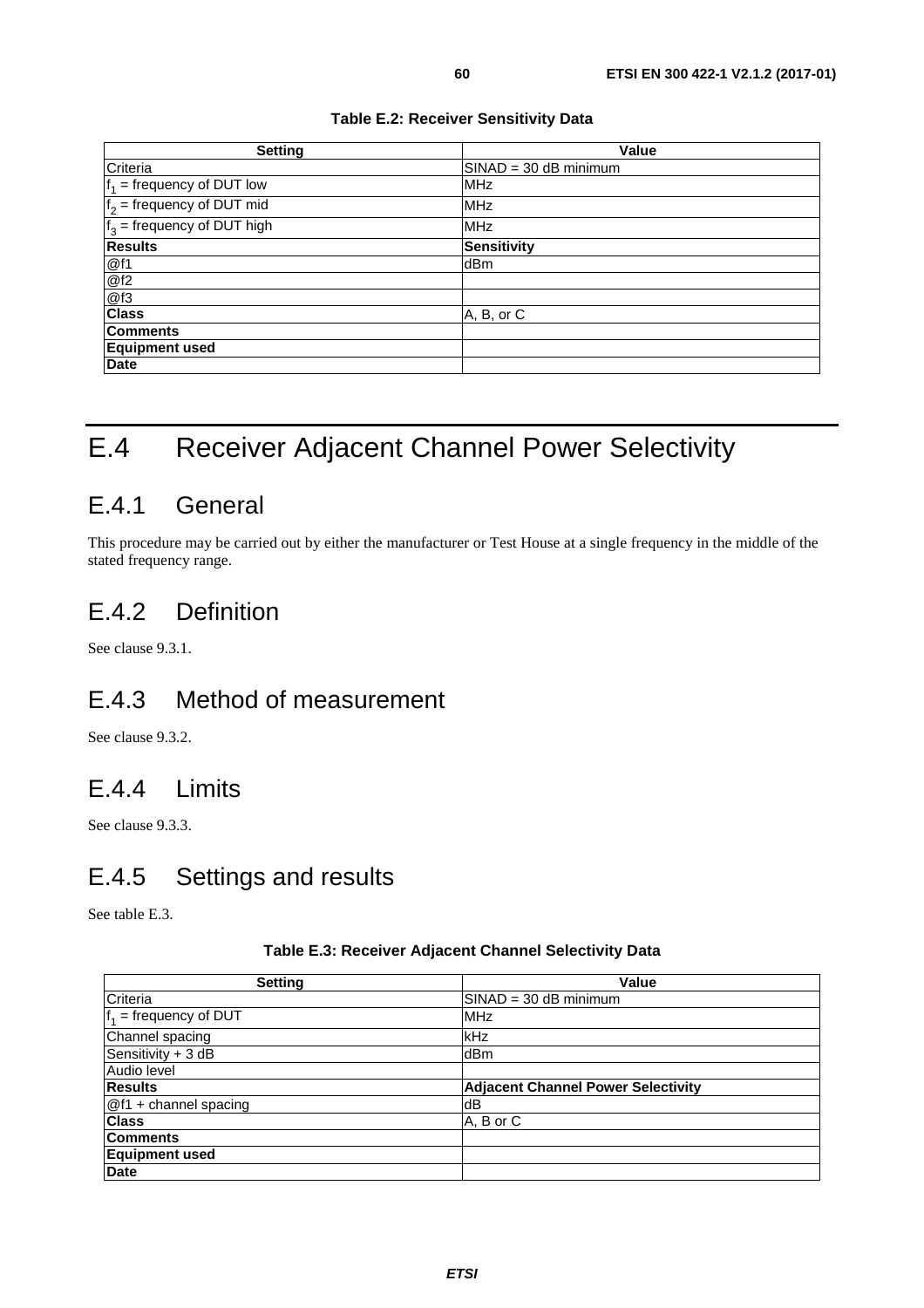## <span id="page-60-0"></span>E.5 Receiver blocking

## E.5.1 General

This procedure may be carried out by either the manufacturer or Test House at a single frequency in the middle of the stated frequency range.

## E.5.2 Definition

See clause 9.4.1.

## E.5.3 Method of measurement

See clause 9.4.2.

## E.5.4 Limits

See clause 9.4.3.

## E.5.5 Settings and results

See table E.4.

| <b>Table E.4: Receiver Blocking Data</b> |  |
|------------------------------------------|--|
|------------------------------------------|--|

| <b>Setting</b>           | <b>Value</b>                              |
|--------------------------|-------------------------------------------|
| Criteria                 | $SINAD = 30$ dB minimum                   |
| $f_1$ = frequency of DUT | <b>MHz</b>                                |
| B                        | kHz                                       |
| Sensitivity + 3 dB       | dBm                                       |
| Audio level              |                                           |
| <b>Results</b>           | <b>Adjacent Channel Power Selectivity</b> |
| $@f1 + 3 \times B$       | dB                                        |
| $@f1 - 3 \times B$       | dB                                        |
| $@f1 + 5 \times B$       | dB                                        |
| $@f1 - 5 \times B$       | dB                                        |
| $@f1 + 10 \times B$      | dB                                        |
| $@f1 - 10 \times B$      | dB                                        |
| $@f1 + 25 \times B$      | dB                                        |
| $@f1 - 25 \times B$      | ldΒ                                       |
| <b>Class</b>             | A, B or C                                 |
| <b>Comments</b>          |                                           |
| <b>Equipment used</b>    |                                           |
| Date                     |                                           |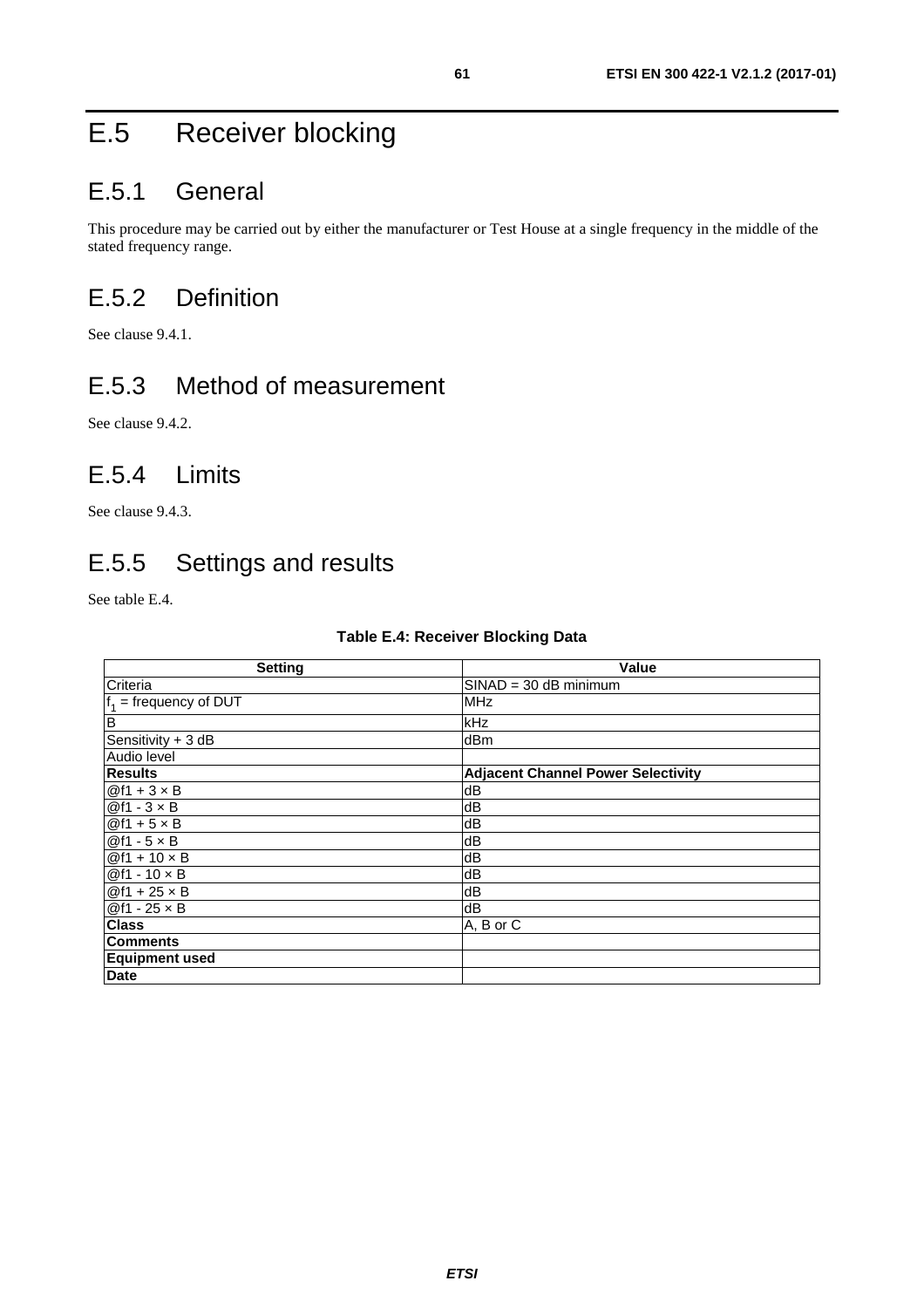<span id="page-61-0"></span>ETSI TR 102 215: "Electromagnetic compatibility and Radio spectrum Matters (ERM); Recommended approach, and possible limits for measurement uncertainty for the measurement of radiated electromagnetic fields above 1 GHz".

ETSI EN 300 454-1: "Electromagnetic compatibility and Radio spectrum Matters (ERM); Wide band audio links; Part 1: Technical characteristics and test methods".

ETSI TR 102 546: "Electromagnetic compatibility and Radio spectrum Matters (ERM); Technical characteristics for professional wireless microphone systems (PWMS); System reference document".

ETSI TR 102 801 (V1.1.1) (03-2015): "Electromagnetic compatibility and Radio spectrum Matters (ERM); Methods, parameters and test procedures for cognitive interference mitigation techniques for use by PMSE devices (Programme Making and Special Events)".

CENELEC EN 62209-1: "Human exposure to radio frequency fields from hand-held and body-mounted wireless communication devices - Human models, instrumentation, and procedures - Part 1: Procedure to determine the specific absorption rate (SAR) for hand-held devices used in close proximity to the ear (frequency range of 300 MHz to 3 GHz)".

CENELEC EN 62209-2: "Human exposure to radio frequency fields from hand-held and body-mounted wireless communication devices - Human models, instrumentation, and procedures - Part 2: Procedure to determine the specific absorption rate (SAR) for wireless communication devices used in close proximity to the human body (frequency range of 30 MHz to 6 GHz)".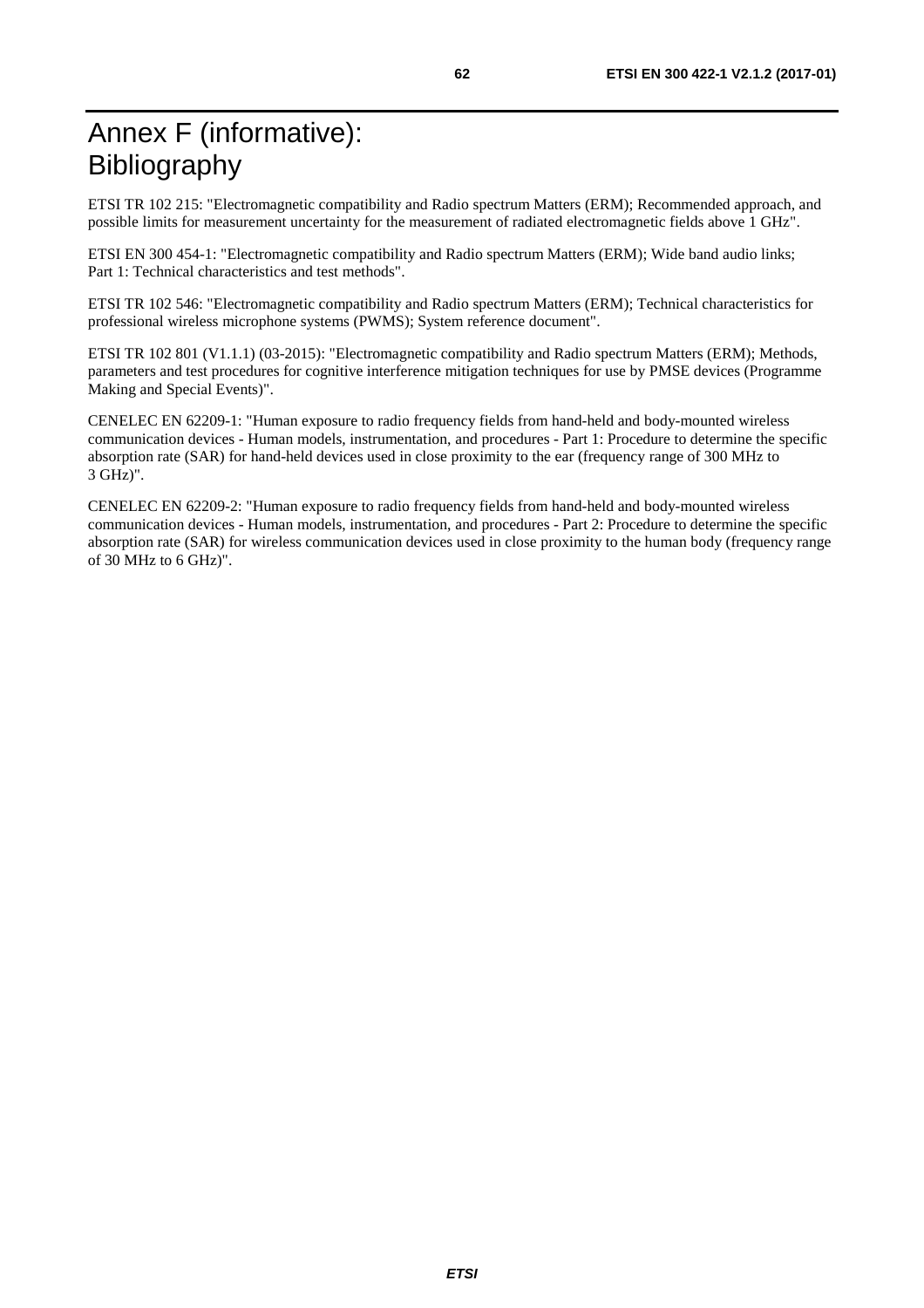<span id="page-62-0"></span>

| <b>Version</b> | Information about changes                                                                                                                                                                                                                                                              |  |  |
|----------------|----------------------------------------------------------------------------------------------------------------------------------------------------------------------------------------------------------------------------------------------------------------------------------------|--|--|
| 2.1.1          | First published version covering Directive 2014/53/EU [i.17].<br>Major changes are:<br>Change 1: inclusion of receiver parameters<br>Change 2: inclusion of WMAS<br>$\bullet$<br>Change 3: bandwidth measurement procedure for PMSE operation in 2.4 GHz<br>$\bullet$<br>to 2,4835 GHz |  |  |
| 2.1.2          | Version containing editorial changes only. Major changes are:<br>clause 5.2.1: reference to the Blue Guide has been deleted;<br>٠<br>clause 5.2.4 has been deleted.                                                                                                                    |  |  |